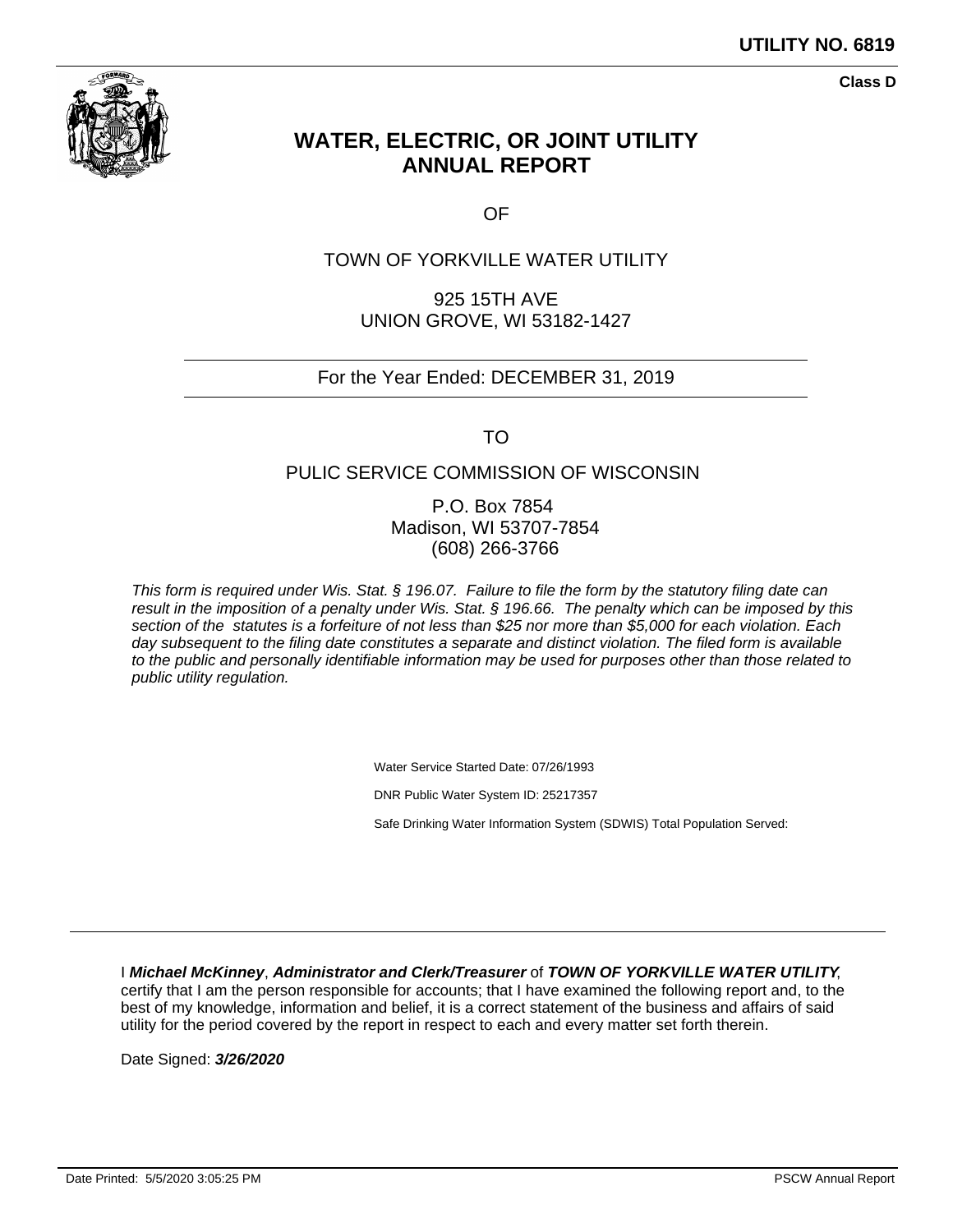# **Table of Contents**

| <b>Schedule Name</b>                                                                                                                            | Page         |
|-------------------------------------------------------------------------------------------------------------------------------------------------|--------------|
| <b>INTRODUCTORY SECTION</b>                                                                                                                     |              |
| Signature Page                                                                                                                                  | ii.          |
| Identification and Ownership - Contacts                                                                                                         | iv           |
| Identification and Ownership - Governing Authority and Audit Information                                                                        | $\mathsf{V}$ |
| Identification and Ownership - Contract Operations                                                                                              | vi           |
| <b>FINANCIAL SECTION</b>                                                                                                                        |              |
| <b>Income Statement</b>                                                                                                                         | $F-01$       |
| Income Statement Account Details                                                                                                                | $F-02$       |
| Income from Merchandising, Jobbing & Contract Work (Accts. 415-416)                                                                             | $F-03$       |
| Revenues Subject to Wisconsin Remainder Assessment                                                                                              | $F-04$       |
| Full-Time Employees (FTE)                                                                                                                       | $F-06$       |
| <b>Balance Sheet</b>                                                                                                                            | $F-07$       |
| <b>Net Utility Plant</b>                                                                                                                        | $F-08$       |
| Accumulated Provision for Depreciation of Utility Plant on Utility Plant Financed by Utility Operations or by the Municipality<br>(Acct. 111.1) | $F-09$       |
| Accumulated Provision for Depreciation of Utility Plant on Contributed Plant in Service (Acct. 111.2)                                           | $F-10$       |
| Net Nonutility Property (Accts. 121 & 122)                                                                                                      | $F-11$       |
| Accumulated Provision for Uncollectible Accounts-Cr. (Acct. 144)                                                                                | $F-12$       |
| <b>Materials and Supplies</b>                                                                                                                   | $F-13$       |
| Unamortized Debt Discount & Expense & Premium on Debt (Accts. 181 and 251)                                                                      | $F-14$       |
| Capital Paid in by Municipality (Acct. 200)                                                                                                     | $F-15$       |
| Bonds (Acct. 221)                                                                                                                               | $F-17$       |
| Notes Payable & Miscellaneous Long-Term Debt                                                                                                    | $F-18$       |
| Taxes Accrued (Acct. 236)                                                                                                                       | $F-19$       |
| Interest Accrued (Acct. 237)                                                                                                                    | $F-20$       |
| <b>Balance Sheet Detail - Other Accounts</b>                                                                                                    | $F-22$       |
| Return on Rate Base Computation                                                                                                                 | $F-23$       |
| Regulatory Liability - Pre-2003 Historical Accumulated Depreciation on Contributed Utility Plant (253)                                          | $F-25$       |
| Important Changes During the Year                                                                                                               | $F-26$       |
| <b>WATER SECTION</b>                                                                                                                            |              |
| Water Operating Revenues & Expenses                                                                                                             | $W-01$       |
| Water Operating Revenues - Sales of Water                                                                                                       | W-02         |
| Sales for Resale (Acct. 466)                                                                                                                    | $W-03$       |
| Other Operating Revenues (Water)                                                                                                                | W-04         |
| Water Operation & Maintenance Expenses                                                                                                          | W-05         |
| Taxes (Acct. 408 - Water)                                                                                                                       | W-06         |
| Water Property Tax Equivalent - Detail                                                                                                          | W-07         |
| Water Utility Plant in Service - Plant Financed by Utility or Municipality                                                                      | W-08         |
| Water Utility Plant in Service - Plant Financed by Contributions                                                                                | W-09         |
| Age of Water Mains                                                                                                                              | $W-13$       |
| Sources of Water Supply - Statistics                                                                                                            | $W-14$       |
| <b>Water Audit and Other Statistics</b>                                                                                                         | $W-15$       |
| Sources of Water Supply - Well Information                                                                                                      | W-16         |
| Sources of Water Supply - Intake Information                                                                                                    | $W-17$       |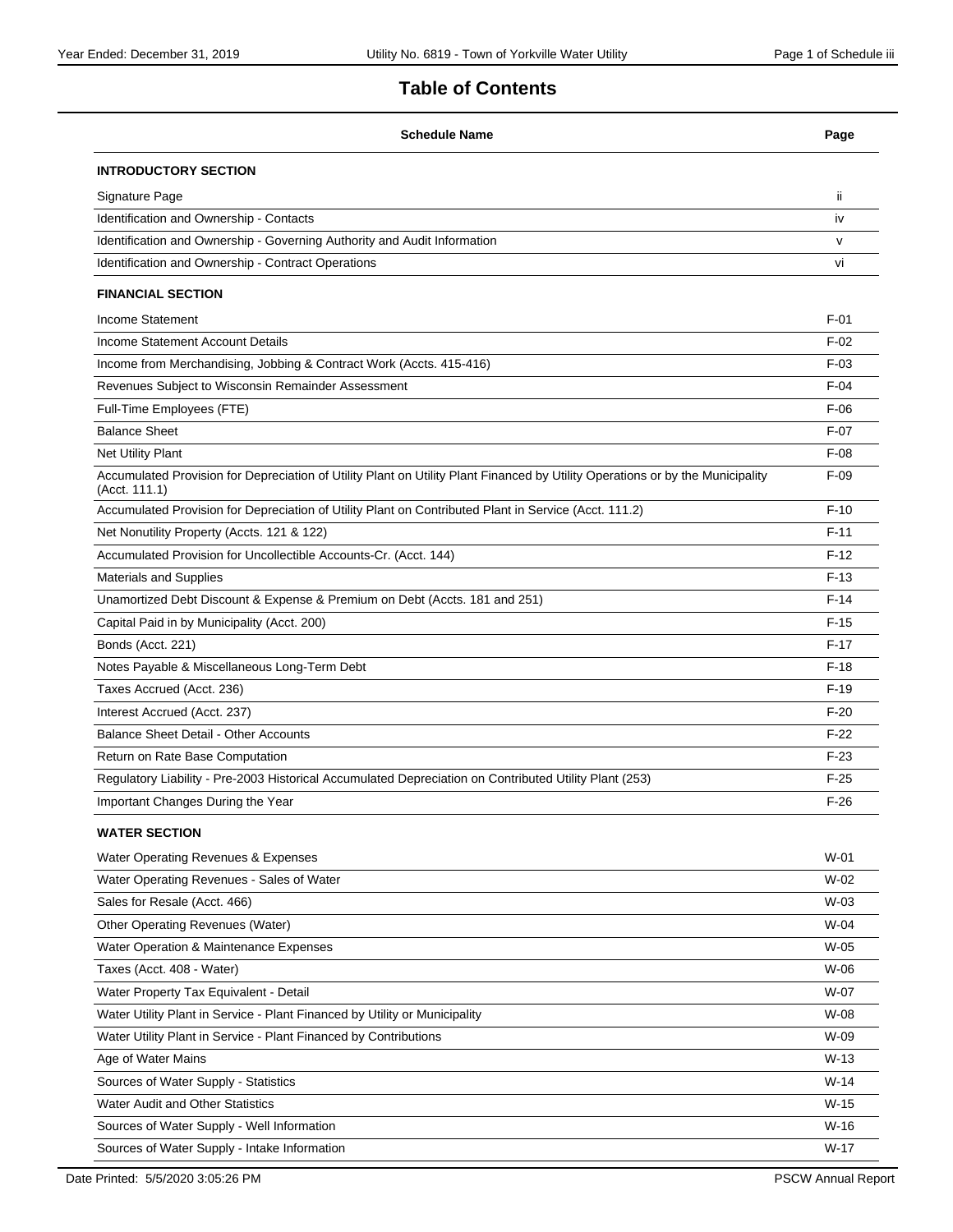### **Table of Contents**

#### **WATER SECTION**

| <b>Pumping &amp; Power Equipment</b>           | $W-18$ |
|------------------------------------------------|--------|
| Reservoirs, Standpipes and Elevated Tanks      | $W-19$ |
| <b>Water Treatment Plant</b>                   | $W-20$ |
| <b>Water Mains</b>                             | $W-21$ |
| Utility-Owned Water Service Lines              | $W-22$ |
| Meters                                         | $W-23$ |
| <b>Hydrants and Distribution System Valves</b> | $W-25$ |
| List of All Station and Wholesale Meters       | $W-26$ |
| <b>Water Conservation Programs</b>             | $W-27$ |
| <b>Water Customers Served</b>                  | W-28   |
| Privately-Owned Water Service Lines            | W-29   |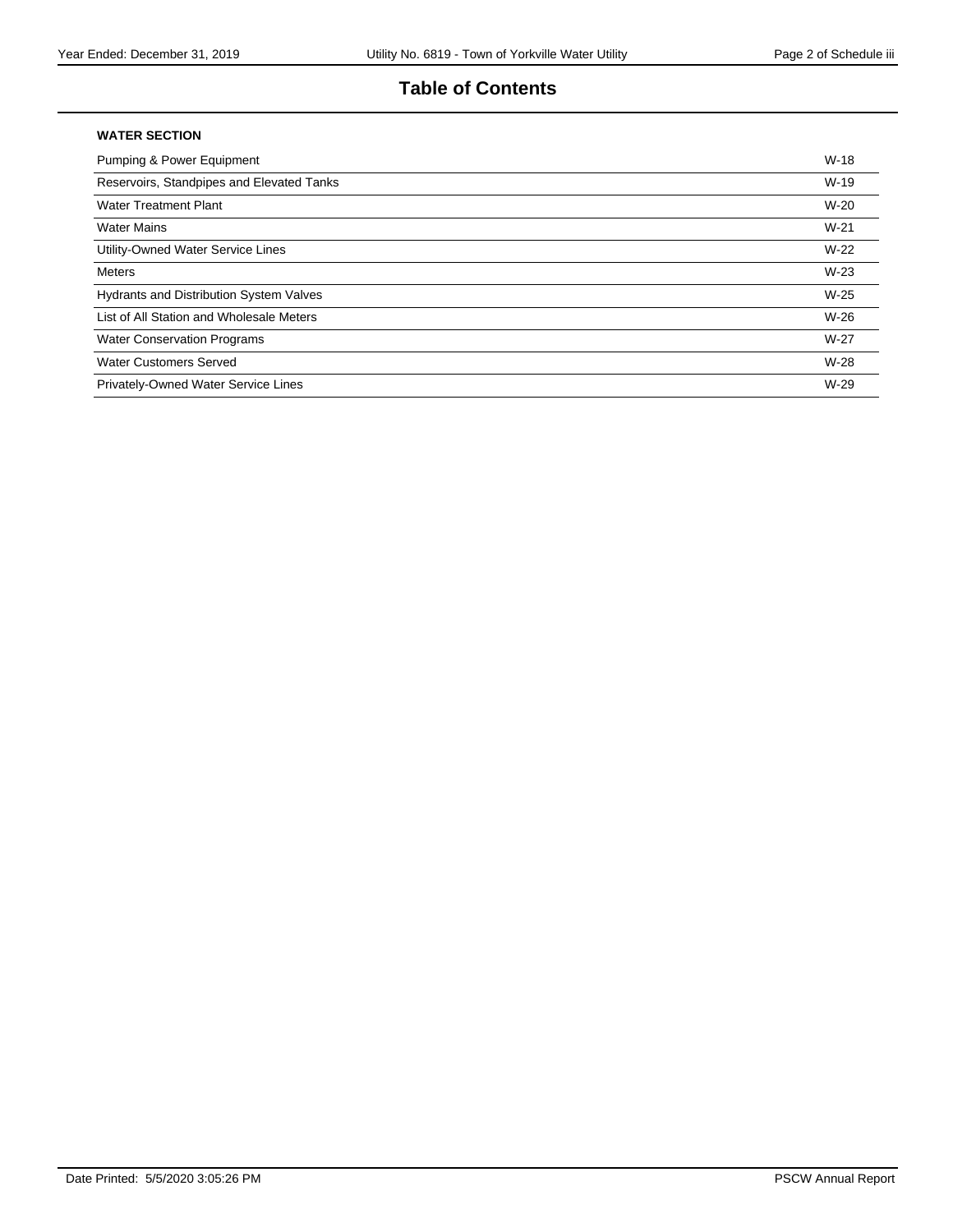### **Identification and Ownership - Contacts**

#### **Utility employee in charge of correspondence concerning this report**

Name: Michael McKinney

Title: Administrator and Clerk/Treasurer

Mailing Address: 925 15th Avenue

Union Grove, WI 53182

Phone: (262) 878-2123

Email Address: michael@villageofyorkville.com

#### **Accounting firm or consultant preparing this report (if applicable)**

Name: Krisztina Dommer, CPA

Title: Shareholder

Mailing Address: KerberRose SC 115 E Fifth Street Shawano, WI 54166 Phone: (715) 526-9400 extn: 1106

Email Address: Krisztina.Dommer@kerberrose.com

#### **Name and title of utility General Manager (or equivalent)**

Name: Gary W. Hanson

Title: Utility Manager Mailing Address: 925 15th Avenue Union Grove, WI 53182 Phone: (262) 878-2123 Email Address: ghanson@villageofyorkville.com

#### **President, chairman, or head of utility commission/board or committee**

Name: Doug Nelson Title: Village President Mailing Address: 925 15th Avenue Union Grove, WI 53182 Phone: (262) 878-2123

Email Address: doug@villageofyorkville.com

#### **Contact person for cybersecurity issues and events**

Name: Michael McKinney

Title: Administrator and Clerk/Treasurer

Mailing Address: 925 15th Avenue Union Grove, WI 53182 Phone: (262) 878-2123

Email Address: michael@villageofyorkville.com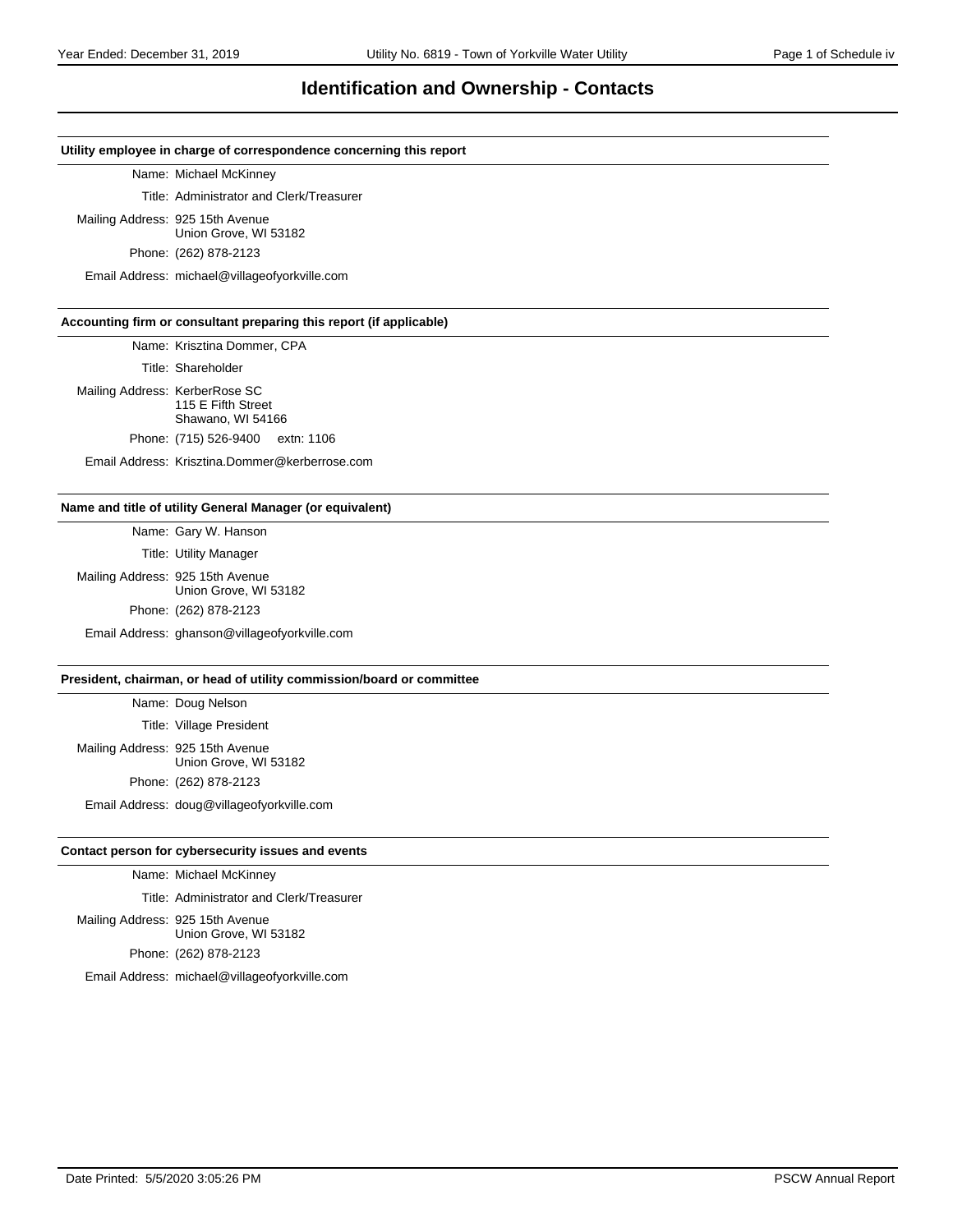### **Identification and Ownership - Governing Authority and Audit Information**

#### **Utility Governing Authority**

Select the governing authority for this utility.

\_x\_Reports to utility board/commission

\_\_\_Reports directly to city/village council

#### **Audit Information**

Are utility records audited by individulas or firms other than utility employees? \_x\_Yes \_No

Date of most recent audit report: 04/11/2019

Period covered by most recent audit: December 31, 2018 (2019 in progress)

#### **Individual or firm, if other than utility employee, auditing utility records**

Name: Krisztina Dommer, CPA

Title: Shareholder

Organization Name: KerberRose SC

USPS Address: 1115 E Fifth Street

City State Zip Shawano, WI 54166

Telephone: (715) 526-9400 extn: 1106

Email Address: Krisztina.Dommer@kerberrose.com

#### **Report Preparation**

**If an accounting firm or consultant assists with report preparation, select the type of assistance provided**

Audit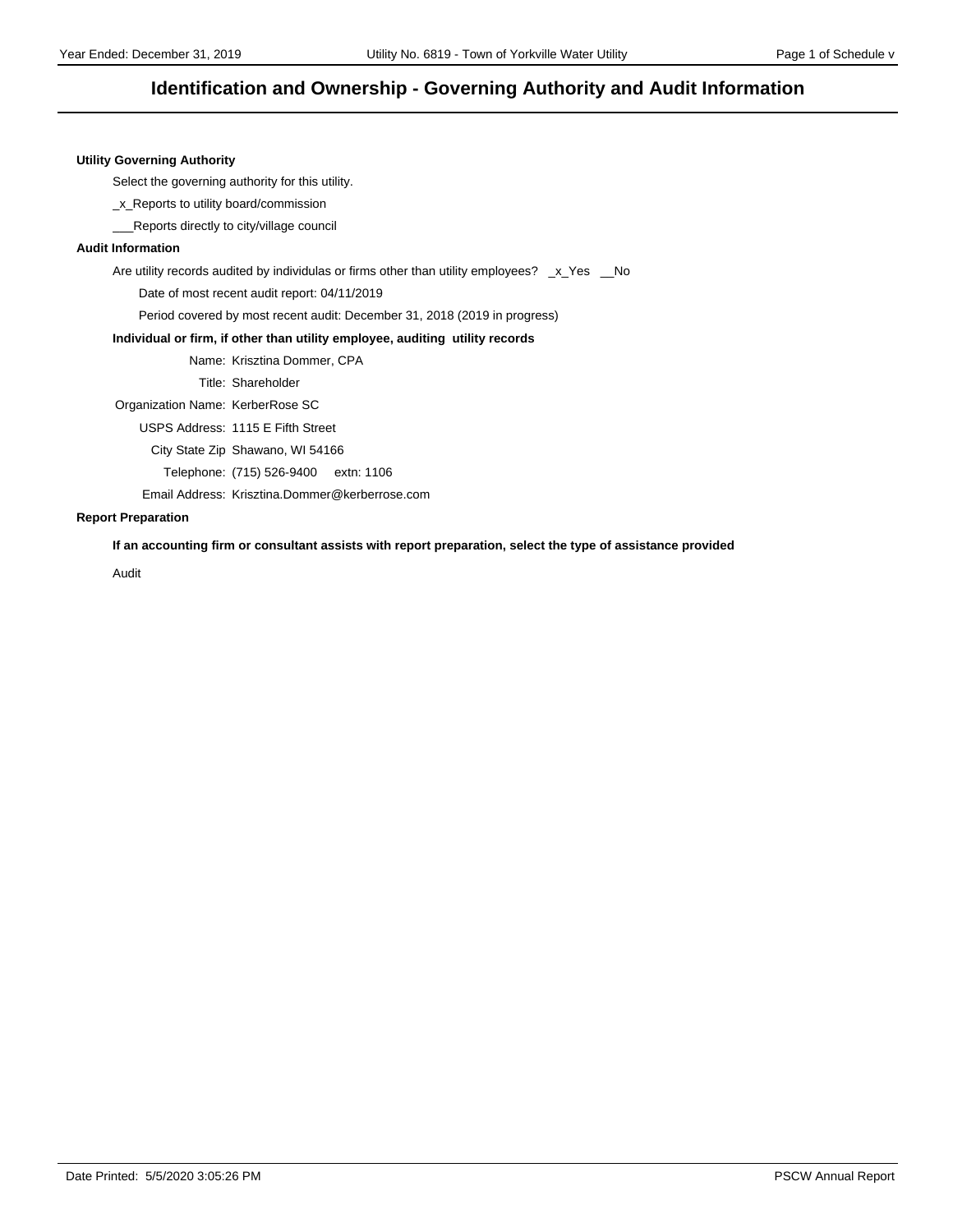# **Identification and Ownership - Contract Operations**

#### **Do you have any contracts?**

Are any of the Utility's administrative or operational functions under contract or agreement with an outside provider for the year covered by this annual report and /or current year (i.e., utility billing is done by another entity)?

**NO**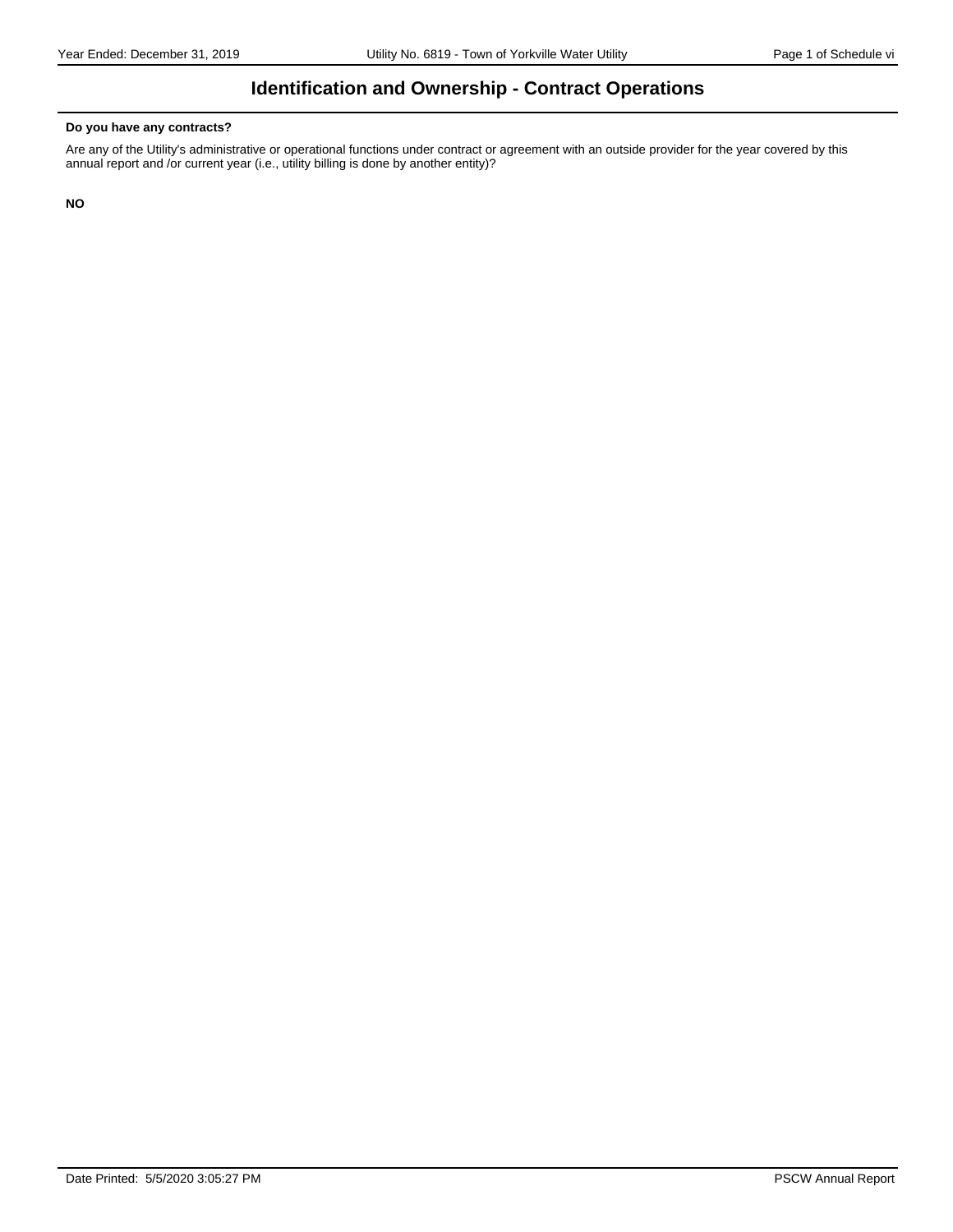### **Income Statement**

| <b>Particulars</b><br>(a)                                      | <b>This Year</b><br>(b) | <b>Last Year</b><br>(c) |
|----------------------------------------------------------------|-------------------------|-------------------------|
| UTILITY OPERATING INCOME                                       |                         |                         |
| Operating Revenues (400)                                       | 228,875                 | 230,057                 |
| <b>Operating Expenses:</b>                                     |                         |                         |
| Operation and Maintenance Expense (401)                        |                         |                         |
| Operation and Maintenance Expense (401-402)                    | 192,785                 | 142,176                 |
| Depreciation Expense (403)                                     | 31,249                  | 30,705                  |
| Amortization Expense (404)                                     |                         |                         |
| Amortization Expense (404-407)                                 | 0                       | $\mathbf 0$             |
| <b>Taxes (408)</b>                                             | 20,429                  | 2,307                   |
| <b>Total Operating Expenses</b>                                | 244,463                 | 175,188                 |
| <b>Net Operating Income</b>                                    | (15, 588)               | 54,869                  |
| Income from Utility Plant Leased to Others (412-413)           |                         |                         |
| <b>Utility Operating Income</b>                                | (15, 588)               | 54,869                  |
| <b>OTHER INCOME</b>                                            |                         |                         |
| Income from Merchandising, Jobbing and Contract Work (415-416) | 0                       | $\Omega$                |
| Income from Nonutility Operations (417)                        |                         |                         |
| Nonoperating Rental Income (418)                               |                         |                         |
| Interest and Dividend Income (419)                             | 20,966                  | 16,886                  |
| Miscellaneous Nonoperating Income (421)                        | 165,699                 | 1,000                   |
| <b>Total Other Income</b>                                      | 186,665                 | 17,886                  |
| <b>Total Income</b>                                            | 171,077                 | 72,755                  |
| <b>MISCELLANEOUS INCOME DEDUCTIONS</b>                         |                         |                         |
| Miscellaneous Amortization (425)                               | (8,613)                 | (8,613)                 |
| Other Income Deductions (426)                                  | 26,255                  | 26,088                  |
| <b>Total Miscellaneous Income Deductions</b>                   | 17,642                  | 17,475                  |
| <b>Income Before Interest Charges</b>                          | 153,435                 | 55,280                  |
| <b>INTEREST CHARGES</b>                                        |                         |                         |
| Interest on Long-Term Debt (427)                               | 0                       | $\mathbf 0$             |
| Amortization of Debt Discount and Expense (428)                |                         |                         |
| Amortization of Premium on Debt--Cr. (429)                     |                         |                         |
| Interest on Debt to Municipality (430)                         | 0                       | 0                       |
| Other Interest Expense (431)                                   | 0                       | 0                       |
| Interest Charged to Construction--Cr. (432)                    |                         |                         |
| <b>Total Interest Charges</b>                                  | 0                       | 0                       |
| Net Income                                                     | 153,435                 | 55,280                  |
| <b>EARNED SURPLUS</b>                                          |                         |                         |
| Unappropriated Earned Surplus (Beginning of Year) (216)        | 2,901,388               | 2,846,109               |
| Balance Transferred from Income (433)                          | 153,435                 | 55,280                  |
| Miscellaneous Credits to Surplus (434)                         | 31,452                  |                         |
| Miscellaneous Debits to Surplus--Debit (435)                   | 17,717                  |                         |
| Appropriations of Surplus--Debit (436)                         |                         | 1                       |
| Appropriations of Income to Municipal Funds--Debit (439)       |                         |                         |
| Total Unappropriated Earned Surplus End of Year (216)          | 3,068,558               | 2,901,388               |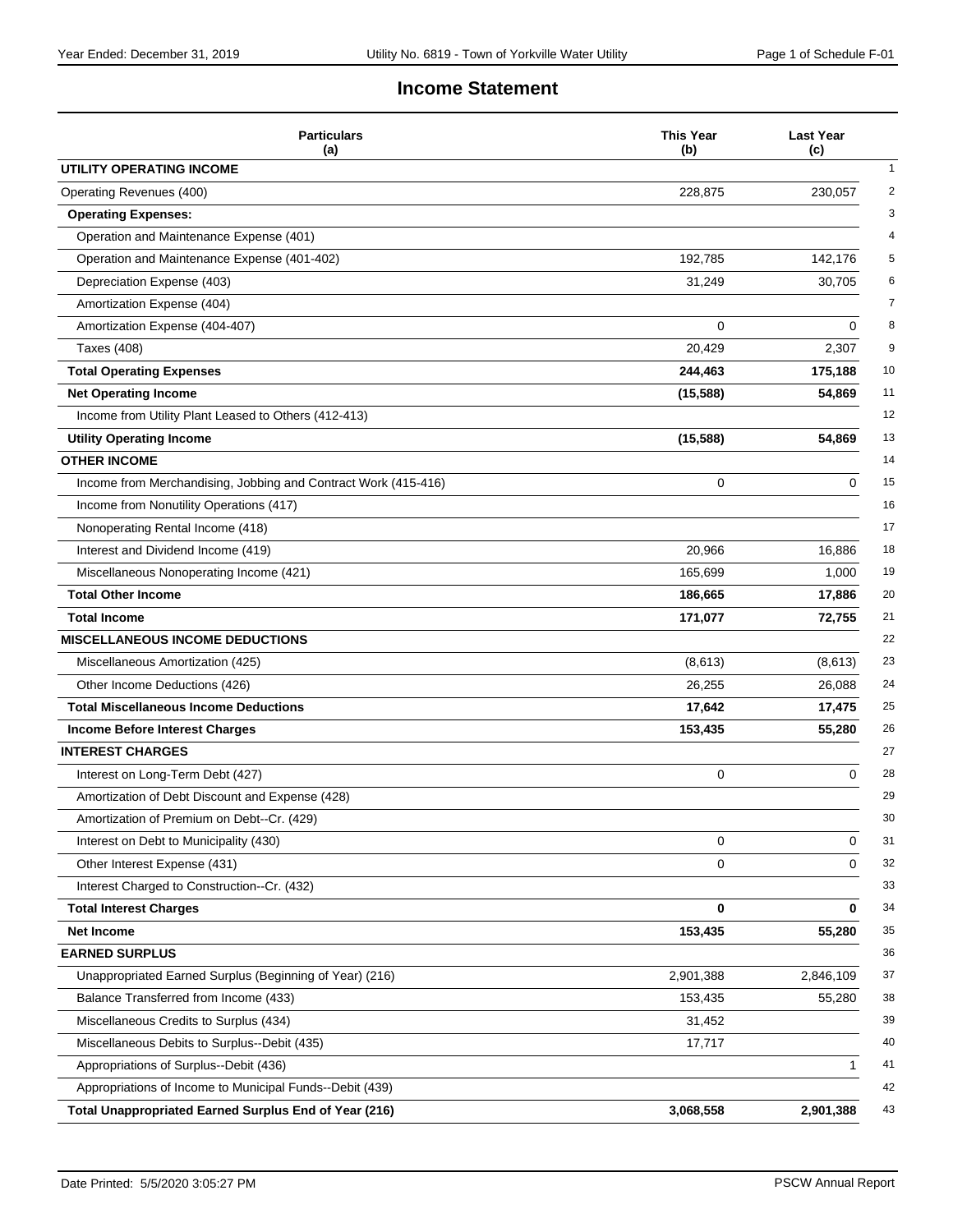### **Income Statement Account Details**

- Report each item (when individually or when like items are combined) greater than \$10,000 (class AB), \$5,000 (class C) and \$2,000 (class D) and all other lesser amounts grouped as Miscellaneous. Describe fully using other than account titles.
- Nonregulated sewer income should be reported as Miscellaneous Nonoperating Income, Account 421.
- If amount of Contributed Plant Water (421) does not match the total Additions During Year entered on Water Utility Plant in Service - Plant Financed by Contributions, please provide a detailed explanation. Please see the help guide for more information.

| <b>Description</b><br>(a)                                      | <b>Earnings</b><br>(216.1)<br>(b) | <b>Contributions</b><br>(216.2)<br>(c) | <b>Total</b><br><b>This Year</b><br>(d) |
|----------------------------------------------------------------|-----------------------------------|----------------------------------------|-----------------------------------------|
| UTILITY OPERATING INCOME                                       |                                   |                                        | $\mathbf{1}$                            |
| <b>Operating Revenues (400)</b>                                |                                   |                                        | $\overline{2}$                          |
| Derived                                                        | 228.875                           |                                        | 228,875                                 |
| Total (Acct. 400)                                              | 228,875                           | 0                                      | 228,875                                 |
| <b>Operation and Maintenance Expense (401-402)</b>             |                                   |                                        | 5                                       |
| Derived                                                        | 192,785                           |                                        | 192,785<br>6                            |
| <b>Total (Acct. 401-402)</b>                                   | 192,785                           | 0                                      | 192,785                                 |
| <b>Depreciation Expense (403)</b>                              |                                   |                                        | 8                                       |
| Derived                                                        | 31,249                            |                                        | 9<br>31,249                             |
| Total (Acct. 403)                                              | 31,249                            | 0                                      | 10<br>31,249                            |
| Amortization Expense (404-407)                                 |                                   |                                        | 11                                      |
| Derived                                                        | 0                                 |                                        | 12<br>0                                 |
| <b>Total (Acct. 404-407)</b>                                   | 0                                 | 0                                      | 13<br>0                                 |
| <b>Taxes (408)</b>                                             |                                   |                                        | 14                                      |
| Derived                                                        | 20,429                            |                                        | 15<br>20,429                            |
| Total (Acct. 408)                                              | 20,429                            | 0                                      | 20,429<br>16                            |
| <b>TOTAL UTILITY OPERATING INCOME</b>                          | (15, 588)                         | 0                                      | (15, 588)<br>17                         |
| <b>OTHER INCOME</b>                                            |                                   |                                        | 18                                      |
| Income from Merchandising, Jobbing and Contract Work (415-416) |                                   |                                        | 19                                      |
| Derived                                                        | 0                                 | 0                                      | 20<br>0                                 |
| <b>Total (Acct. 415-416)</b>                                   | 0                                 | 0                                      | 0<br>21                                 |
| Interest and Dividend Income (419)                             |                                   |                                        | 22                                      |
| Interest Income                                                | 20,966                            |                                        | 23<br>20,966                            |
| Total (Acct. 419)                                              | 20,966                            | 0                                      | 20,966<br>24                            |
| <b>Miscellaneous Nonoperating Income (421)</b>                 |                                   |                                        | 25                                      |
| <b>Contributed Plant - Water</b>                               |                                   | 165,699                                | 165,699<br>26                           |
| Impact Fees - Water                                            |                                   |                                        | 27<br>$\Omega$                          |
| Total (Acct. 421)                                              | 0                                 | 165,699                                | 28<br>165,699                           |
| <b>TOTAL OTHER INCOME</b>                                      | 20,966                            | 165,699                                | 29<br>186,665                           |
| <b>MISCELLANEOUS INCOME DEDUCTIONS</b>                         |                                   |                                        | 30                                      |
| <b>Miscellaneous Amortization (425)</b>                        |                                   |                                        | 31                                      |
| Regulatory Liability (253) Amortization                        | (8,613)                           |                                        | (8,613)<br>32                           |
| Total (Acct. 425)                                              | (8, 613)                          | 0                                      | (8, 613)<br>33                          |
| <b>Other Income Deductions (426)</b>                           |                                   |                                        | 34                                      |
| Depreciation Expense on Contributed Plant - Water              |                                   | 26,255                                 | 35<br>26,255                            |
| Total (Acct. 426)                                              | 0                                 | 26,255                                 | 26,255<br>36                            |
| TOTAL MISCELLANEOUS INCOME DEDUCTIONS                          | (8,613)                           | 26,255                                 | 37<br>17,642                            |
| <b>INTEREST CHARGES</b>                                        |                                   |                                        | 38                                      |
| Interest on Long-Term Debt (427)                               |                                   |                                        | 39                                      |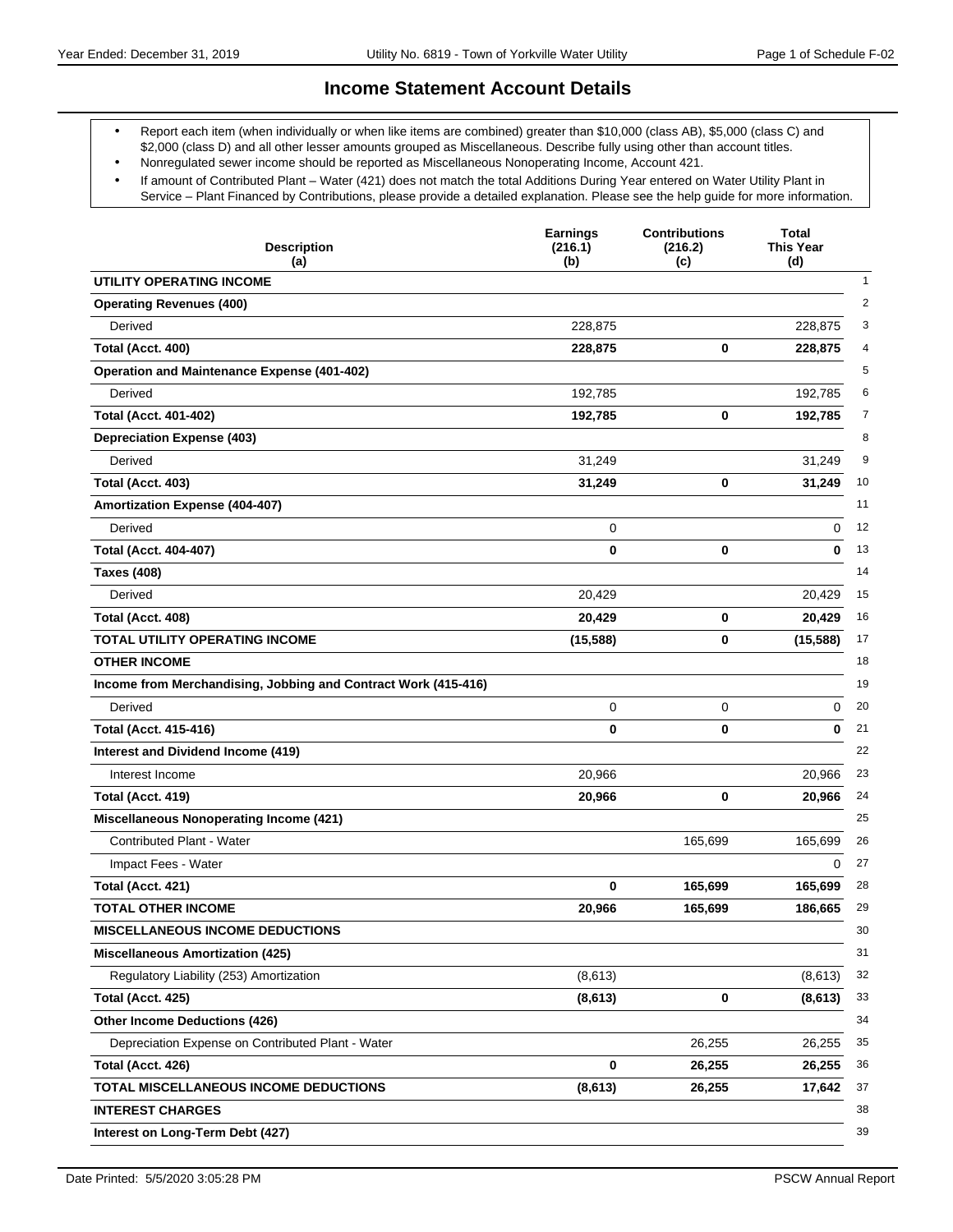### **Income Statement Account Details**

- Report each item (when individually or when like items are combined) greater than \$10,000 (class AB), \$5,000 (class C) and \$2,000 (class D) and all other lesser amounts grouped as Miscellaneous. Describe fully using other than account titles.
- Nonregulated sewer income should be reported as Miscellaneous Nonoperating Income, Account 421.
- If amount of Contributed Plant Water (421) does not match the total Additions During Year entered on Water Utility Plant in Service - Plant Financed by Contributions, please provide a detailed explanation. Please see the help guide for more information.

| <b>Description</b><br>(a)                               | <b>Earnings</b><br>(216.1)<br>(b) | <b>Contributions</b><br>(216.2)<br>(c) | Total<br><b>This Year</b><br>(d) |
|---------------------------------------------------------|-----------------------------------|----------------------------------------|----------------------------------|
| Derived                                                 | $\Omega$                          |                                        | 40<br>0                          |
| Total (Acct. 427)                                       | $\bf{0}$                          | 0                                      | $\bf{0}$<br>41                   |
| Interest on Debt to Municipality (430)                  |                                   |                                        | 42                               |
| Derived                                                 | 0                                 |                                        | 43<br>0                          |
| Total (Acct. 430)                                       | 0                                 | 0                                      | $\bf{0}$<br>44                   |
| Other Interest Expense (431)                            |                                   |                                        | 45                               |
| Derived                                                 | 0                                 |                                        | 46<br>0                          |
| Total (Acct. 431)                                       | 0                                 | 0                                      | $\bf{0}$<br>47                   |
| <b>TOTAL INTEREST CHARGES</b>                           | $\bf{0}$                          | 0                                      | 48<br>0                          |
| <b>NET INCOME</b>                                       | 13,991                            | 139,444                                | 153,435<br>49                    |
| <b>EARNED SURPLUS</b>                                   |                                   |                                        | 50                               |
| Unappropriated Earned Surplus (Beginning of Year) (216) |                                   |                                        | 51                               |
| Derived                                                 | 1,747,512                         | 1,153,876                              | 52<br>2,901,388                  |
| Total (Acct. 216)                                       | 1,747,512                         | 1,153,876                              | 53<br>2,901,388                  |
| <b>Balance Transferred from Income (433)</b>            |                                   |                                        | 54                               |
| Derived                                                 | 13,991                            | 139,444                                | 55<br>153,435                    |
| Total (Acct. 433)                                       | 13,991                            | 139,444                                | 56<br>153,435                    |
| <b>Miscellaneous Credits to Surplus (434)</b>           |                                   |                                        | 57                               |
| <b>Removal of Deferred Credits</b>                      | 13,737                            |                                        | 58<br>13.737                     |
| Removal of Payable to Municipality Liability            | 17,715                            |                                        | 17,715<br>59                     |
| Total (Acct. 434)                                       | 31,452                            | 0                                      | 60<br>31,452                     |
| Miscellaneous Debits to Surplus--Debit (435)            |                                   |                                        | 61                               |
| To Include Prior Year Tax Equivalent Not Reported       | 17,717                            |                                        | 17,717<br>62                     |
| Total (Acct. 435)                                       | 17,717                            | 0                                      | 17,717<br>63                     |
| <b>UNAPPROPRIATED EARNED SURPLUS (END OF YEAR)</b>      | 1,775,238                         | 1,293,320                              | 3,068,558<br>64                  |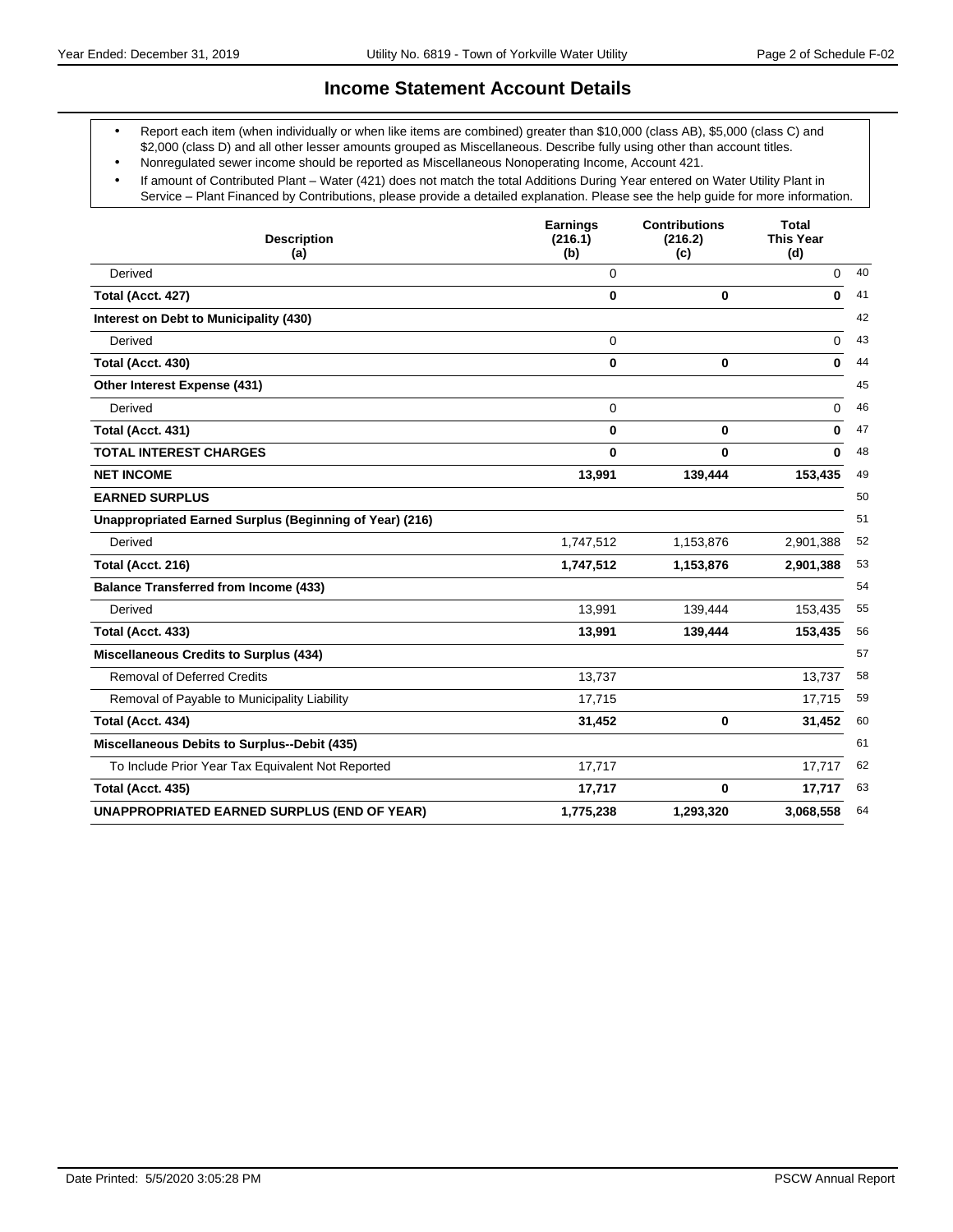# **Income from Merchandising, Jobbing & Contract Work (Accts. 415-416)**

| <b>Particulars</b><br>(a)                                                     | Water<br>(b) | <b>Electric</b><br>(c) | Gas<br>(d) | <b>Sewer</b><br>(e) | Total<br>(f) |
|-------------------------------------------------------------------------------|--------------|------------------------|------------|---------------------|--------------|
| <b>Revenues</b>                                                               |              |                        |            |                     |              |
| Revenues (account 415)                                                        |              |                        |            |                     |              |
| Cost and Expenses of Merchandising,<br><b>Jobbing and Contract Work (416)</b> |              |                        |            |                     |              |
| Cost of merchandise sold                                                      |              |                        |            |                     |              |
| Payroll                                                                       |              |                        |            |                     |              |
| <b>Materials</b>                                                              |              |                        |            |                     |              |
| Taxes                                                                         |              |                        |            |                     |              |
| <b>Total costs and expenses</b>                                               |              |                        |            |                     |              |
| Net Income (or loss)                                                          |              |                        |            |                     |              |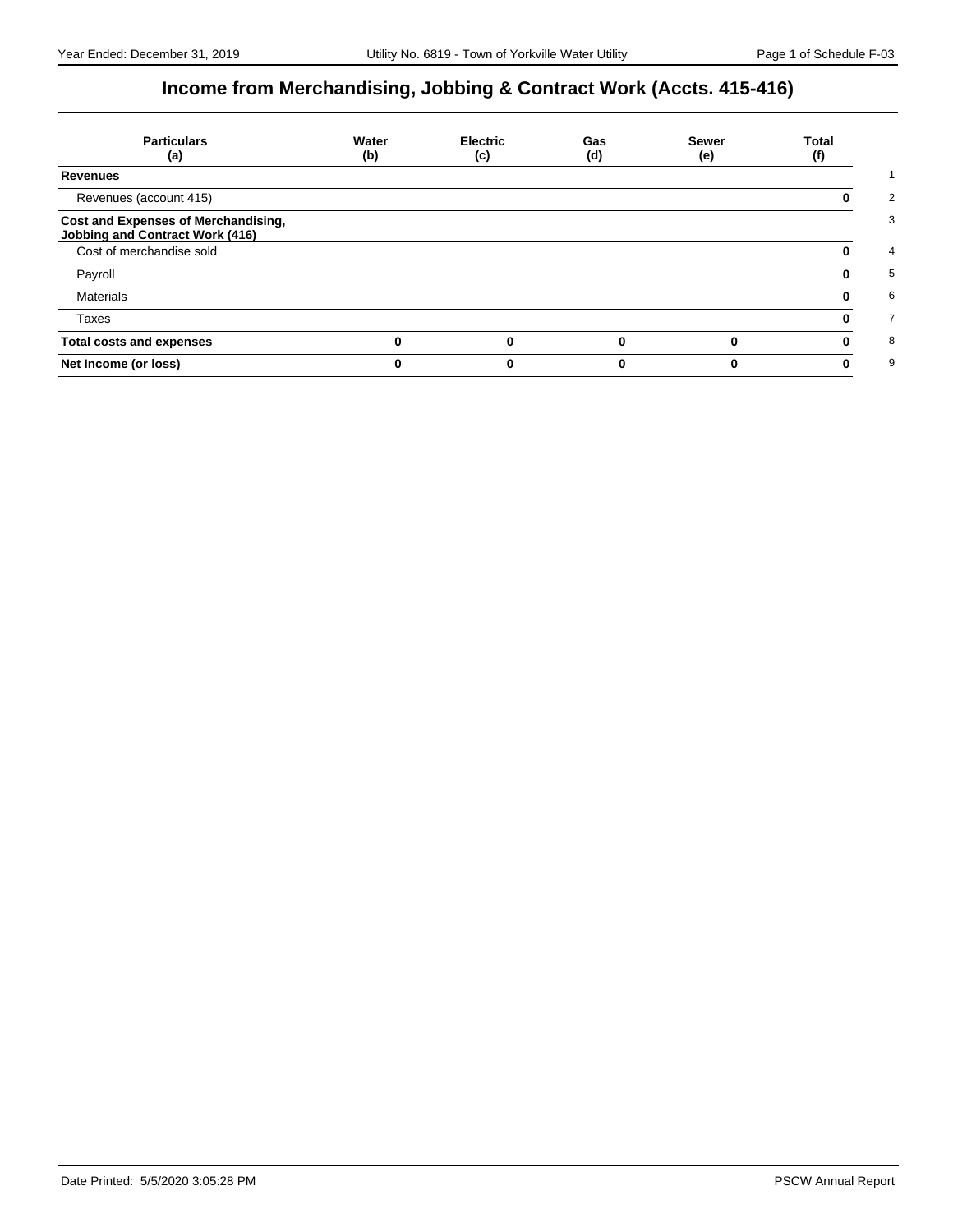### **Revenues Subject to Wisconsin Remainder Assessment**

- Report data necessary to calculate revenue subject to Wisconsin remainder assessment pursuant to Wis. Stat § 196.85(2) and Wis. Admin. Code Ch. PSC 5.
- If the sewer department is not regulated by the PSC, do not report sewer department in data column (d).

| <b>Description</b><br>(a)                                                                                                                                                                                                                       | Water<br>Utility<br>(b) | <b>Electric</b><br>Utility<br>(c) | Gas<br><b>Utility</b><br>(d) | <b>Sewer</b><br><b>Utility</b><br>(Regulated<br>Only<br>(e) | Total<br>(f) |   |
|-------------------------------------------------------------------------------------------------------------------------------------------------------------------------------------------------------------------------------------------------|-------------------------|-----------------------------------|------------------------------|-------------------------------------------------------------|--------------|---|
| Total operating revenues                                                                                                                                                                                                                        | 228,875                 |                                   |                              |                                                             | 228,875      |   |
| Less: interdepartmental sales                                                                                                                                                                                                                   | 0                       |                                   |                              |                                                             | 0            | 2 |
| Less: interdepartmental rents                                                                                                                                                                                                                   | 0                       |                                   |                              |                                                             | 0            | 3 |
| Less: return on net investment in meters<br>charged to regulated sewer department.<br>(Do not report if nonregulated sewer.)                                                                                                                    |                         |                                   |                              |                                                             | 0            | 4 |
| Less: uncollectibles directly expensed as<br>reported in water acct. 904 (690 class D),<br>sewer acct. 843, and electric acct. 904 -or-<br>Net write-offs when Accumulated Provision<br>for Uncollectible Accounts (acct. 144) is<br>maintained |                         |                                   |                              |                                                             | ŋ            | 5 |
| <b>Revenues subject to Wisconsin</b><br><b>Remainder Assessment</b>                                                                                                                                                                             | 228,875                 | 0                                 | 0                            | 0                                                           | 228,875      | 6 |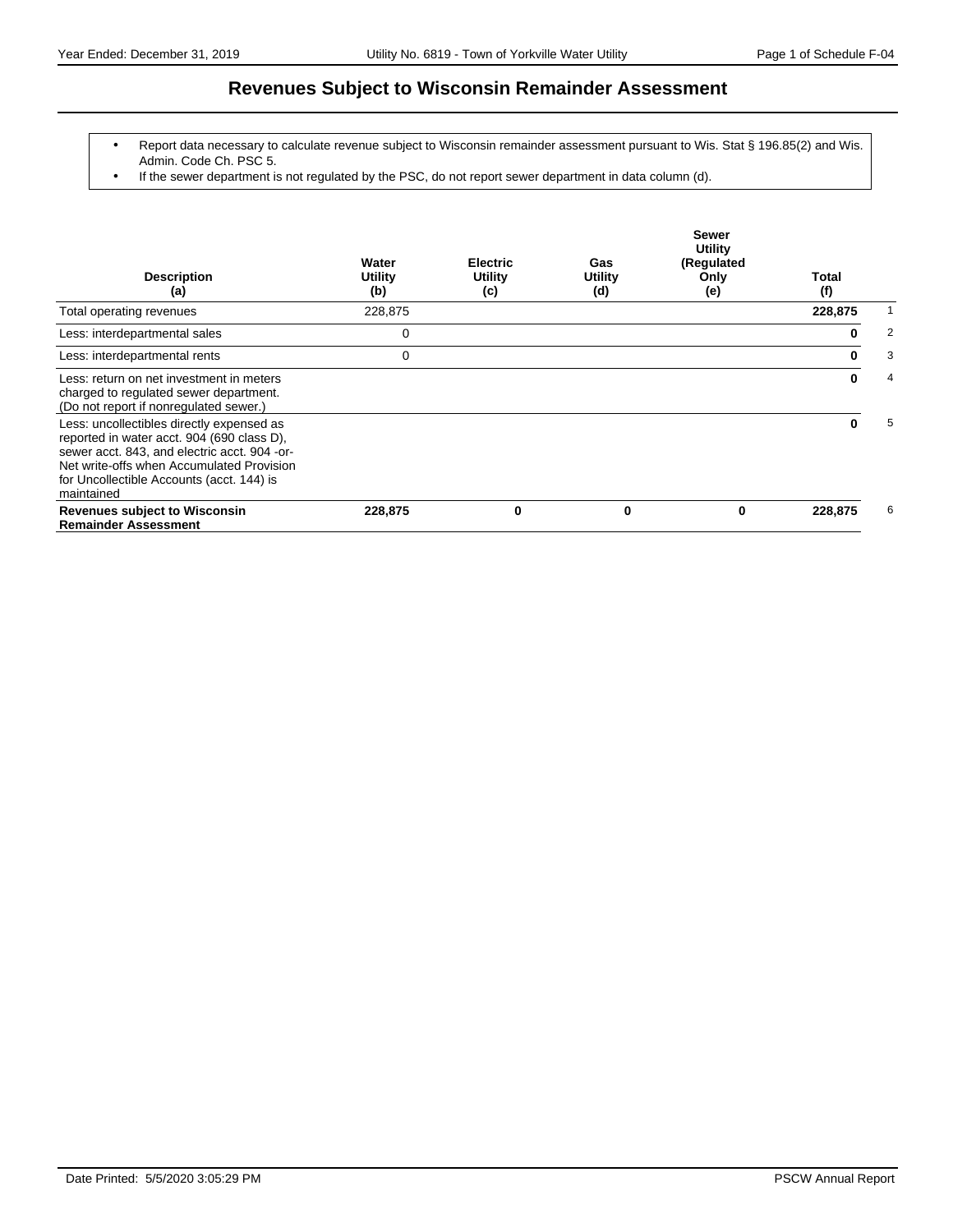# **Full-Time Employees (FTE)**

- Use FTE numbers where FTE stands for Full-Time Employees or Full-Time Equivalency. FTE can be computed by using total hours worked/2080 hours for a fiscal year. Estimate to the nearest hundredth. If an employee works part time for more than one industry then determine FTE based on estimate of hours worked per industry.
- Example: An employee worked 35% of their time on electric jobs, 30% on water jobs, 20% on sewer jobs and 15% on municipal nonutility jobs. The FTE by industry would be .35 for electric, .30 for water and .20 for sewer.

| Industry     | FTE.<br>(b) |
|--------------|-------------|
| (a)<br>Water | 0.5         |
| Electric     |             |
| Gas          |             |
| Sewer        |             |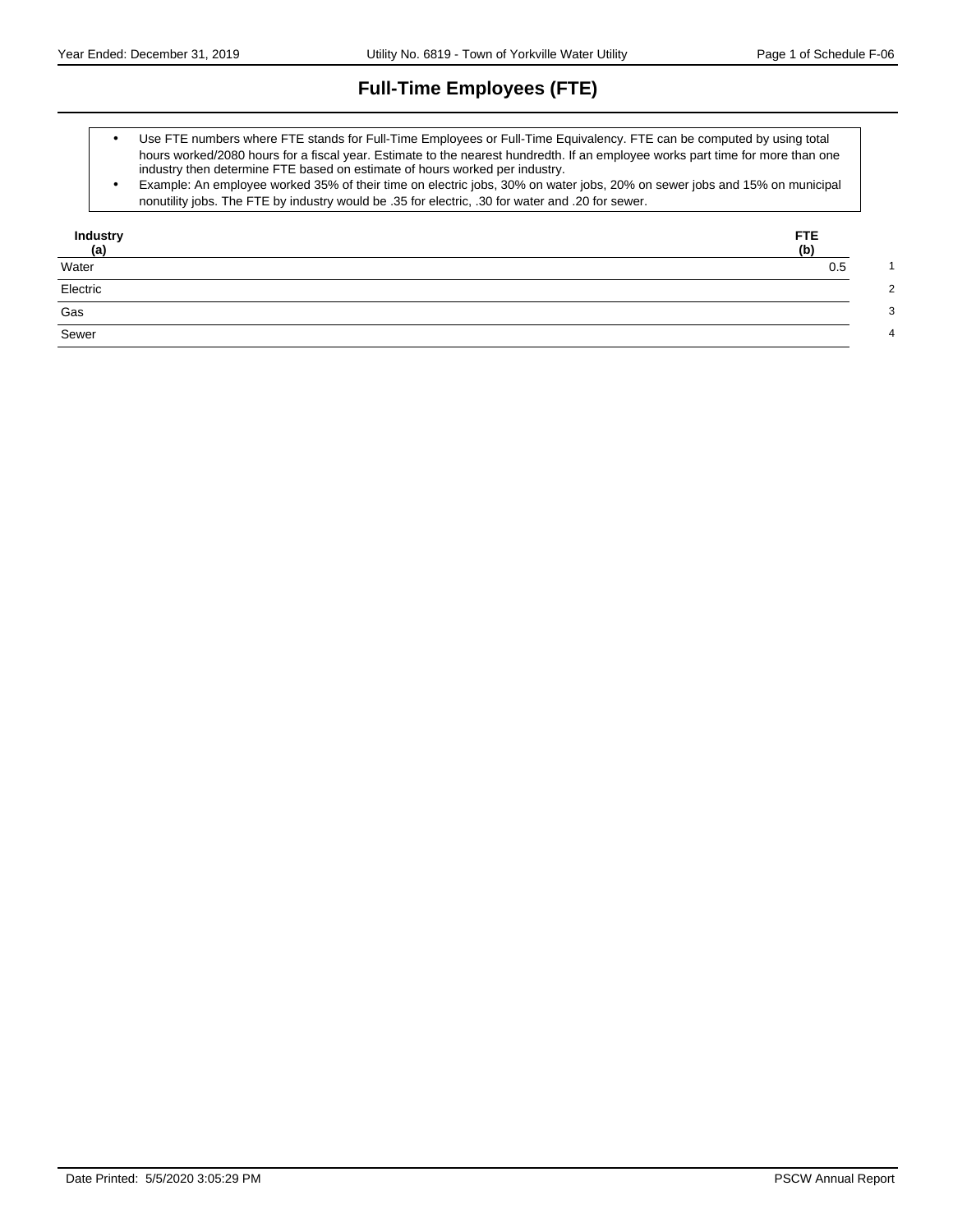### **Balance Sheet**

| <b>Assets and Othe Debits</b><br>(a)                                                       | <b>Balance</b><br><b>End of Year</b><br>(b) | <b>Balance</b><br><b>First of Year</b><br>(c) |
|--------------------------------------------------------------------------------------------|---------------------------------------------|-----------------------------------------------|
| <b>ASSESTS AND OTHER DEBITS</b>                                                            |                                             |                                               |
| <b>UTILITY PLANT</b>                                                                       |                                             |                                               |
| Utility Plant (101)                                                                        | 2,991,801                                   | 2,754,840                                     |
| Less: Accumulated Provision for Depreciation and Amortization of Utility Plant (111)       | 843,780                                     | 785,117                                       |
| Utility Plant Acquisition Adjustments (117-118)                                            | 0                                           | 0                                             |
| Other Utility Plant Adjustments (119)                                                      | $\Omega$                                    | $\Omega$                                      |
| <b>Net Utility Plant</b>                                                                   | 2,148,021                                   | 1,969,723                                     |
| OTHER PROPERTY AND INVESTMENTS                                                             |                                             |                                               |
| Nonutility Property (121)                                                                  | 0                                           | $\mathbf 0$                                   |
| Less: Accumulated Provision for Depreciation and Amortization of Nonutility Property (122) | 0                                           | 0                                             |
| Investment in Municipality (123)                                                           | 0                                           | $\mathbf 0$                                   |
| Other Investments (124)                                                                    | 0                                           | 0                                             |
| Sinking Funds (125)                                                                        | 0                                           | 0                                             |
| Depreciation Fund (126)                                                                    | $\Omega$                                    | $\Omega$                                      |
| Other Special Funds (128)                                                                  | 201,330                                     | 177,179                                       |
| <b>Total Other Property and Investments</b>                                                | 201,330                                     | 177,179                                       |
| <b>CURRENT AND ACCRUED ASSETS</b>                                                          |                                             |                                               |
| Cash (131)                                                                                 | 15,735                                      | 4,934                                         |
| Special Deposits (134)                                                                     | 0                                           | $\Omega$                                      |
| Working Funds (135)                                                                        | 0                                           | $\Omega$                                      |
| Temporary Cash Investments (136)                                                           | 694,788                                     | 748,085                                       |
| Notes Receivable (141)                                                                     | 0                                           | 0                                             |
| Customer Accounts Receivable (142)                                                         | 24,340                                      | 24,484                                        |
| Other Accounts Receivable (143)                                                            | 0                                           | $\Omega$                                      |
| Accumulated Provision for Uncollectible Accounts- -Cr. (144)                               | $\Omega$                                    | $\Omega$                                      |
| Receivables from Municipality (145)                                                        | 91,964                                      | 91,950                                        |
| Plant Materials and Operating Supplies (154)                                               | 4,986                                       | 4,986                                         |
| Merchandise (155)                                                                          | 0                                           | 0                                             |
| Other Materials and Supplies (156)                                                         | 0                                           | $\Omega$                                      |
| Stores Expense (163)                                                                       | 0                                           | 0                                             |
| Prepayments (165)                                                                          | 0                                           | 0                                             |
| Interest and Dividends Receivable (171)                                                    | 0                                           | 0                                             |
| Accrued Utility Revenues (173)                                                             | 0                                           | $\mathbf 0$                                   |
| Miscellaneous Current and Accrued Assets (174)                                             | 0                                           | $\Omega$                                      |
| <b>Total Current and Accrued Assets</b>                                                    | 831,813                                     | 874,439                                       |
| <b>DEFERRED DEBITS</b>                                                                     |                                             |                                               |
| Unamortized Debt Discount and Expense (181)                                                | 0                                           | 0                                             |
| Extraordinary Property Losses (182)                                                        | 0                                           | 0                                             |
| Preliminary Survey and Investigation Charges (183)                                         | 0                                           | 0                                             |
| Clearing Accounts (184)                                                                    | 0                                           | 0                                             |
| Temporary Facilities (185)                                                                 | 0                                           | $\Omega$                                      |
| Miscellaneous Deferred Debits (186)                                                        | 0                                           | 0                                             |
| <b>Total Deferred Debits</b>                                                               | 0                                           | 0                                             |
| TOTAL ASSETS AND OTHER DEBITS                                                              | 3,181,164                                   | 3,021,341                                     |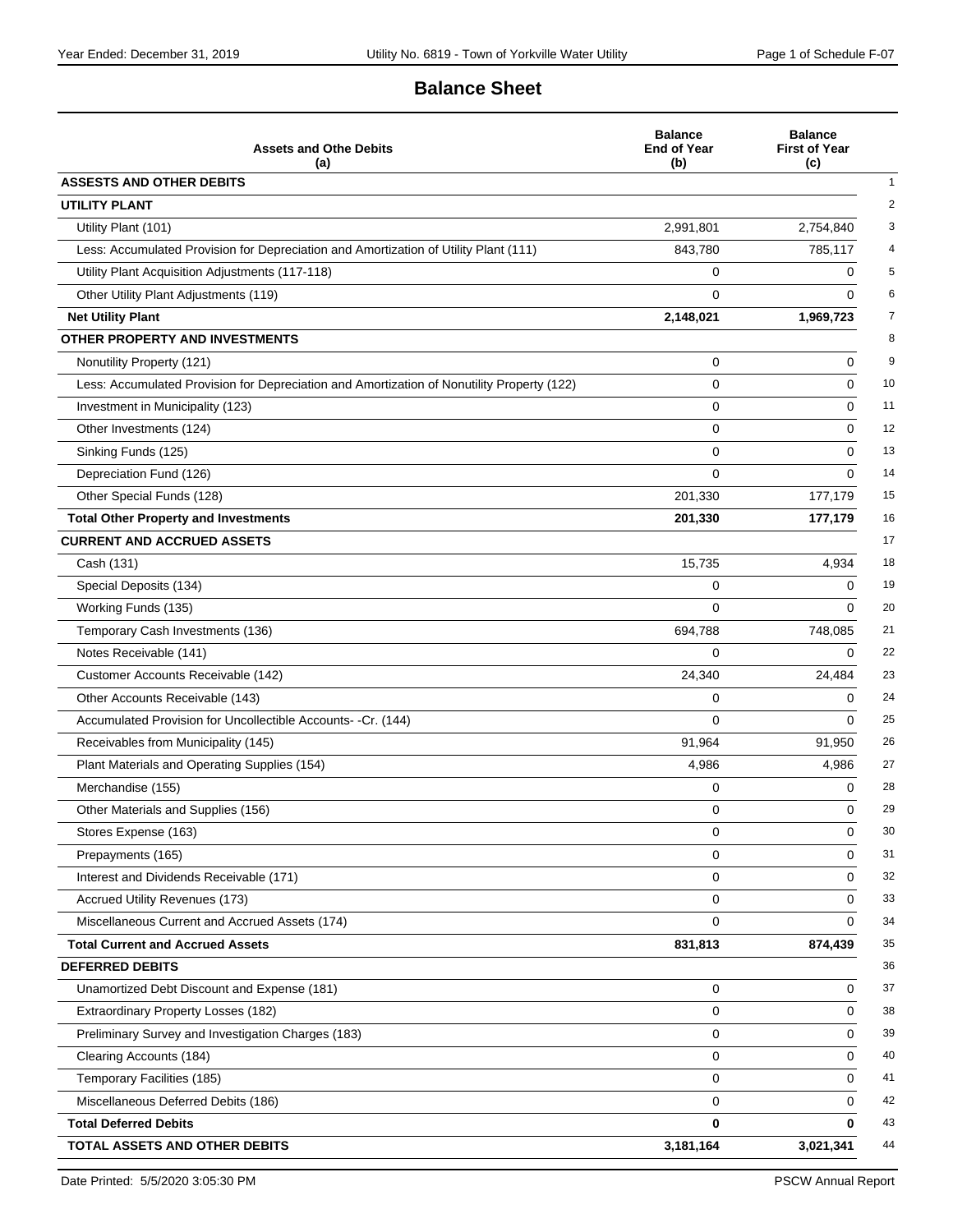### **Balance Sheet**

| <b>Liabilities and Othe Credits</b><br>(a)          | <b>Balance</b><br><b>End of Year</b><br>(b) | <b>Balance</b><br><b>First of Year</b><br>(c) |
|-----------------------------------------------------|---------------------------------------------|-----------------------------------------------|
| <b>LIABILITIES AND OTHER CREDITS</b>                |                                             |                                               |
| <b>PROPRIETARY CAPITAL</b>                          |                                             |                                               |
| Capital Paid in by Municipality (200)               | 51,987                                      | 51,987                                        |
| Appropriated Earned Surplus (215)                   | $\mathbf 0$                                 | 0                                             |
| Unappropriated Earned Surplus (216)                 | 3,068,558                                   | 2,901,388                                     |
| <b>Total Proprietary Capital</b>                    | 3,120,545                                   | 2,953,375                                     |
| <b>LONG-TERM DEBT</b>                               |                                             |                                               |
| Bonds (221)                                         | 0                                           | $\Omega$                                      |
| Advances from Municipality (223)                    | 0                                           | 0                                             |
| Other long-Term Debt (224)                          | 0                                           | $\mathbf 0$                                   |
| <b>Total Long-Term Debt</b>                         | $\mathbf{0}$                                | $\bf{0}$                                      |
| <b>CURRENT AND ACCRUED LIABILITIES</b>              |                                             |                                               |
| Notes Payable (231)                                 | 0                                           | 0                                             |
| Accounts Payable (232)                              | 23,101                                      | 9,168                                         |
| Payables to Municipality (233)                      | $\mathbf 0$                                 | 0                                             |
| Customer Deposits (235)                             | $\Omega$                                    | $\Omega$                                      |
| Taxes Accrued (236)                                 | 0                                           | $\mathbf 0$                                   |
| Interest Accrued (237)                              | $\mathbf 0$                                 | $\Omega$                                      |
| Tax Collections Payable (241)                       | $\mathbf 0$                                 | $\Omega$                                      |
| Miscellaneous Current and Accrued Liabilities (242) | 3,071                                       | 2,000                                         |
| <b>Total Current and Accrued Liabilities</b>        | 26,172                                      | 11,168                                        |
| <b>DEFERRED CREDITS</b>                             |                                             |                                               |
| Unamortized Premium on Debt (251)                   | $\mathbf 0$                                 | $\Omega$                                      |
| Customer Advances for Construction (252)            | $\Omega$                                    | $\Omega$                                      |
| Other Deferred Credits (253)                        | 34,447                                      | 56,798                                        |
| <b>Total Deferred Credits</b>                       | 34,447                                      | 56,798                                        |
| <b>OPERATING RESERVES</b>                           |                                             |                                               |
| Property Insurance Reserve (261)                    | 0                                           | $\Omega$                                      |
| Injuries and Damages Reserve (262)                  | 0                                           | $\Omega$                                      |
| Pensions and Benefits Reserve (263)                 | $\mathbf 0$                                 | 0                                             |
| Miscellaneous Operating Reserves (265)              | 0                                           | $\Omega$                                      |
| <b>Total Operating Reserves</b>                     | $\mathbf{0}$                                | 0                                             |
| <b>TOTAL LIABILITIES AND OTHER CREDITS</b>          | 3,181,164                                   | 3,021,341                                     |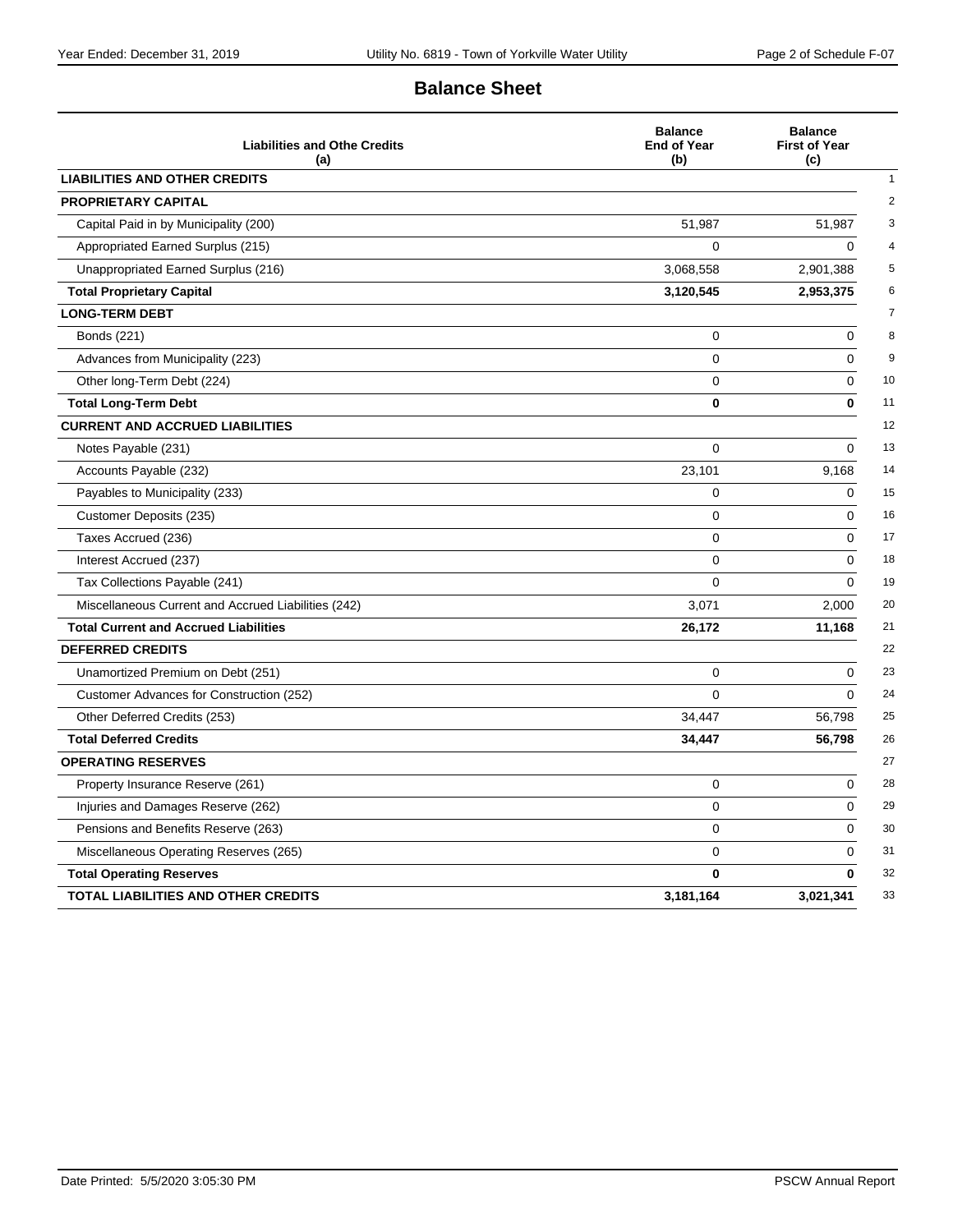# **Net Utility Plant**

 Report utility plant accounts and related accumulated provisions for depreciation and amortization after allocation of common plant accounts and related provisions for depreciation and amortization to utility departments as of December 31.

| <b>Particulars</b><br>(a)                                                                                                             | Water<br>(b) | <b>Electric</b><br>(c) | Gas<br>(d) | <b>Sewer</b><br>(e) |
|---------------------------------------------------------------------------------------------------------------------------------------|--------------|------------------------|------------|---------------------|
| <b>First of Year</b>                                                                                                                  |              |                        |            |                     |
| Total Utility Plant - First of Year                                                                                                   | 2,754,840    | 0                      | 0          | $\Omega$            |
|                                                                                                                                       | 2,754,840    | 0                      | 0          | $\bf{0}$            |
| <b>Plant Accounts</b>                                                                                                                 |              |                        |            |                     |
| Utility Plant in Service - Financed by Utility Operations or by the Municipality<br>(101.1)                                           | 1,118,352    |                        |            |                     |
| Utility Plant in Service - Contributed Plant (101.2)                                                                                  | 1,873,449    |                        |            |                     |
| Utility Plant Purchased or Sold (102)                                                                                                 |              |                        |            |                     |
| Utility Plant Leased to Others (104)                                                                                                  |              |                        |            |                     |
| Property Held for Future Use (105)                                                                                                    |              |                        |            |                     |
| Completed Construction not Classified (106)                                                                                           |              |                        |            |                     |
| Construction Work in Progress (107)                                                                                                   |              |                        |            |                     |
| <b>Total Utility Plant</b>                                                                                                            | 2,991,801    | 0                      | 0          | 0                   |
| <b>Accumulated Provision for Depreciation and Amortization</b>                                                                        |              |                        |            |                     |
| Accumulated Provision for Depreciation of Utility Plant in Service - Financed by<br>Utility Operations or by the Municipality (111.1) | 263,651      |                        |            |                     |
| Accumulated Provision for Depreciation of Utility Plant in Service - Contributed<br>Plant (111.2)                                     | 580,129      |                        |            |                     |
| Accumulated Provision for Depreciation of Utility Plant Leased to Others (112)                                                        |              |                        |            |                     |
| Accumulated Provision for Depreciation of Property Held for Future Use (113)                                                          |              |                        |            |                     |
| Accumulated Provision for Amortization of Utility Plant in Service (114)                                                              |              |                        |            |                     |
| Accumulated Provision for Amortization of Utility Plant Leased to Others (115)                                                        |              |                        |            |                     |
| Accumulated Provision for Amortization of Property Held for Future Use (116)                                                          |              |                        |            |                     |
| <b>Total Accumulated Provision</b>                                                                                                    | 843,780      | 0                      | 0          | $\bf{0}$            |
| <b>Accumulated Provision for Depreciation and Amortization</b>                                                                        |              |                        |            |                     |
| Utility Plant Acquisition Adjustments (117)                                                                                           |              |                        |            |                     |
| Accumulated Provision for Amortization of Utility Plant Acquisition Adjustments<br>(118)                                              |              |                        |            |                     |
| Other Utility Plant Adjustments (119)                                                                                                 |              |                        |            |                     |
| <b>Total Other Utility Plant Accounts</b>                                                                                             | 0            | 0                      | 0          | 0                   |
| <b>Net Utility Plant</b>                                                                                                              | 2,148,021    | 0                      | 0          | 0                   |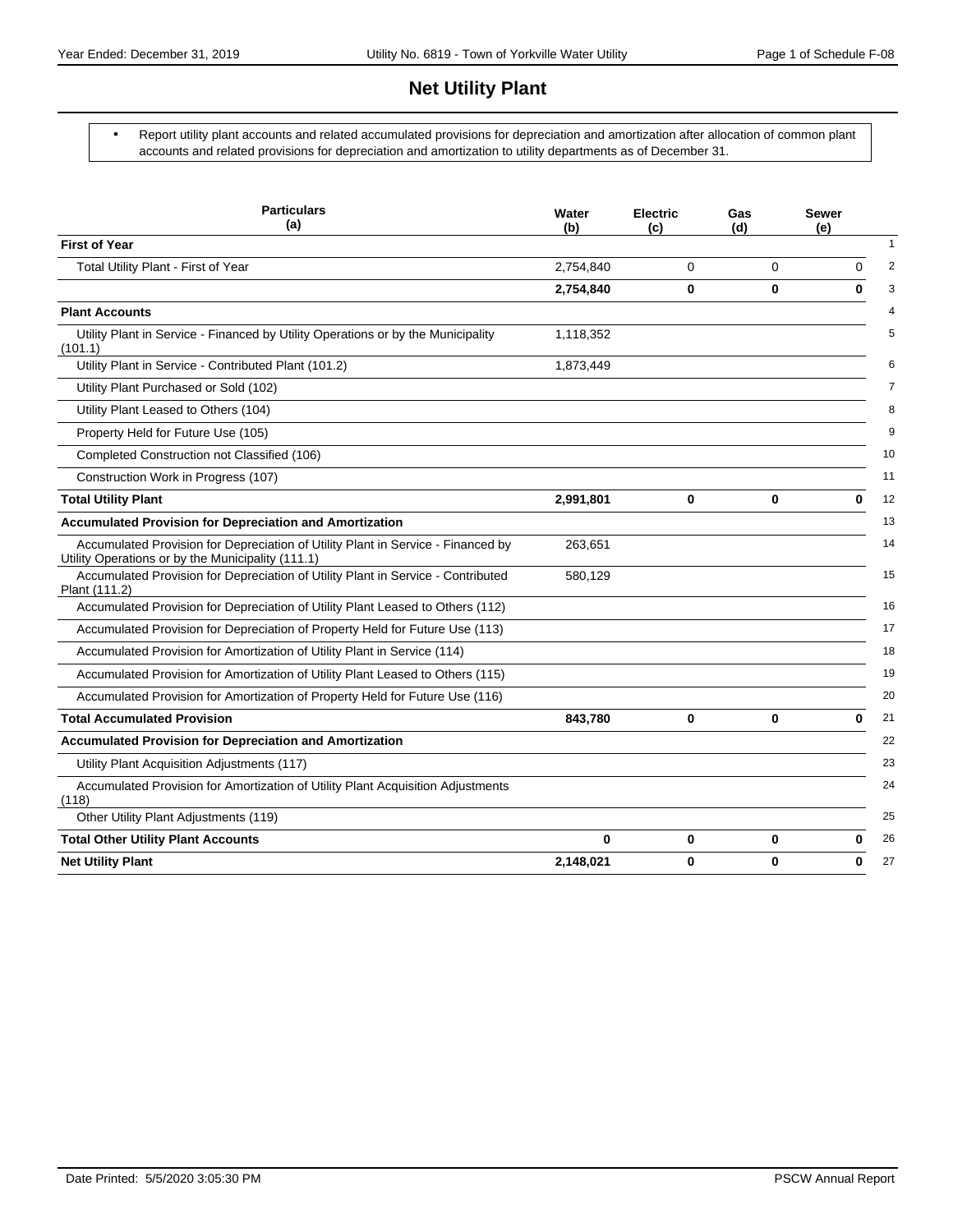### **Accumulated Provision for Depreciation of Utility Plant on Utility Plant Financed by Utility Operations or by the Municipality (Acct. 111.1)**

Depreciation Accruals (Credits) during the year (111.1):

- Report the amounts charged in the operating sections to Depreciation Expense (403).
- If sewer operations are nonregulated, do not report sewer depreciation on this schedule.
- Report the Depreciation Expense on Meters charged to sewer operations as an addition in the Water Column. If the sewer is also a regulated utility by the PSC, report an equal amount as a reduction in the Sewer column.
- Report all other accruals charged to other accounts, such as to clearing accounts.

| <b>Description</b><br>(a)                       | Water<br>(b) | <b>Electric</b><br>(c) | Gas<br>(d) | <b>Sewer</b><br>(e) | Total<br>(f) |
|-------------------------------------------------|--------------|------------------------|------------|---------------------|--------------|
| Balance First of Year (111.1)                   | 231,243      | 0                      | 0          | 0                   | 231,243      |
| <b>Credits during year</b>                      |              |                        |            |                     |              |
| Charged Depreciation Expense (403)              | 31,249       |                        |            |                     | 31,249       |
| Depreciation Expense on Meters Charged to Sewer | 1,159        |                        |            |                     | 1,159        |
| Salvage                                         |              |                        |            |                     | 0            |
| <b>Total credits</b>                            | 32,408       | 0                      | $\bf{0}$   | 0                   | 32,408       |
| Debits during year                              |              |                        |            |                     |              |
| <b>Book Cost of Plant Retired</b>               | $\Omega$     |                        |            |                     | 0            |
| Cost of Removal                                 |              |                        |            |                     | 0            |
| <b>Total debits</b>                             | $\bf{0}$     | 0                      | $\bf{0}$   | 0                   | 0            |
| Balance end of year (111.1)                     | 263,651      | 0                      | 0          | 0                   | 263,651      |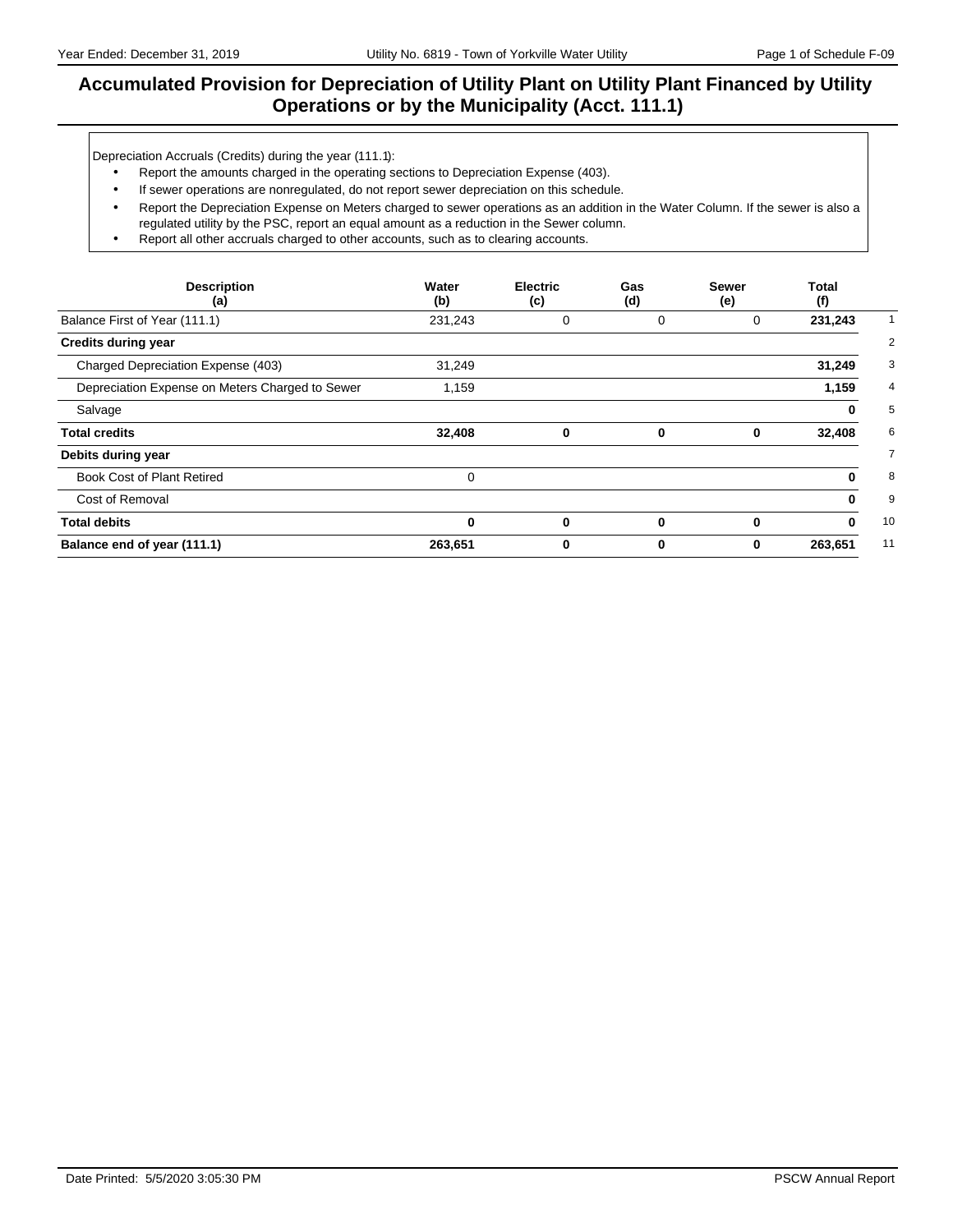### **Accumulated Provision for Depreciation of Utility Plant on Contributed Plant in Service (Acct. 111.2)**

Depreciation Accruals (Credits) during the year (111.2):

- Report the amounts charged in the operating sections to Other Income Deductions (426).
- If sewer operations are nonregulated, do not report sewer depreciation on this schedule.
- Report the Depreciation Expense on Meters charged to sewer operations as an addition in the Water Column. If the sewer is also a regulated utility by the PSC, report an equal amount as a reduction in the Sewer column.
- Report all other accruals charged to other accounts, such as to clearing accounts.

| <b>Description</b><br>(a)                       | Water<br>(b) | <b>Electric</b><br>(c) | Gas<br>(d) | <b>Sewer</b><br>(e) | Total<br>(f) |
|-------------------------------------------------|--------------|------------------------|------------|---------------------|--------------|
| Balance First of Year (111.2)                   | 553,874      | 0                      | 0          | 0                   | 553,874      |
| <b>Credits during year</b>                      |              |                        |            |                     |              |
| Charged Other Income Deductions (426)           | 26,255       |                        |            |                     | 26,255       |
| Depreciation Expense on Meters Charged to Sewer |              |                        |            |                     | 0            |
| Salvage                                         |              |                        |            |                     | 0            |
| <b>Total credits</b>                            | 26,255       | $\bf{0}$               | 0          | 0                   | 26,255       |
| Debits during year                              |              |                        |            |                     |              |
| Book Cost of Plant Retired                      | 0            |                        |            |                     | 0            |
| Cost of Removal                                 |              |                        |            |                     | 0            |
| <b>Total debits</b>                             | $\bf{0}$     | 0                      | $\bf{0}$   | 0                   | 0            |
| Balance end of year (111.2)                     | 580,129      | 0                      | 0          | 0                   | 580,129      |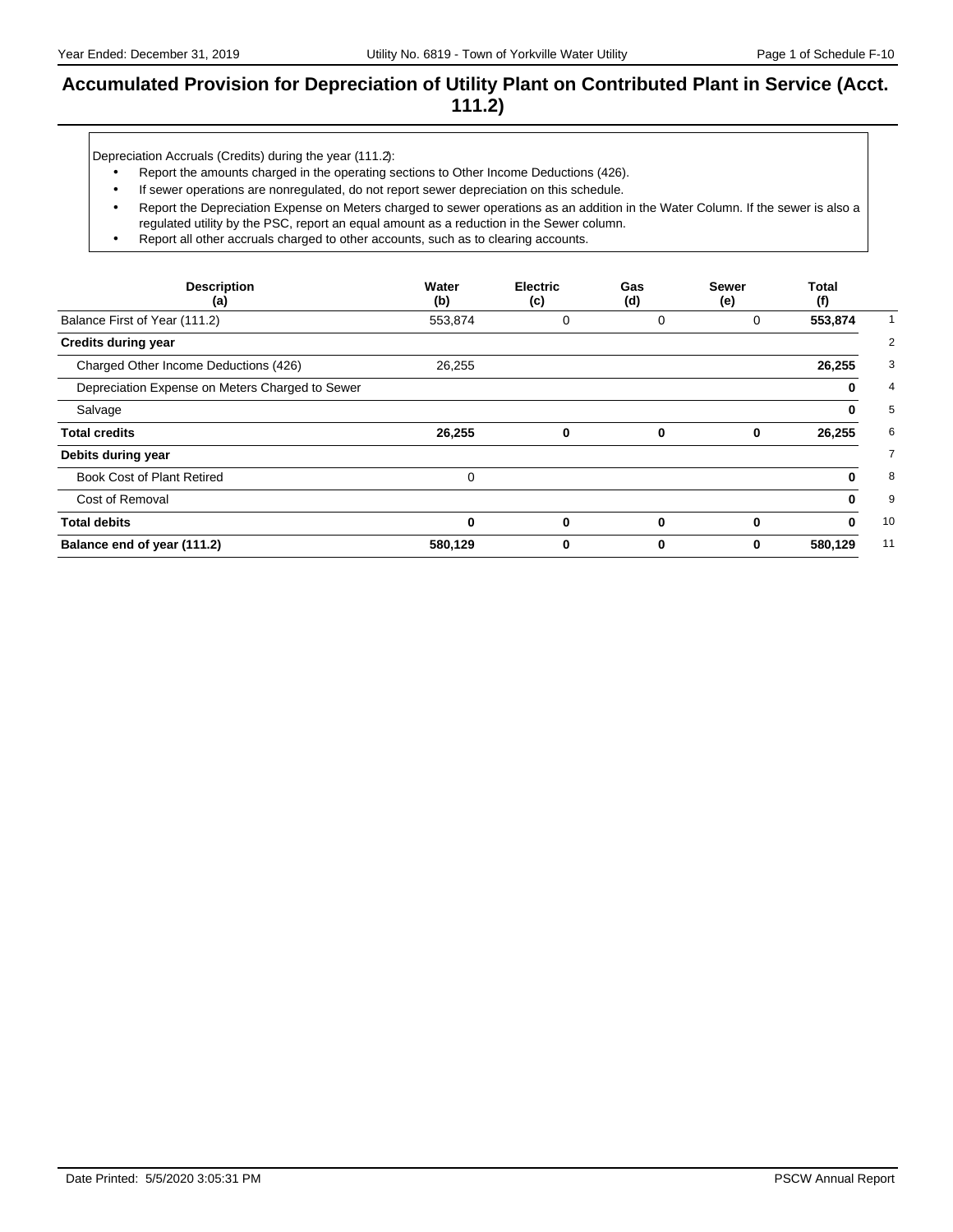### **Net Nonutility Property (Accts. 121 & 122)**

- Report separately each item of property with a book cost of \$5,000 or more included in account 121.
- Other items may be grouped by classes of property.
- Describe in detail any investment in sewer department carried in this account.

| <b>Description</b><br>(a)              | <b>Balance</b><br><b>First of Year</b><br>(b) | <b>Additions</b><br><b>During Year</b><br>(c) | <b>Deductions</b><br><b>During Year</b><br>(d) | <b>Balance</b><br><b>End of Year</b><br>(e) |
|----------------------------------------|-----------------------------------------------|-----------------------------------------------|------------------------------------------------|---------------------------------------------|
| Nonregulated sewer plant               |                                               |                                               |                                                |                                             |
| <b>Total Nonutility Property (121)</b> |                                               |                                               |                                                | 2                                           |
| Less accum. prov. depr. & amort. (122) |                                               |                                               |                                                | 3                                           |
| <b>Net Nonutility Property</b>         |                                               |                                               |                                                | 4                                           |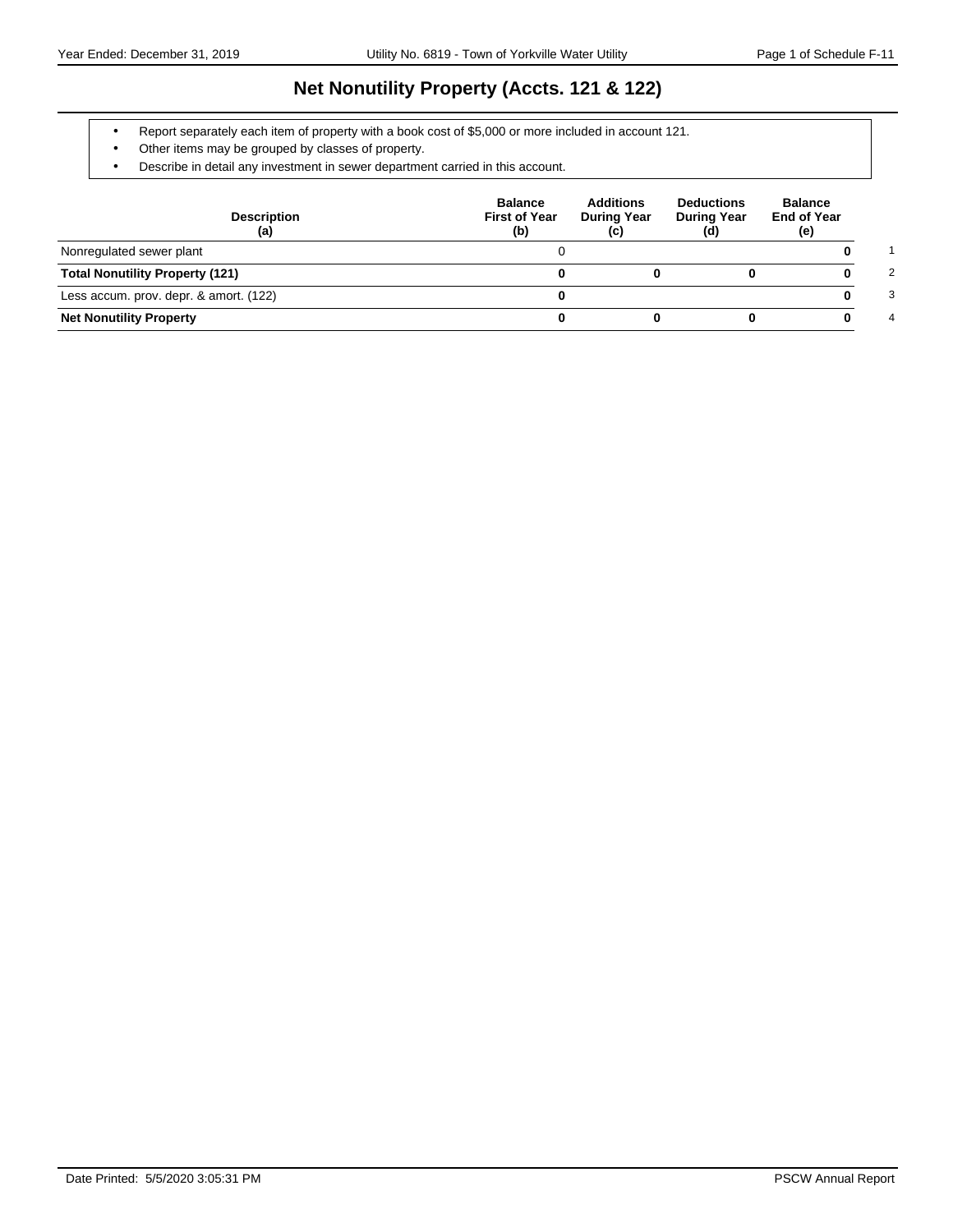# **Accumulated Provision for Uncollectible Accounts-Cr. (Acct. 144)**

| <b>Description</b><br>(a)                                        | Amount<br>(b) |
|------------------------------------------------------------------|---------------|
| Balance first of year                                            |               |
| <b>Additions</b>                                                 |               |
| Provision for uncollectibles during year                         | 0             |
| Collection of accounts previously written off: Utility Customers | 0             |
| Collection of accounts previously written off: Others            | 0             |
| <b>Total Additions</b>                                           | 0             |
| <b>Accounts Written Off</b>                                      |               |
| Accounts written off during the year: Utility Customers          | 0             |
| Accounts written off during the year: Others                     | 0             |
| <b>Total Accounts Written Off</b>                                | 0             |
| <b>Balance End of Year</b>                                       | 0             |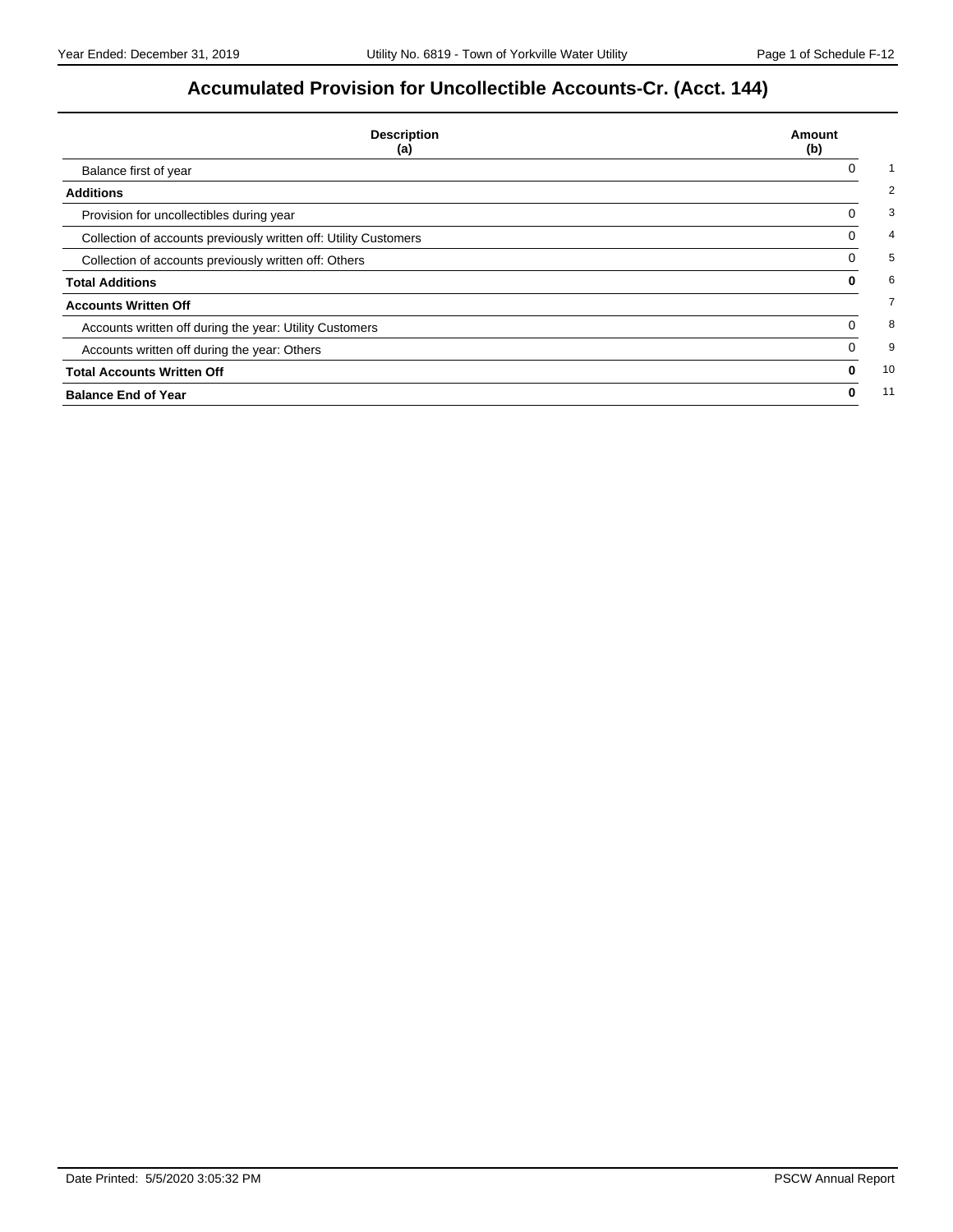# **Materials and Supplies**

| <b>Account</b><br>(a)         | Generation<br>(b) | Transmission<br>(d) | <b>Distribution</b><br>(d) | Other<br>(e) | Total<br><b>End of Year</b><br>(f) | Amount<br><b>Prior Year</b><br>(g) |
|-------------------------------|-------------------|---------------------|----------------------------|--------------|------------------------------------|------------------------------------|
| <b>Electric Utility</b>       |                   |                     |                            |              |                                    |                                    |
| Fuel (151)                    |                   |                     |                            |              | o                                  |                                    |
| Fuel stock expenses (152)     |                   |                     |                            |              | 0                                  |                                    |
| Plant mat. & oper. sup. (154) |                   |                     |                            |              |                                    |                                    |
| <b>Total Electric Utility</b> | 0                 |                     |                            |              |                                    |                                    |

| <b>Account</b>                     | <b>Total</b><br><b>End of Year</b> | Amount<br><b>Prior Year</b> |
|------------------------------------|------------------------------------|-----------------------------|
| Electric utility total             | 0                                  | 0                           |
| Water utility (154)                | 4,986                              | 4,986                       |
| Sewer utility (154)                |                                    |                             |
| Heating utility (154)              |                                    |                             |
| Gas utility (154)                  |                                    |                             |
| Merchandise (155)                  |                                    |                             |
| Other materials & supplies (156)   |                                    |                             |
| Stores expense (163)               |                                    |                             |
| <b>Total Material and Supplies</b> | 4,986                              | 4,986                       |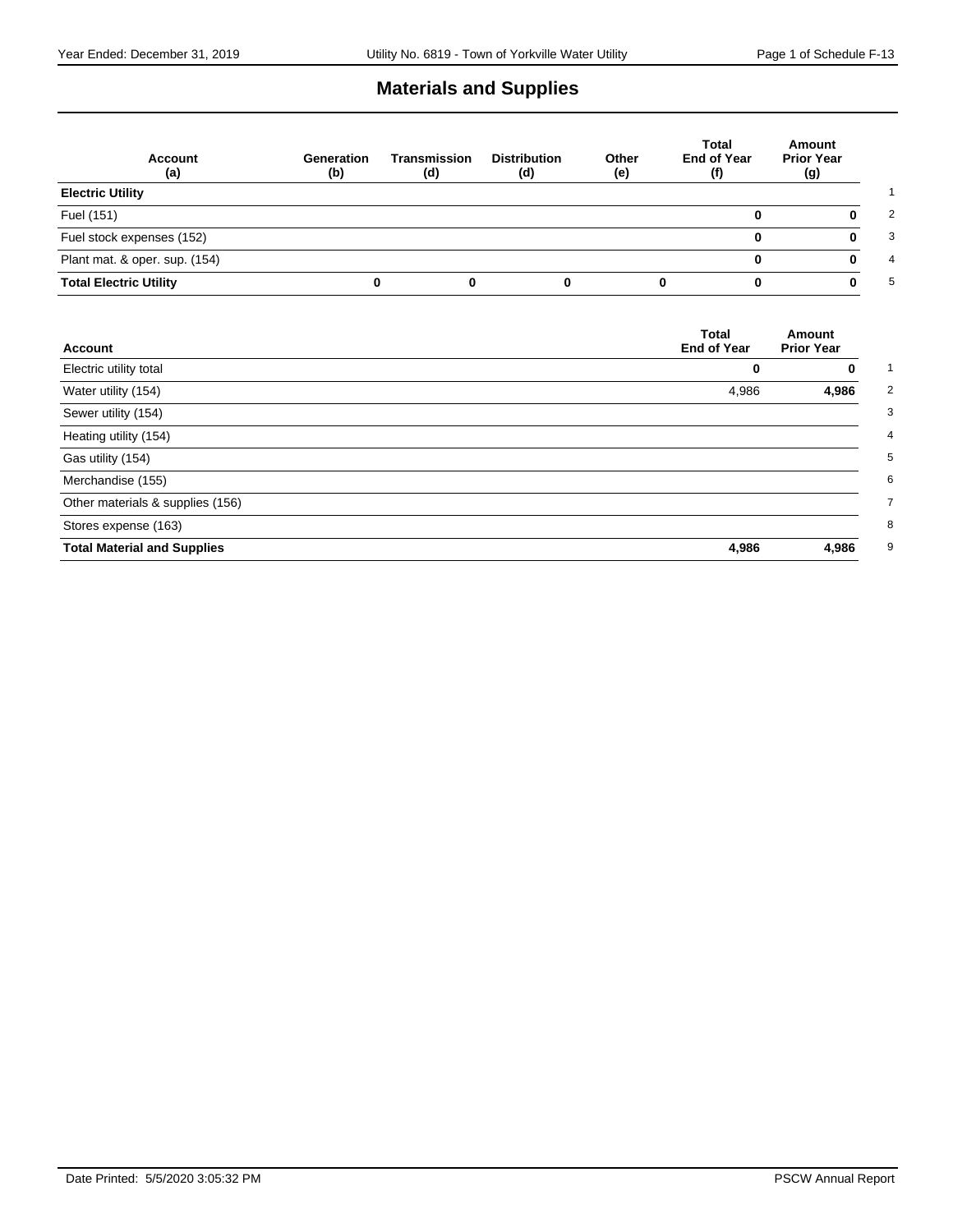# **Unamortized Debt Discount & Expense & Premium on Debt (Accts. 181 and 251)**

Report net discount and expense or premium separately for each security issue.

|                                           | <b>Written Off During Year</b> |                                              |                                             |
|-------------------------------------------|--------------------------------|----------------------------------------------|---------------------------------------------|
| Debt Issue to Which Related<br>(a)        | Amount<br>(b)                  | <b>Account Charged</b><br>or Credited<br>(c) | <b>Balance</b><br><b>End of Year</b><br>(d) |
| Unamortized debt discount & expense (181) |                                |                                              |                                             |
| None                                      |                                |                                              |                                             |
| <b>Total</b>                              |                                | 0                                            | 0                                           |
| Unamortized premium on debt (251)         |                                |                                              |                                             |
| None                                      |                                |                                              |                                             |
| <b>Total</b>                              |                                | 0                                            | ŋ                                           |

Date Printed: 5/5/2020 3:05:32 PM PSCW Annual Report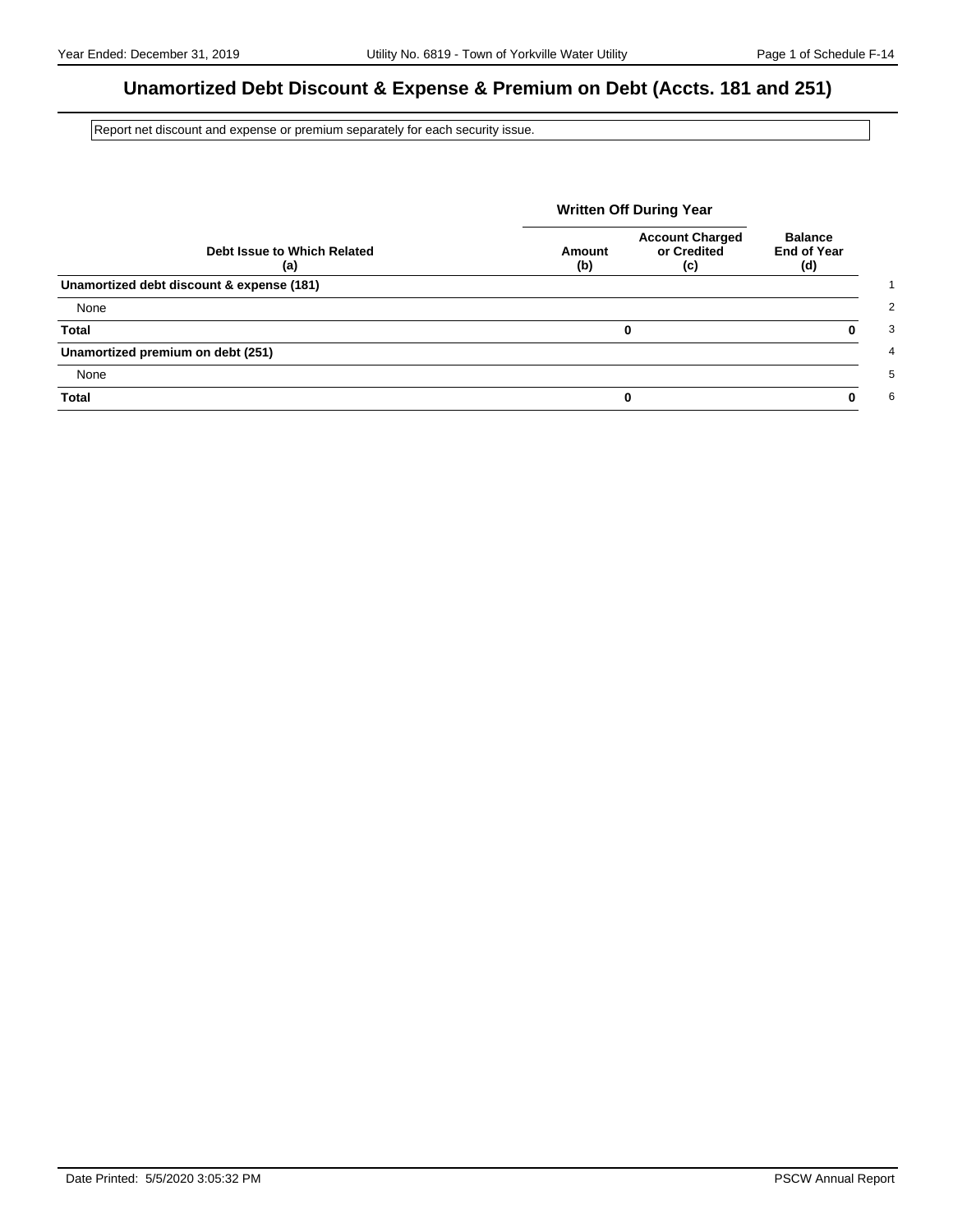## **Capital Paid in by Municipality (Acct. 200)**

Report each item (when individually or when like items are combined) greater than \$10,000 (class AB), \$5,000 (class C) and \$2,000 (class D, sewer and privates) and all other lesser amounts grouped as Miscellaneous. Describe fully using other than account titles.

| <b>Description</b><br>(a)  | Amount<br>(b) |
|----------------------------|---------------|
| Balance first of year      | 51,987        |
| <b>Balance end of year</b> | 51,987<br>2   |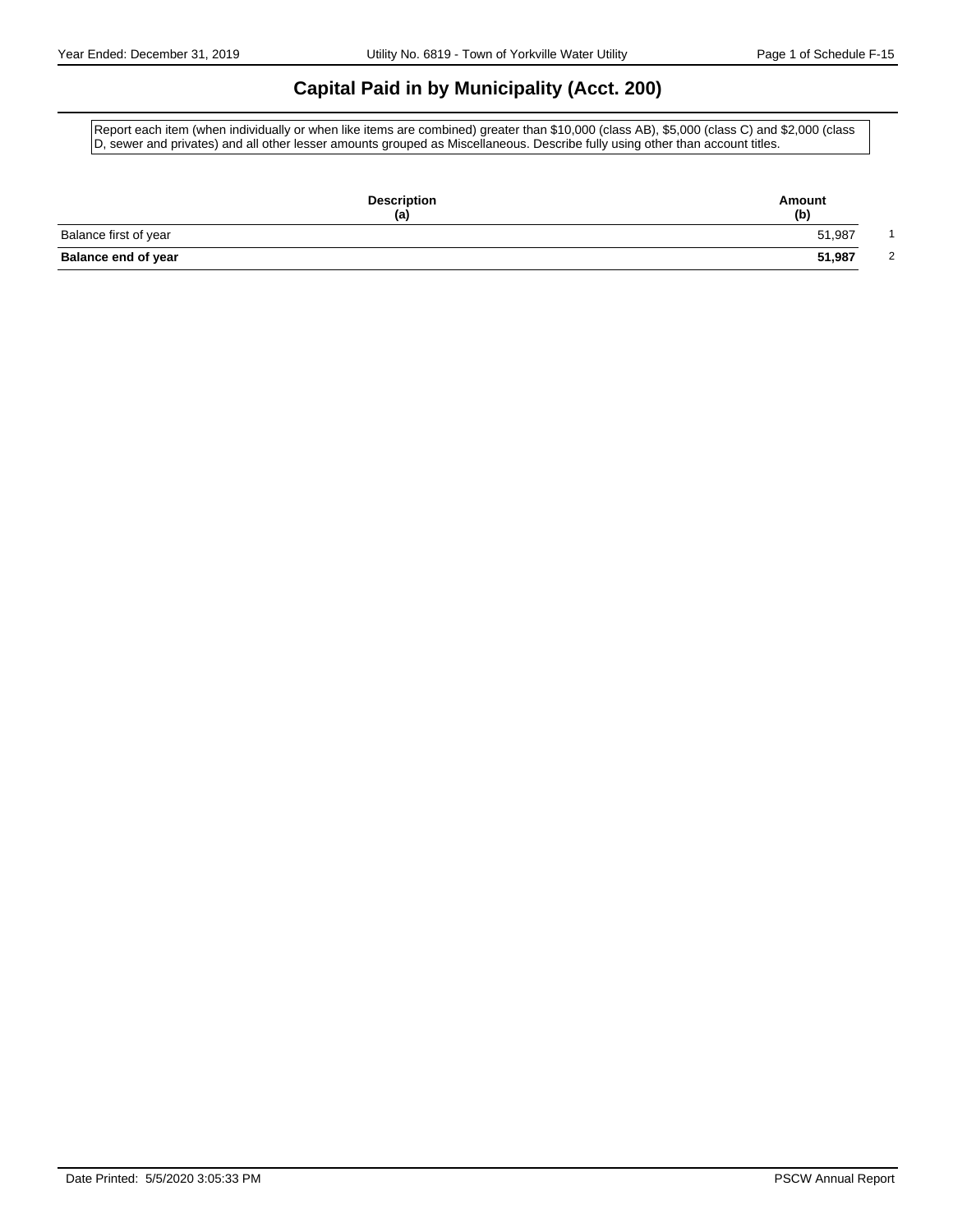# **Bonds (Acct. 221)**

- Report information required for each separate issue of bonds.
- If there is more than one interest rate for an aggregate obligation issue, average the interest rates and report one rate.
- Proceeds advanced by the municipality from sale of general obligation bonds, if repayable by utility, should be included in account 223.
- Enter interest rates in decimal form. For example, enter 6.75% as 0.0675

- - - THIS SCHEDULE NOT APPLICABLE TO THIS UTILITY- - -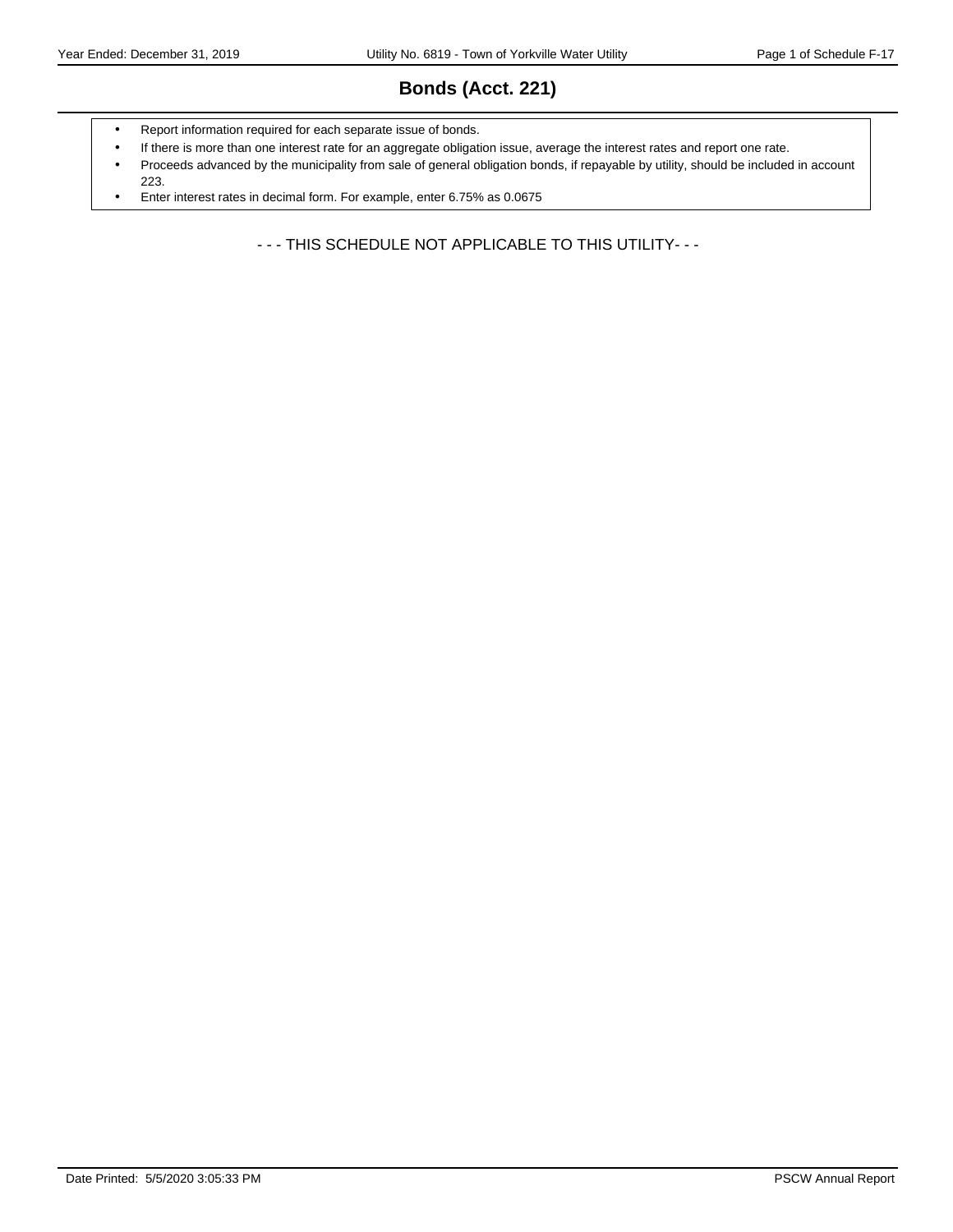### **Notes Payable & Miscellaneous Long-Term Debt**

- Report each class of debt included in Accounts 223, 224 and 231.
- Proceeds of general obligation issues, if subject to repayment by the utility, should be included in Account 223.
- If there is more than one interest rate for an aggregate obligation issue, average the interest rates and report one rate.
- Enter interest rates in decimal form. For example, enter 6.75% as 0.0675

- - - THIS SCHEDULE NOT APPLICABLE TO THIS UTILITY- - -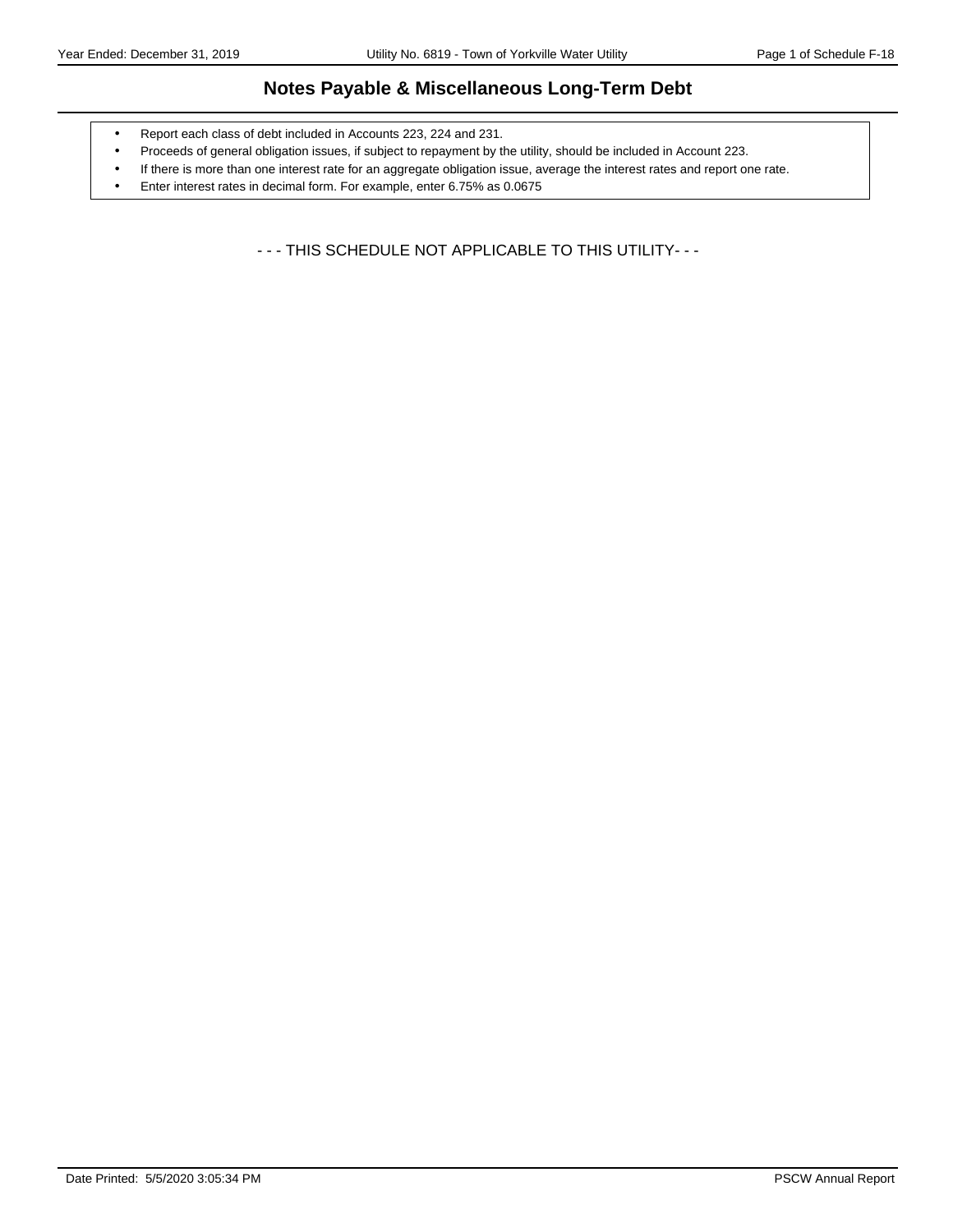# **Taxes Accrued (Acct. 236)**

| <b>Description</b><br>(a)               | Amount<br>(b) |
|-----------------------------------------|---------------|
| Balance first of year                   | 0             |
| Charged water department expense        | 20,429        |
| Charged electric department expense     |               |
| Charged gas department expense          |               |
| Charged sewer department expense        | 294           |
| <b>Total accruals and other credits</b> | 20,723        |
| County, state and local taxes           | 17,715        |
| Social Security taxes                   | 2,787         |
| <b>PSC Remainder Assessment</b>         | 221           |
| Gross Receipts Tax                      | 10            |
| Total payments and other debits         | 11<br>20,723  |
| <b>Balance end of year</b>              | 12<br>0       |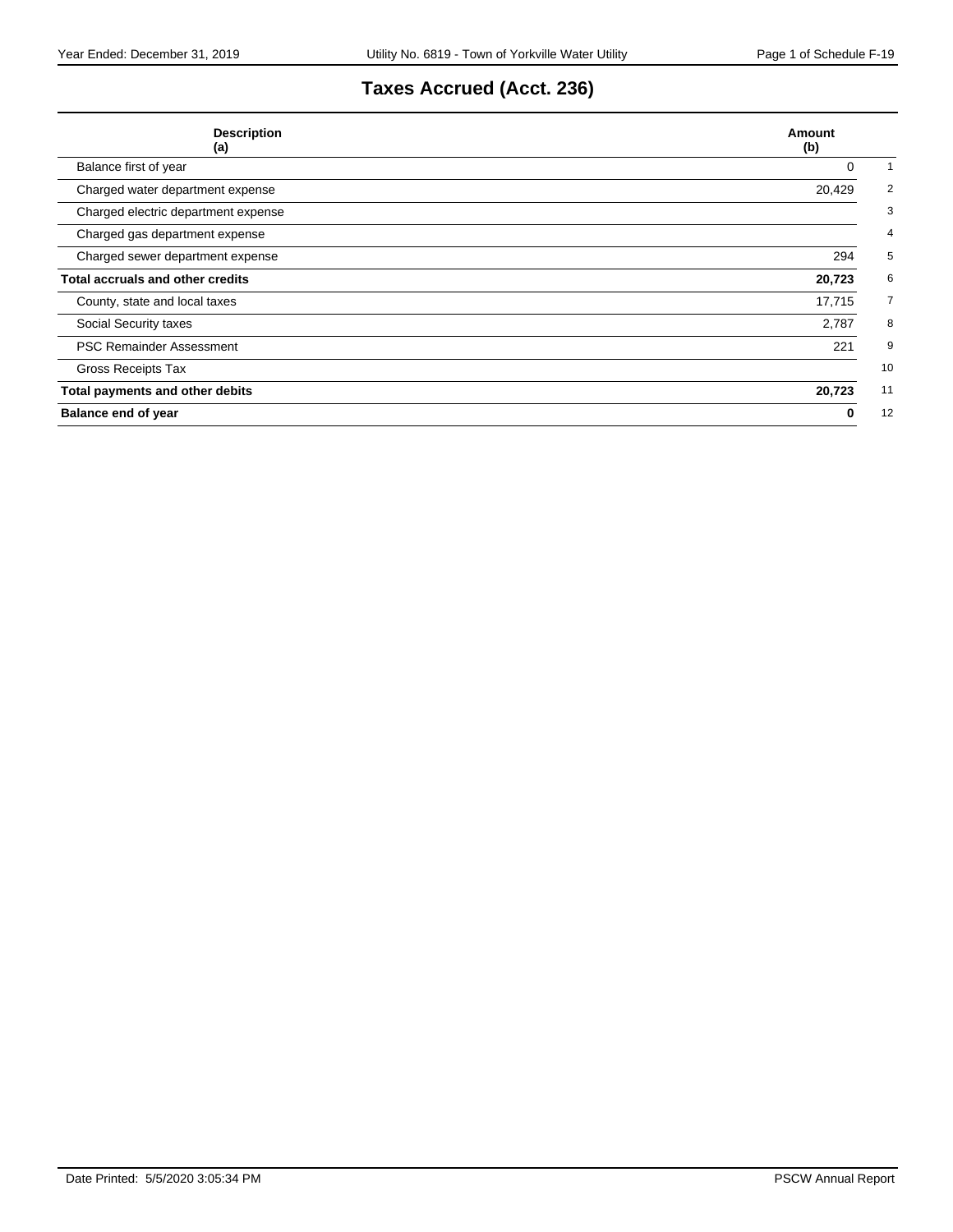### **Interest Accrued (Acct. 237)**

- Report below interest accrued on each utility obligation.
- Report customer deposits under account 235.

| <b>Description of Issue</b><br>(a)               | <b>Interest Accrued</b><br><b>Balance</b><br><b>First of Year</b><br>(b) | <b>Interest Accrued</b><br><b>During Year</b><br>(c) | <b>Interest Paid</b><br><b>During Year</b><br>(d) | <b>Interest Accrued</b><br><b>Balance</b><br><b>End of Year</b><br>(e) |
|--------------------------------------------------|--------------------------------------------------------------------------|------------------------------------------------------|---------------------------------------------------|------------------------------------------------------------------------|
| <b>Bonds (221)</b>                               | 0                                                                        | 0                                                    | 0                                                 | 0                                                                      |
| None                                             |                                                                          |                                                      |                                                   | 0                                                                      |
| <b>Subtotal Bonds (221)</b>                      | 0                                                                        | 0                                                    | 0                                                 | 0                                                                      |
| <b>Advances from Municipality (223)</b>          | 0                                                                        | 0                                                    | 0                                                 | 0                                                                      |
| None                                             |                                                                          |                                                      |                                                   | 0                                                                      |
| <b>Subtotal Advances from Municipality (223)</b> | $\bf{0}$                                                                 | 0                                                    | $\bf{0}$                                          | 0                                                                      |
| Other Long-Term Debt (224)                       | 0                                                                        | 0                                                    | $\Omega$                                          | 0                                                                      |
| None                                             |                                                                          |                                                      |                                                   | 0                                                                      |
| Subtotal Other Long-Term Debt (224)              | $\bf{0}$                                                                 | 0                                                    | 0                                                 | 0                                                                      |
| Notes Payable (231)                              | 0                                                                        | 0                                                    | $\Omega$                                          | 0                                                                      |
| None                                             |                                                                          |                                                      |                                                   | 0                                                                      |
| Subtotal Notes Payable (231)                     | $\bf{0}$                                                                 | 0                                                    | 0                                                 | 0                                                                      |
| <b>Customer Deposits (235)</b>                   | $\Omega$                                                                 | 0                                                    | $\Omega$                                          | 0                                                                      |
| None                                             |                                                                          |                                                      |                                                   | 0                                                                      |
| <b>Subtotal Customer Deposits (235)</b>          | $\bf{0}$                                                                 | $\bf{0}$                                             | 0                                                 | 0                                                                      |
| <b>Total</b>                                     | U                                                                        | 0                                                    | 0                                                 | 0                                                                      |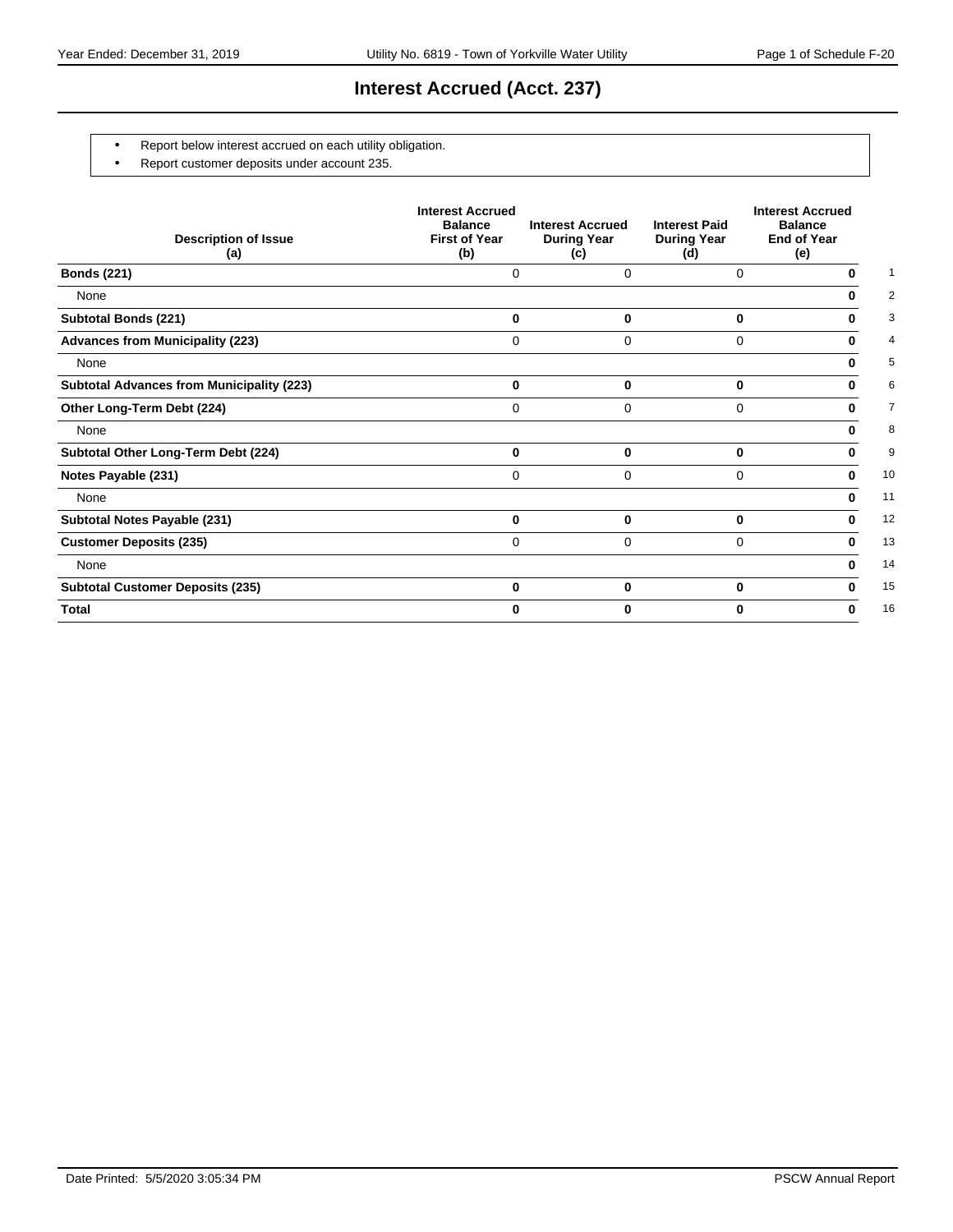### **Balance Sheet Detail - Other Accounts**

Report each item (when individually or when like items are combined) greater than \$10,000 (class AB), \$5,000 (class C) and \$2,000 (class D) and all other lesser amounts grouped as Miscellaneous. Describe fully using other than account titles.

| <b>Description</b><br>(a)                  | <b>Balance</b><br><b>End of Year</b><br>(b) |
|--------------------------------------------|---------------------------------------------|
| Other Special Funds (128)                  | $\mathbf 0$                                 |
| <b>Water Tower Maintenance</b>             | 201,330                                     |
| Total (Acct. 128)                          | 201,330                                     |
| Cash and Working Funds (131)               | $\mathbf 0$                                 |
| Cash                                       | 15,735                                      |
| <b>Total (Acct. 131)</b>                   | 15,735                                      |
| Local Government Investment Pool           | 694,788                                     |
| Total (Acct. 136)                          | 694,788                                     |
| <b>Customer Accounts Receivable (142)</b>  | $\Omega$                                    |
| Water                                      | 24,340                                      |
| Total (Acct. 142)                          | 24,340                                      |
| Other Accounts Receivable (143)            | $\Omega$                                    |
| Sewer (Non-regulated)                      |                                             |
| Merchandising, jobbing and contract work   |                                             |
| Total (Acct. 143)                          | $\bf{0}$                                    |
| <b>Receivables from Municipality (145)</b> | $\Omega$                                    |
| Public Fire Protection on Tax Roll         | 91,964                                      |
| Total (Acct. 145)                          | 91,964                                      |
| <b>Accounts Payable (232)</b>              | $\Omega$                                    |
| Accounts Payable                           | 23,101                                      |
| Total (Acct. 232)                          | 23,101                                      |
| <b>Accrued Wages</b>                       | 3,071                                       |
| Total (Acct. 242)                          | 3,071                                       |
| Other Deferred Credits (253)               | $\Omega$                                    |
| Regulatory Liability                       | 34,447                                      |
| Total (Acct. 253)                          | 34,447                                      |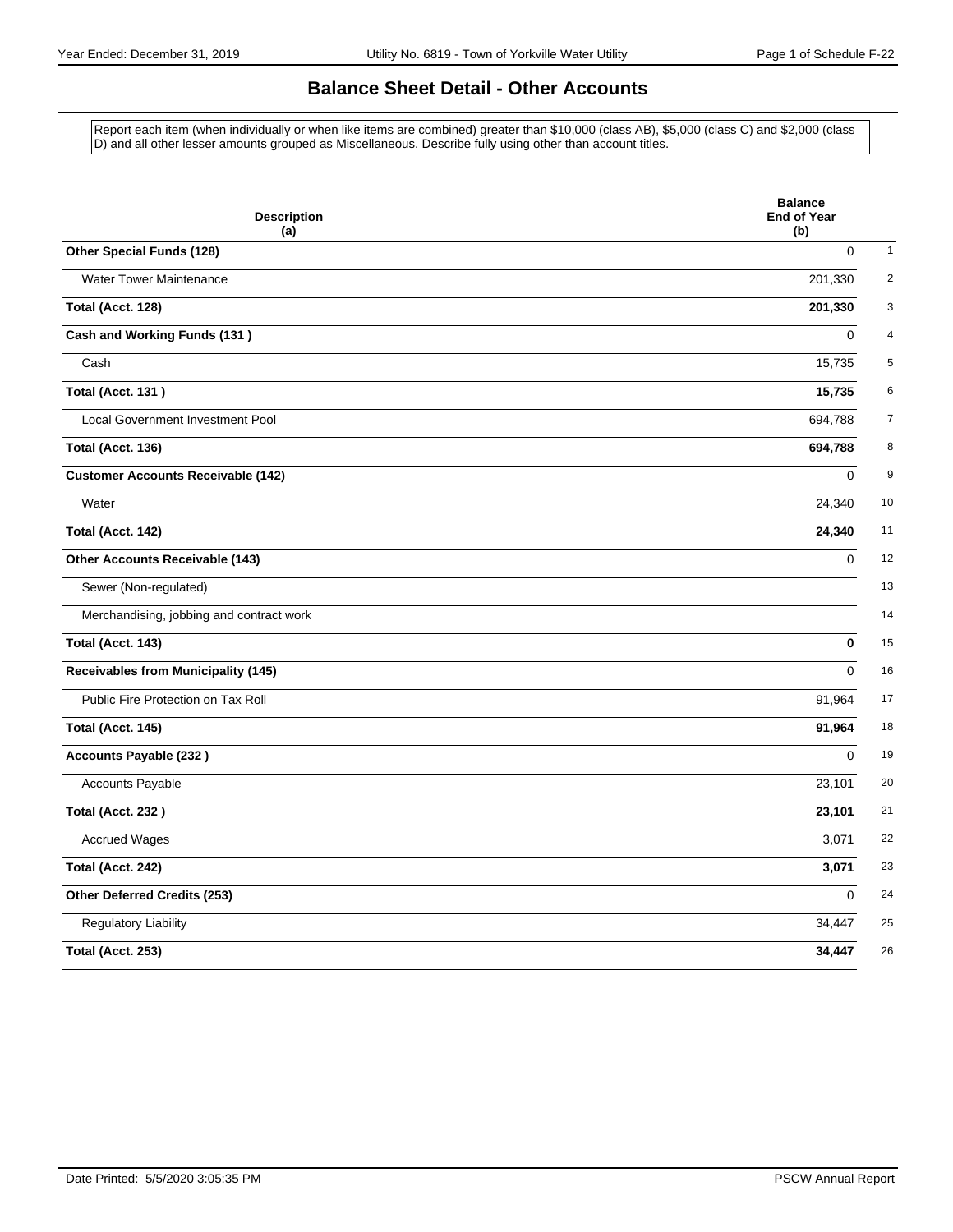### **Balance Sheet Detail - Other Accounts**

Report each item (when individually or when like items are combined) greater than \$10,000 (class AB), \$5,000 (class C) and \$2,000 (class D) and all other lesser amounts grouped as Miscellaneous. Describe fully using other than account titles.

#### **Balance Sheet Detail - Other Accounts (Page F-22)**

**Explain amounts in Accounts 143, 145 and/or 233 in excess of \$2,000. Provide a short list or detailed description, but do not use terms such as other revenues, general, miscellaneous, or repeat the account title.**

See account titles.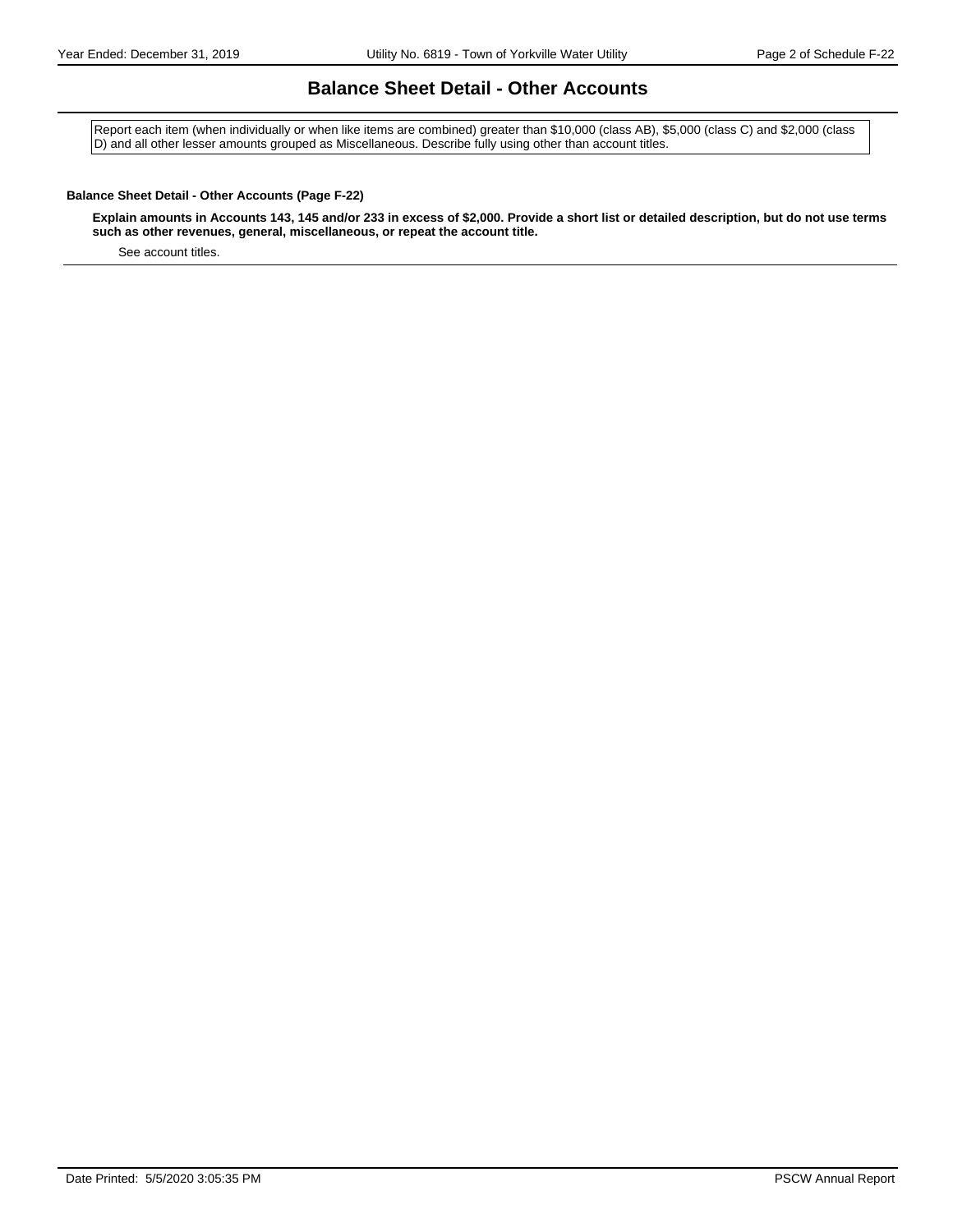### **Return on Rate Base Computation**

- The data used in calculating rate base are averages.
- Calculate those averages by summing the first-of-year and the end-of-year figures for each account and then dividing the sum by two.
- For municipal utilities, do not include contributed plant in service, property held for future use, or construction work in progress with utility plant in service. These are not rate base components.
- For private utilities, do not include property held for future use, or construction work in progress with utility plant in service. These are not rate base components.

| <b>Average Rate Base</b><br>(a)                                      | Water<br>(b) | <b>Electric</b><br>(c) | Gas<br>(d) | <b>Sewer</b><br>(e) | <b>Total</b><br>(f) |
|----------------------------------------------------------------------|--------------|------------------------|------------|---------------------|---------------------|
| <b>Add Average</b>                                                   |              |                        |            |                     |                     |
| Utility Plant in Service (101.1)                                     | 1,082,721    |                        |            |                     | 1,082,721           |
| <b>Materials and Supplies</b>                                        | 4,986        |                        |            |                     | 4,986               |
| Less Average                                                         |              |                        |            |                     |                     |
| Reserve for Depreciation (111.1)                                     | 247,447      |                        |            |                     | 247,447             |
| <b>Customer Advances for Construction</b>                            |              |                        |            |                     | 0                   |
| <b>Regulatory Liability</b>                                          | 38,753       |                        |            |                     | 38,753              |
| <b>Average Net Rate Base</b>                                         | 801,507      | 0                      | 0          | 0                   | 801,507             |
| Net Operating Income                                                 | $-15,588$    |                        |            |                     | $-15,588$           |
| Net Operating Income as a percent of<br><b>Average Net Rate Base</b> | $-1.94%$     | N/A                    | N/A        | N/A                 | 10<br>$-1.94%$      |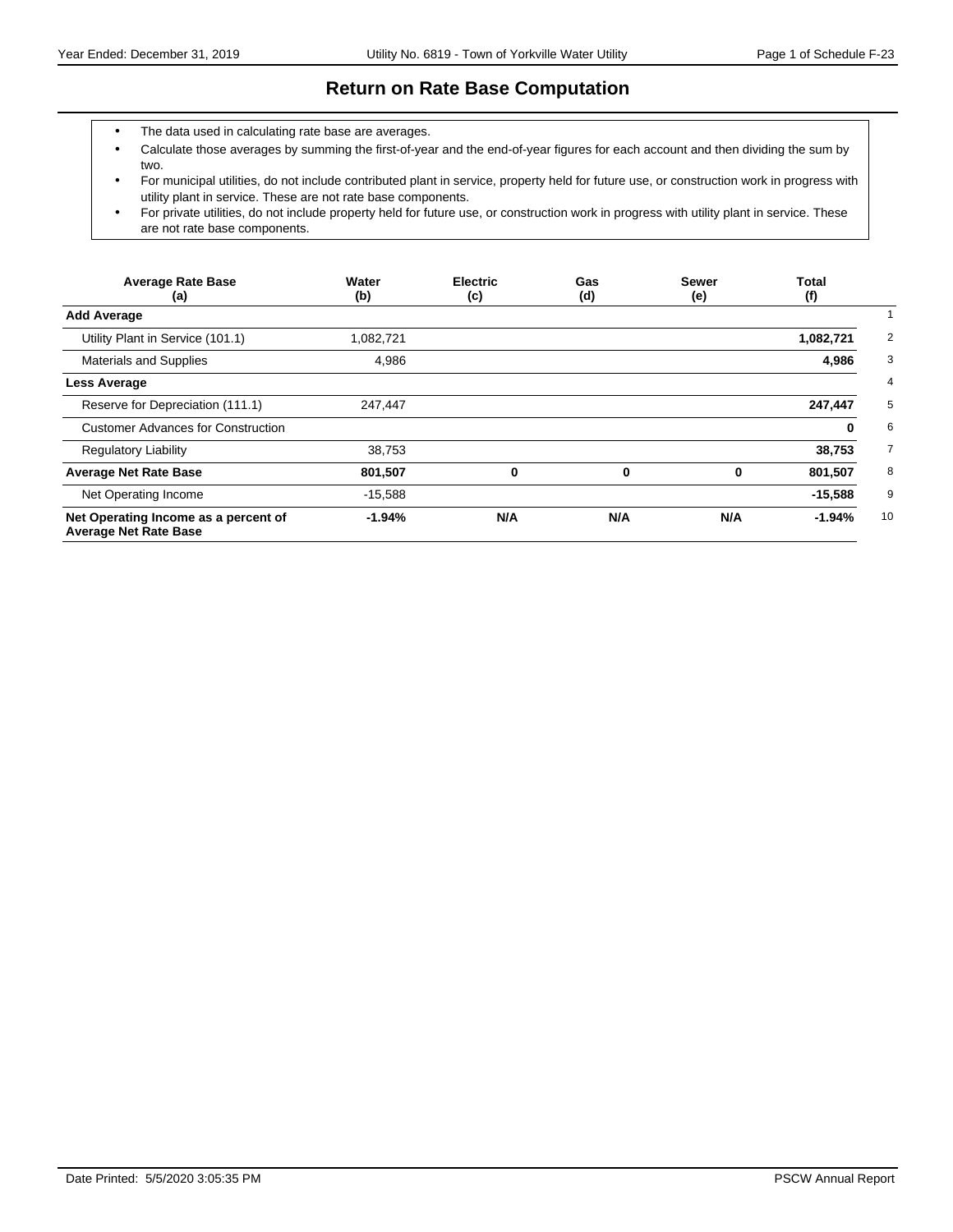### **Regulatory Liability - Pre-2003 Historical Accumulated Depreciation on Contributed Utility Plant (253)**

| <b>Description</b><br>(a)        | Water<br>(b) | <b>Electric</b><br>(c) | Gas<br>(d) | <b>Sewer</b><br>(e) | Total<br>(f) |
|----------------------------------|--------------|------------------------|------------|---------------------|--------------|
| <b>Balance First of Year</b>     | 43,060       |                        |            |                     | 43,060       |
| <b>Credits During Year</b>       |              |                        |            |                     |              |
| None                             |              |                        |            |                     |              |
| <b>Charges (Deductions)</b>      |              |                        |            |                     |              |
| Miscellaneous Amortization (425) | 8,613        |                        |            |                     | 8,613        |
| <b>Balance End of Year</b>       | 34,447       |                        |            |                     | 34,447       |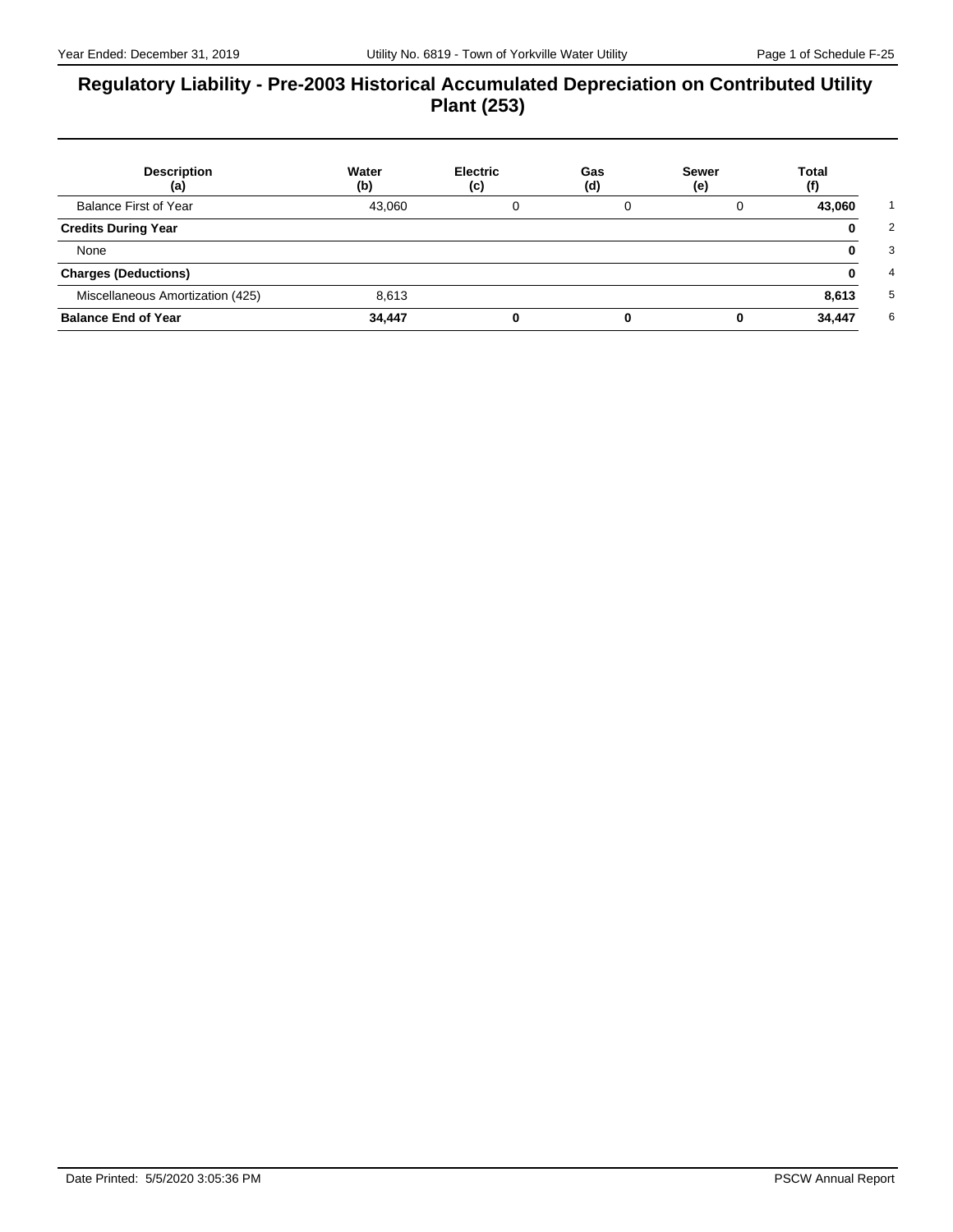### **Important Changes During the Year**

#### **Report changes of any of the following types:**

1. Acquisitions

2. Leaseholder changes

3. Extensions of service

4. Estimated changes in revenues due to rate changes

5. Obligations incurred or assumed, excluding commercial paper

6. Formal proceedings with the Public Service Commission

7. Any additional matters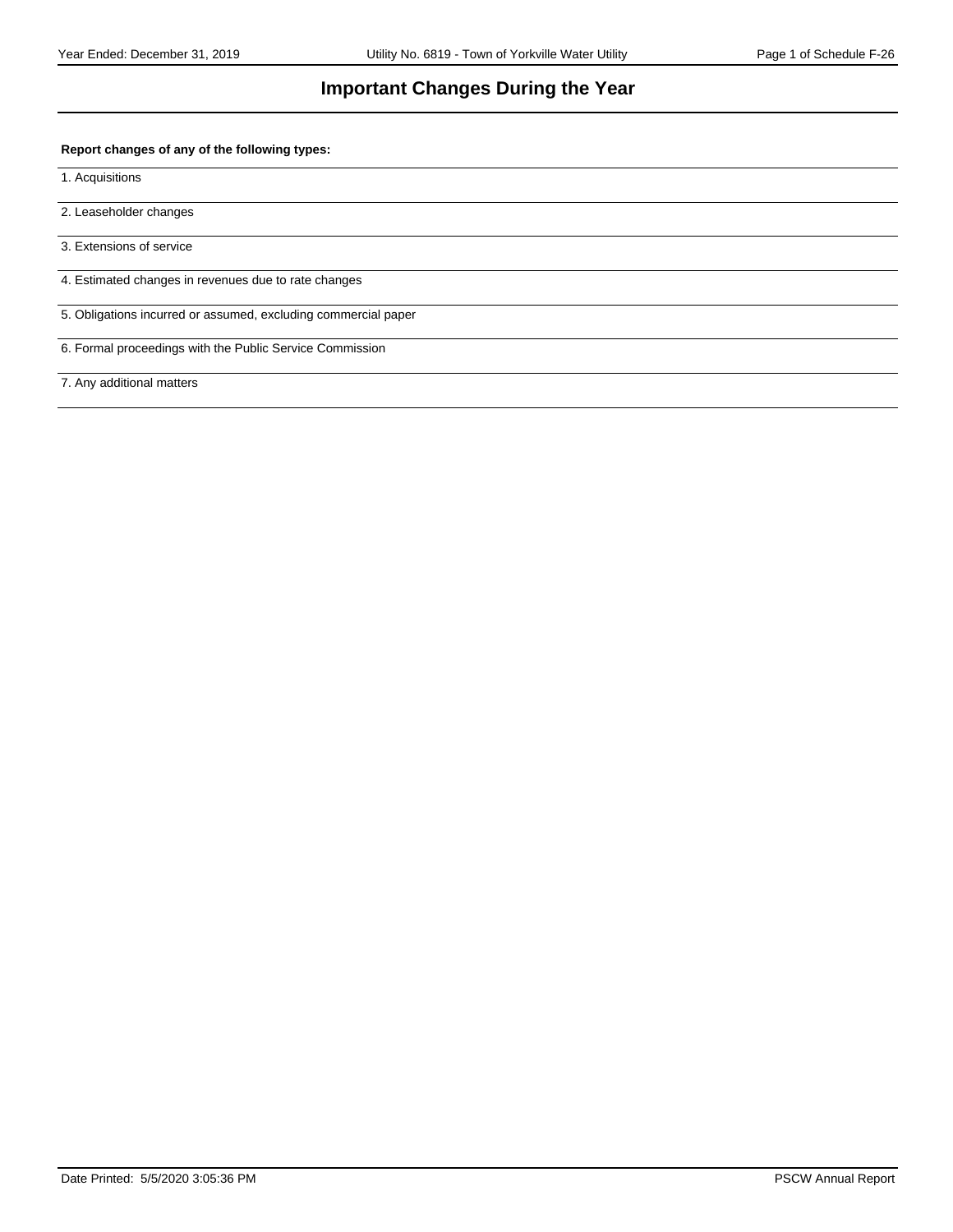# **Water Operating Revenues & Expenses**

| <b>Description</b><br>(a)                          | <b>This Year</b><br>(b) | <b>Last Year</b><br>(c) |
|----------------------------------------------------|-------------------------|-------------------------|
| <b>Operating Revenues - Sales of Water</b>         |                         | $\mathbf{1}$            |
| Sales of Water (460-467)                           | 192,238                 | 2<br>196,287            |
| <b>Total Sales of Water</b>                        | 192,238                 | 3<br>196,287            |
| <b>Other Operating Revenues</b>                    |                         | $\overline{4}$          |
| Forfeited Discounts (470)                          | 27                      | 5<br>11                 |
| Rents from Water Property (472)                    | 35,551                  | 33,759<br>6             |
| Interdepartmental Rents (473)                      | 0                       | 7<br>0                  |
| Other Water Revenues (474)                         | 1,059                   | 8<br>0                  |
| <b>Total Other Operating Revenues</b>              | 36,637                  | 9<br>33,770             |
| <b>Total Operating Revenues</b>                    | 228,875                 | 10<br>230,057           |
| <b>Operation and Maintenenance Expenses</b>        |                         | 11                      |
| Plant Operation and Maintenance Expenses (600-660) | 83,437                  | 12<br>66,414            |
| General Operating Expenses (680-691)               | 109,348                 | 13<br>75,762            |
| <b>Total Operation and Maintenenance Expenses</b>  | 192,785                 | 14<br>142,176           |
| <b>Other Operating Expenses</b>                    |                         | 15                      |
| Depreciation Expense (403)                         | 31,249                  | 30,705<br>16            |
| Amortization Expense (404-407)                     |                         | 17                      |
| Taxes (408)                                        | 20,429                  | 18<br>2,307             |
| <b>Total Other Operating Expenses</b>              | 51,678                  | 19<br>33,012            |
| <b>Total Operating Expenses</b>                    | 244,463                 | 20<br>175,188           |
| <b>NET OPERATING INCOME</b>                        | (15, 588)               | 54,869<br>21            |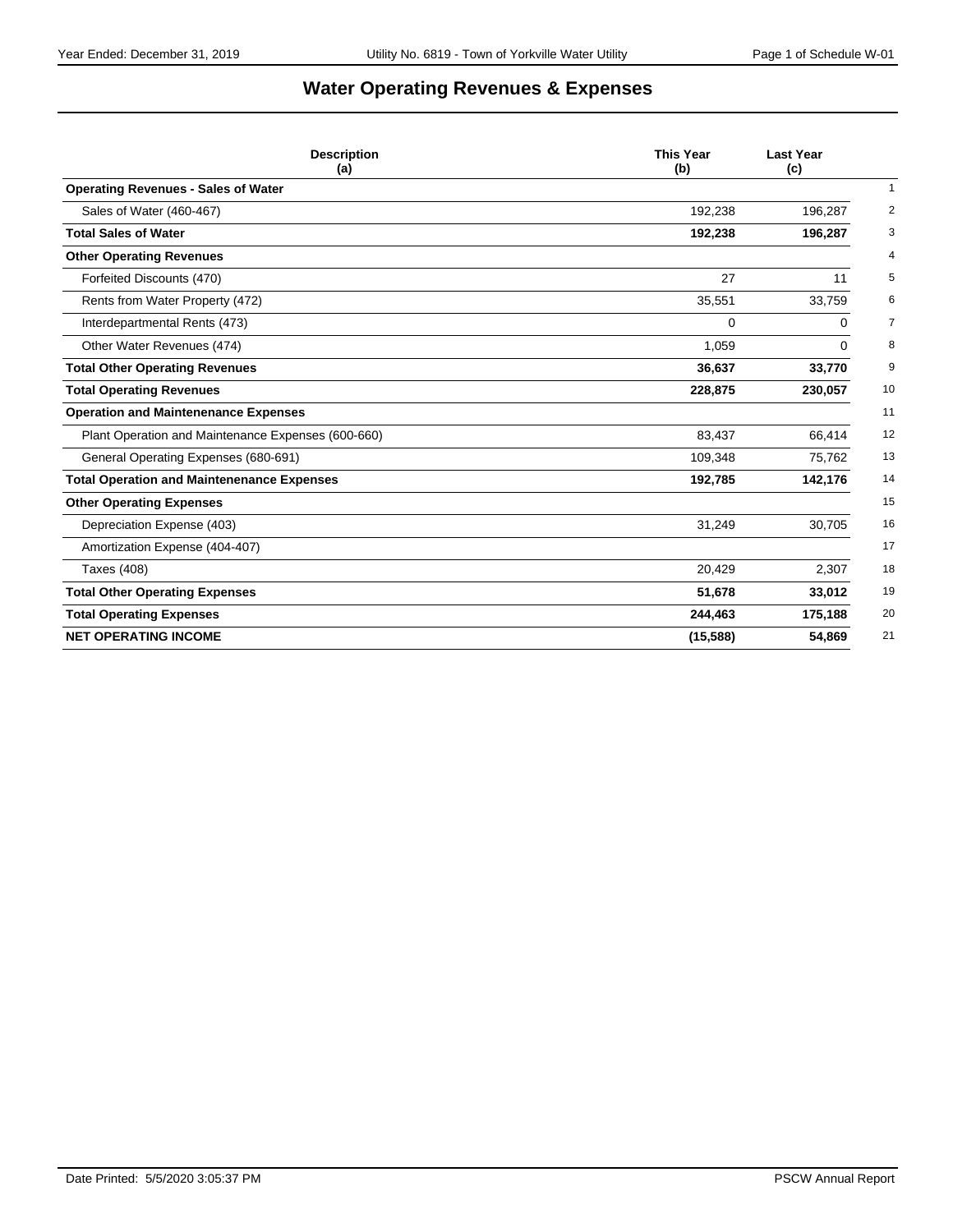### **Water Operating Revenues - Sales of Water**

- Where customer meters record cubic feet, multiply by 7.48 to obtain number of gallons.
- Report estimated gallons for unmetered sales.
- Sales to multiple dwelling buildings through a single meter serving 3 or more family units should be classified multifamily residential.
- Account 460, Unmetered Sales to General Customers Gallons of Water Sold should not include in any way quantity of water, i.e. metered or measured by tank of pool volume. The quantity should be estimated based on size of pipe, flow, foot of frontage, etc. Bulk water sales should be Account 460 if the quantity is estimated and should be Account 461 if metered or measured by volume. Water related to construction should be a measured sale of water (Account 461).
- Report average number of individually-metered accounts (meters). The amount reported should be the average meter count. E.g. if a hospital has 5 meters, a total of 5 meters should be reported on this schedule in column b (Average No. of Customers).
- Do not include meters or revenue billed under Schedule Am-1 (Additional Meter Rental Charge) in Account 461. Record revenues billed under Schedule Am-1 in Account 474.

| <b>Description</b><br>(a)                               | Average No.<br><b>Customer</b><br>(b) | <b>Thousand of Gallons</b><br>of Water Sold<br>(c) | Amount<br>(d) |
|---------------------------------------------------------|---------------------------------------|----------------------------------------------------|---------------|
| <b>Unmetered Sales to General Customers (460)</b>       |                                       |                                                    |               |
| Residential (460.1)                                     |                                       |                                                    |               |
| Commercial (460.2)                                      |                                       |                                                    |               |
| Industrial (460.3)                                      |                                       |                                                    |               |
| Public Authority (460.4)                                |                                       |                                                    |               |
| Multifamily Residential (460.5)                         |                                       |                                                    |               |
| Irrigation (460.6)                                      |                                       |                                                    |               |
| <b>Total Unmetered Sales to General Customers (460)</b> | $\bf{0}$                              | $\bf{0}$                                           | $\bf{0}$      |
| Metered Sales to General Customers (461)                |                                       |                                                    |               |
| Residential (461.1)                                     |                                       |                                                    |               |
| Commercial (461.2)                                      | 34                                    | 24,104                                             | 90,638        |
| Industrial (461.3)                                      |                                       |                                                    |               |
| Public Authority (461.4)                                |                                       |                                                    |               |
| Multifamily Residential (461.5)                         |                                       |                                                    |               |
| Irrigation (461.6)                                      |                                       | 10,738                                             | 9,650         |
| <b>Total Metered Sales to General Customers (461)</b>   | 35                                    | 34,842                                             | 100,288       |
| Private Fire Protection Service (462)                   |                                       |                                                    |               |
| Public Fire Protection Service (463)                    | 1                                     |                                                    | 91,950        |
| Other Water Sales (465)                                 |                                       |                                                    |               |
| Sales for Resale (466)                                  | $\mathbf 0$                           | $\mathbf 0$                                        | $\Omega$      |
| Interdepartmental Sales (467)                           |                                       |                                                    |               |
| <b>Total Sales of Water</b>                             | 36                                    | 34,842                                             | 192,238       |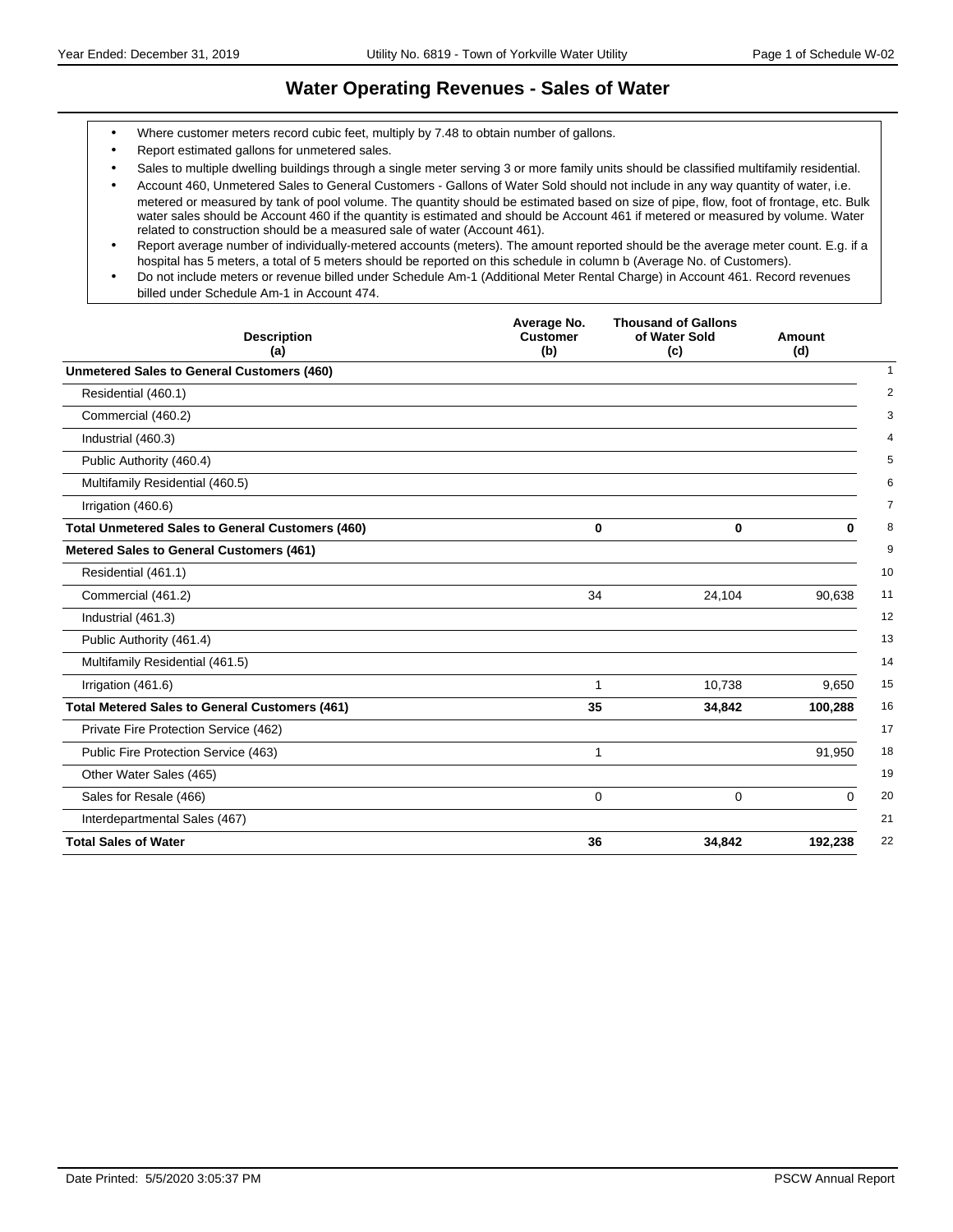# **Sales for Resale (Acct. 466)**

Use a separate line for each delivery point.

- - - THIS SCHEDULE NOT APPLICABLE TO THIS UTILITY- - -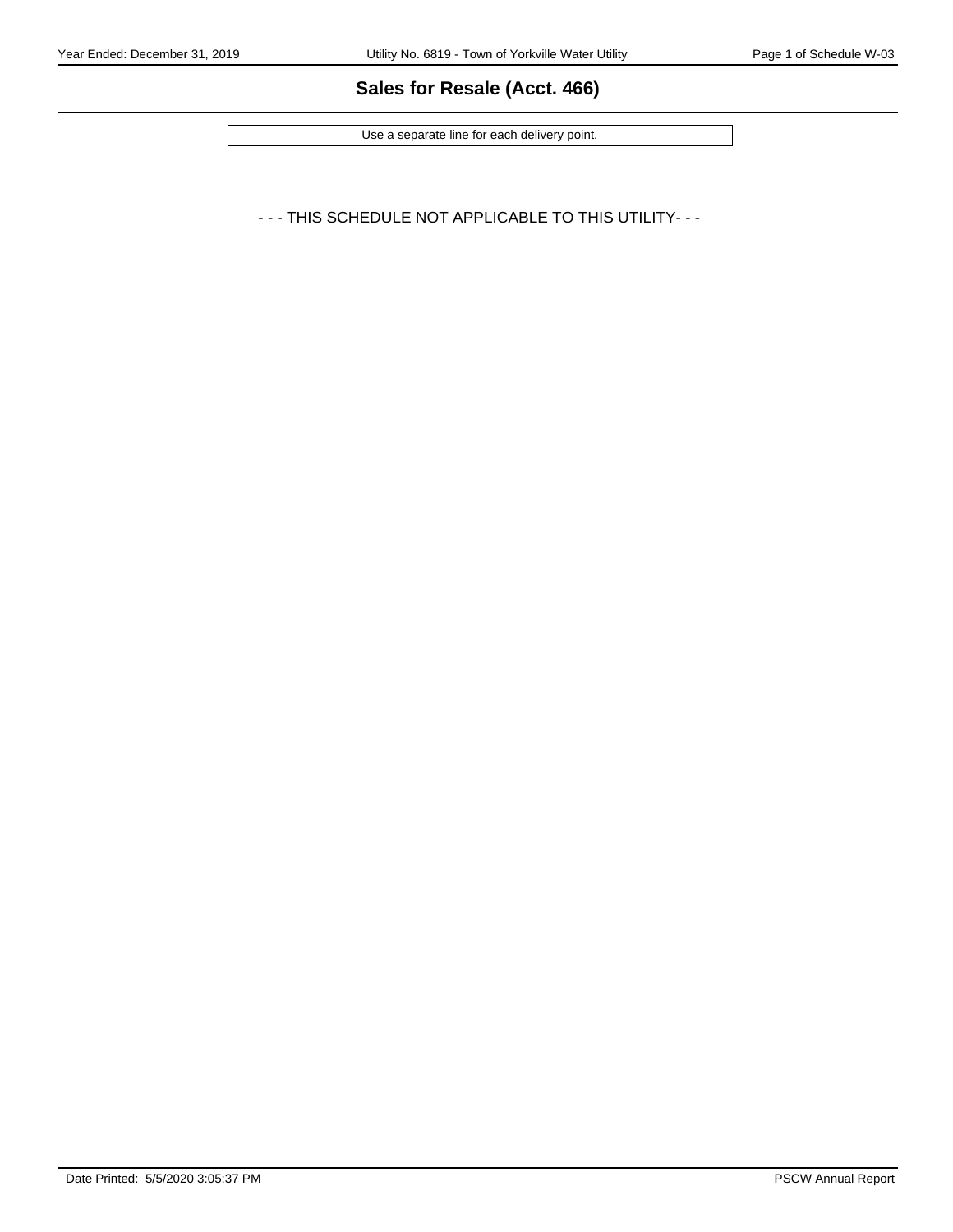### **Other Operating Revenues (Water)**

- Report revenues relating to each account and fully describe each item using other than the account title.
- Report each item (when individually or when like items are combined) greater than \$10,000 (class AB), \$5,000 (class C) and \$2,000 (class D and privates) and all other lesser amounts grouped as Miscellaneous.
- For a combined utility which also provides sewer service that is based upon water readings, report the return on net investment in meters charged to sewer department in Other Water Revenues (474).

| <b>Description</b><br>(a)                                                                                | Amount<br>(b) |
|----------------------------------------------------------------------------------------------------------|---------------|
| <b>Public Fire Protection Service (463)</b>                                                              |               |
| Amount billed (usually per rate schedule F-1 or Fd-1)                                                    | 91,950        |
| Wholesale fire protection billed                                                                         |               |
| Amount billed for fighting fires outside utility's service areas (usually per rate schedule F-2 or BW-1) |               |
| <b>Total Public Fire Protection Service (463)</b>                                                        | 91,950        |
| <b>Forfeited Discounts (470)</b>                                                                         |               |
| Customer late payment charges                                                                            | 27            |
| <b>Total Forfeited Discounts (470)</b>                                                                   | 27            |
| <b>Rents from Water Property (472)</b>                                                                   |               |
| Rent of tower for cellular antennas                                                                      | 35,551        |
| <b>Total Rents from Water Property (472)</b>                                                             | 35,551        |
| Interdepartmental Rents (473)                                                                            |               |
| None                                                                                                     |               |
| <b>Total Interdepartmental Rents (473)</b>                                                               | 0             |
| <b>Other Water Revenues (474)</b>                                                                        |               |
| Return on net investment in meters charged to sewer department                                           | 1,059         |
| <b>Total Other Water Revenues (474)</b>                                                                  | 1,059         |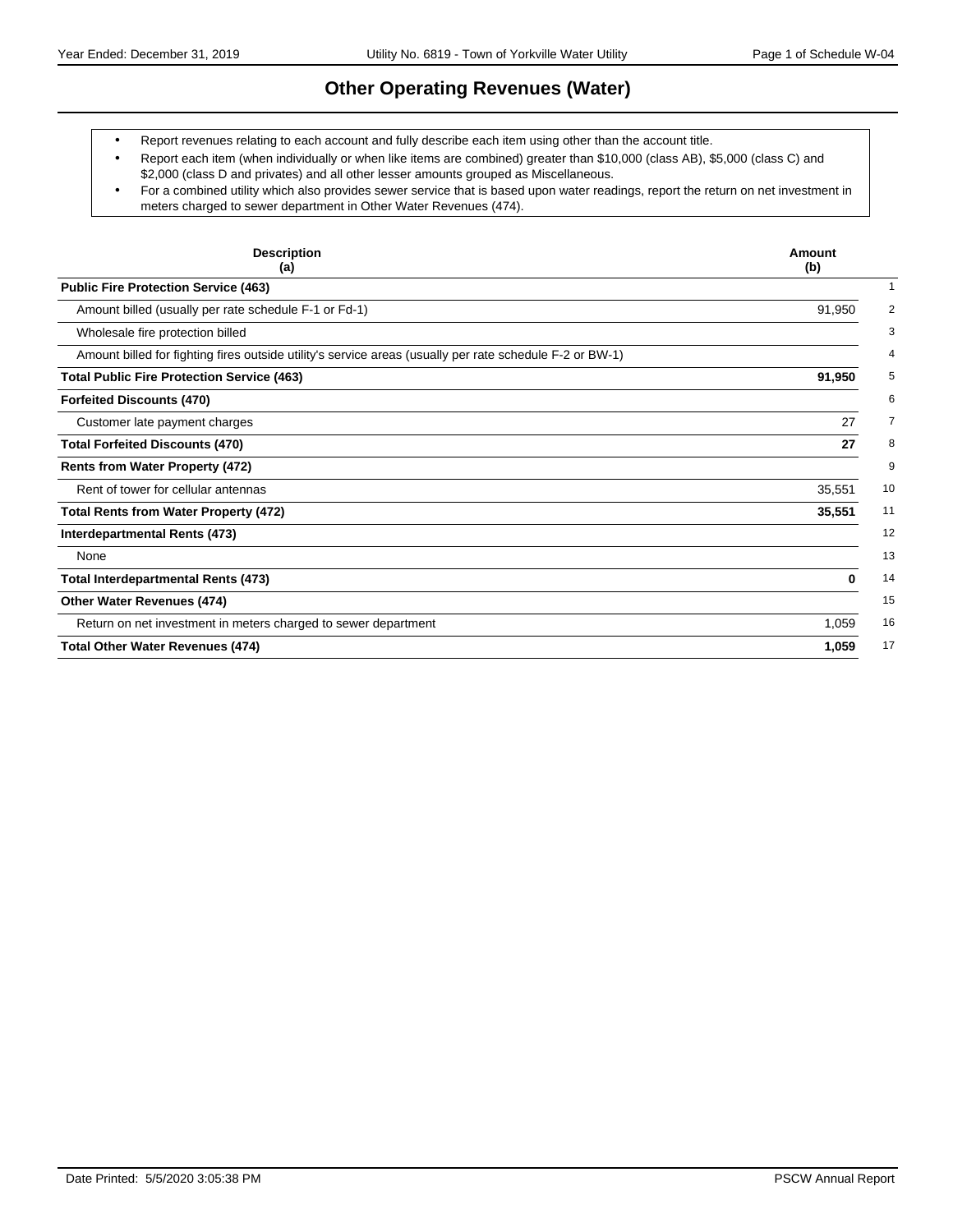### **Water Operation & Maintenance Expenses**

- Each expense account that has a difference between This Year and Last Year greater than 15 percent and \$10,000 (class AB), 15 percent and \$5,000 (class C), 15 percent and \$1,000 (class D) shall be fully explained. Please include breakdown of costs that contributed to the difference. Please reference the help document for more information.
- Class C and class D report all expenses in Other Expense (column c)

| <b>Description</b><br>(a)                             | Labor<br><b>Expense</b><br>(b) | Other<br><b>Expense</b><br>(c) | <b>Total</b><br><b>This Year</b><br>(d) | <b>Last Year</b><br>(e)  |
|-------------------------------------------------------|--------------------------------|--------------------------------|-----------------------------------------|--------------------------|
| PLANT OPERATION AND MAINTENANCE EXPENSES              |                                |                                |                                         | 1                        |
| Salaries and Wages (600)                              |                                | 36,875                         | 36,875                                  | 28,690<br>2              |
| Purchased Water (610)                                 |                                |                                | 0                                       | 3<br>$\Omega$            |
| Fuel or Power Purchased for Pumping (620)             |                                | 15,248                         | 15,248                                  | $\overline{4}$<br>15,261 |
| Chemicals (630)                                       |                                | 2,546                          | 2,546                                   | 5<br>2,565               |
| Supplies and Expenses (640)                           |                                | 5,993                          | 5,993                                   | 6<br>7,361               |
| Repairs of Water Plant (650)                          |                                | 22,031                         | 22,031                                  | 12,377 *<br>7            |
| Transportation Expenses (660)                         |                                | 744                            | 744                                     | 8<br>160                 |
| <b>Total Plant Operation and Maintenance Expenses</b> | 0                              | 83,437                         | 83,437                                  | 9<br>66.414              |
| <b>GENERAL OPERATING EXPENSES</b>                     |                                |                                |                                         | 10                       |
| Administrative and General Salaries (680)             |                                | 625                            | 625                                     | 11<br>450                |
| Office Supplies and Expenses (681)                    |                                | 4,157                          | 4,157                                   | 12<br>4,963              |
| Outside Services Employed (682)                       |                                | 100,342                        | 100,342                                 | 66,121 *<br>13           |
| Insurance Expense (684)                               |                                | 4.224                          | 4,224                                   | 14<br>4.228              |
| Employees Pensions and Benefits (686)                 |                                |                                | 0                                       | 15<br>$\Omega$           |
| Regulatory Commission Expenses (688)                  |                                |                                | 0                                       | 16<br>$\Omega$           |
| Miscellaneous General Expenses (689)                  |                                |                                | $\Omega$                                | 17<br>$\Omega$           |
| Uncollectible Accounts (690)                          |                                |                                | 0                                       | 18<br>$\Omega$           |
| Customer Service and Informational Expenses (691)     |                                |                                | $\Omega$                                | 19<br>$\Omega$           |
| <b>Total General Operating Expenses</b>               | $\bf{0}$                       | 109,348                        | 109,348                                 | 75,762<br>20             |
| <b>TOTAL OPERATION AND MAINTENANCE EXPENSES</b>       | $\bf{0}$                       | 192,785                        | 192,785                                 | 21<br>142,176            |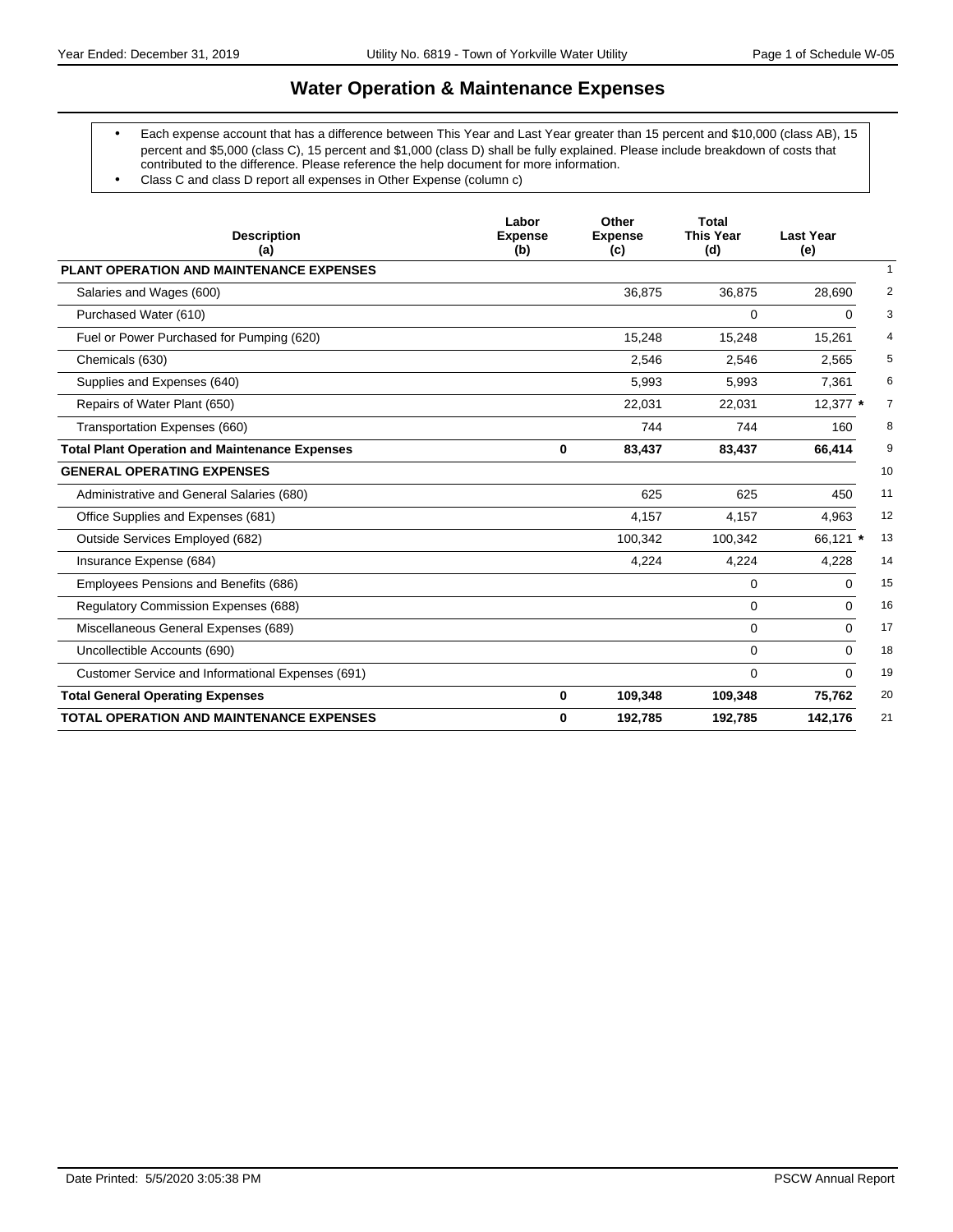### **Water Operation & Maintenance Expenses**

- Each expense account that has a difference between This Year and Last Year greater than 15 percent and \$10,000 (class AB), 15 percent and \$5,000 (class C), 15 percent and \$1,000 (class D) shall be fully explained. Please include breakdown of costs that contributed to the difference. Please reference the help document for more information.
- Class C and class D report all expenses in Other Expense (column c)

#### **Water Operation & Maintenance Expenses (Page W-05)**

#### **Explain all This Year amounts that are more than 15% and \$1,000 higher or lower than the Last Year amount.**

Repairs of Water Plant (650): In 2019, the Utility had increased costs due to repairs on a hydrant near the water tower, repair and testing of meters, and the temporary installation of a portable tower tank system.

Outside Services Employed (682): In 2019, incurred additional costs due to the I-94 corridor project that the Village is planning on undertaking..

#### **If Employee Pensions and Benefits (686) is zero, yet salary expense accounts exceed \$15,000, please explain.**

Due to the small size of the utility, there are 5 part time employees who work a limited number of hours, and therefore receive no benefits.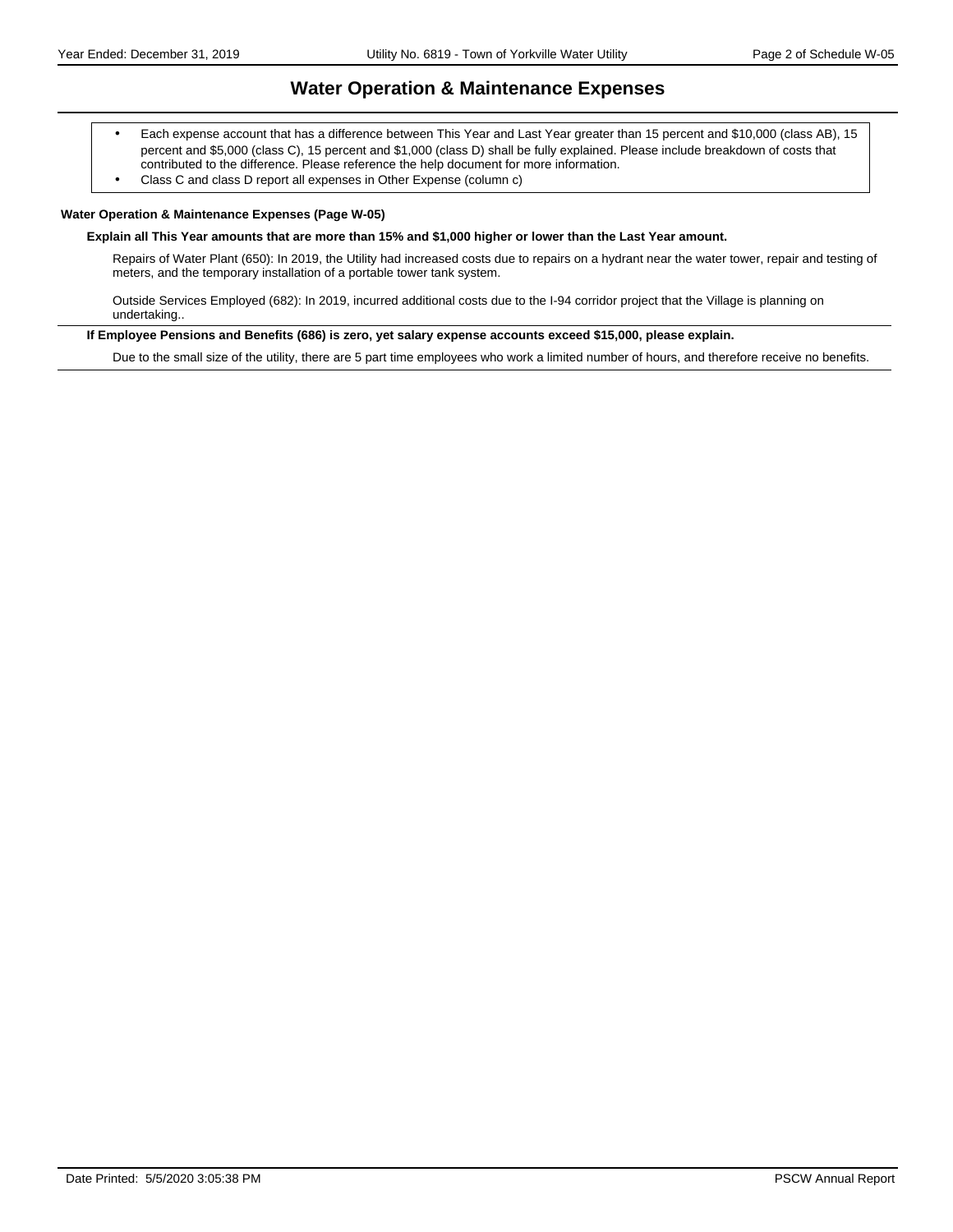# **Taxes (Acct. 408 - Water)**

When allocation of taxes is made between departments, explain method used.

| <b>Description of Tax</b><br>(a)                                            | <b>This Year</b><br>(b) | <b>Last Year</b><br>(c) |
|-----------------------------------------------------------------------------|-------------------------|-------------------------|
| <b>Property Tax Equivalent</b>                                              | 17.715                  | 0                       |
| Less: Local and School Tax Equivalent on Meters Charged to Sewer Department | 294                     |                         |
| <b>Net Property Tax Equivalent</b>                                          | 17.421                  | 0                       |
| Social Security                                                             | 2.787                   | 2.074                   |
| <b>PSC Remainder Assessment</b>                                             | 221                     | 233                     |
| <b>Total Tax Expense</b>                                                    | 20.429                  | 2,307                   |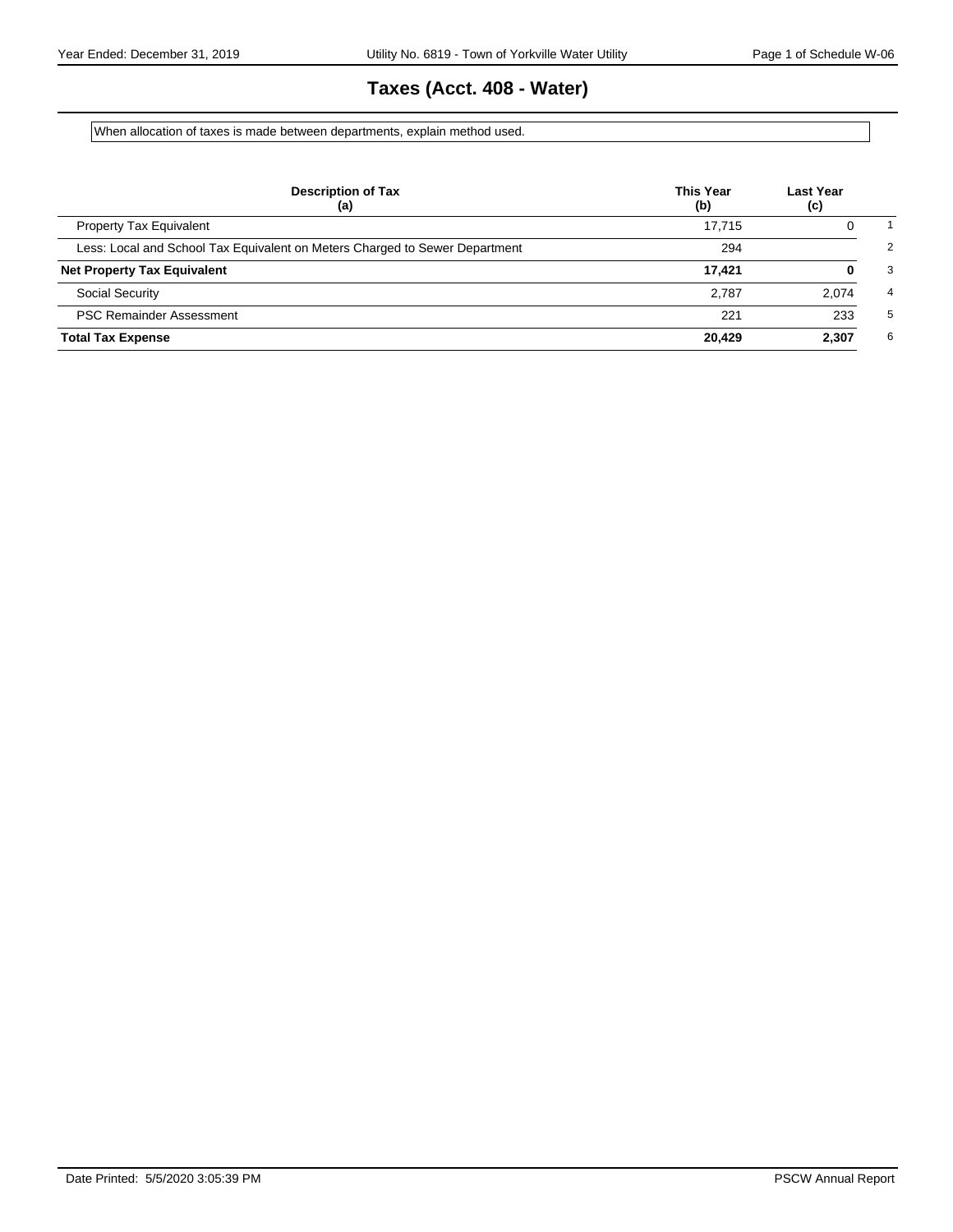### **Water Property Tax Equivalent - Detail**

- No property tax equivalent shall be determined for sewer utilities or town sanitary district water utilities.
- Tax rates are those issued in November (usually) of the year being reported and are available from the municipal treasurer. Report the tax rates in mills to six (6) decimal places.
- The assessment ratio is available from the municipal treasurer. Report the ratio as a decimal to six (6) places.
- The utility plant balance first of year should include the gross book values of plant in service (total of utility financed and contributed plant), property held for future use and construction work in progress.
- An "other tax rate" is included in the "Net Local and School Tax Rate Calculation" to the extent that it is local. An example is a local library tax. Fully explain the rate in the Property Tax Equivalent schedule footnotes.
- **Property Tax Equivalent Total** If the municipality has authorized a lower tax equivalent amount, the authorization description and date of the authorization must be reported in the schedule footnotes. If the municipality has NOT authorized a lower amount, leave the cell blank.

#### **COUNTY: RACINE(1)**

| <b>SUMMARY OF TAX RATES</b>   |       |           | <b>PROPERTY TAX EQUIVALENT CALCULATION</b> |
|-------------------------------|-------|-----------|--------------------------------------------|
| 1. State Tax Rate             | mills | 0.000000  | 12. Local Tax Rate                         |
| 2. County Tax Rate            | mills | 3.825392  | 13. Combined School Tax Rate               |
| 3. Local Tax Rate             | mills | 2.104297  | 14. Other Tax Rate - Local                 |
| 4. School Tax Rate            | mills | 13.417610 | 15. Total Local & School Tax Rate          |
| 5. Vocational School Tax Rate | mills | 0.863148  | 16. Total Tax Rate                         |
| 6. Other Tax Rate - Local     | mills | 0.763608  | 17. Ratio of Local and School Tax to Total |
| 7. Other Tax Rate - Non-Local | mills | 0.143203  | 18. Total Tax Net of State Credit          |
| 8. Total Tax Rate             | mills | 21.117258 | 19. Net Local and School Tax Rate          |
| 9. Less: State Credit         | mills | 2.299024  | 20. Utility Plant, Jan 1                   |
| 11. Net Tax Rate              | mills | 18.818234 | 21. Materials & Supplies                   |
|                               |       |           |                                            |

| <b>SUMMARY OF TAX RATES</b>   |       |           | <b>PROPERTY TAX EQUIVALENT CALCULATION</b> |       |           |
|-------------------------------|-------|-----------|--------------------------------------------|-------|-----------|
| 1. State Tax Rate             | mills | 0.000000  | 12. Local Tax Rate                         | mills | 2.104297  |
| 2. County Tax Rate            | mills | 3.825392  | 13. Combined School Tax Rate               | mills | 14.280758 |
| 3. Local Tax Rate             | mills | 2.104297  | 14. Other Tax Rate - Local                 | mills | 0.763608  |
| 4. School Tax Rate            | mills | 13.417610 | 15. Total Local & School Tax Rate          | mills | 17.148663 |
| 5. Vocational School Tax Rate | mills | 0.863148  | 16. Total Tax Rate                         | mills | 21.117258 |
| 6. Other Tax Rate - Local     | mills | 0.763608  | 17. Ratio of Local and School Tax to Total | dec.  | 0.812069  |
| 7. Other Tax Rate - Non-Local | mills | 0.143203  | 18. Total Tax Net of State Credit          | mills | 18.818234 |
| 8. Total Tax Rate             | mills | 21.117258 | 19. Net Local and School Tax Rate          | mills | 15.281698 |
| 9. Less: State Credit         | mills | 2.299024  | 20. Utility Plant, Jan 1                   | \$    | 2,754,840 |
| 11. Net Tax Rate              | mills | 18.818234 | 21. Materials & Supplies                   | \$    | 4,986     |
|                               |       |           | 22. Subtotal                               | \$    | 2,759,826 |
|                               |       |           | 23. Less: Plant Outside Limits             | \$    | $\Omega$  |
|                               |       |           | 24. Taxable Assets                         | \$    | 2,759,826 |
|                               |       |           | 25. Assessment Ratio                       | dec.  | 0.981251  |
|                               |       |           | 26. Assessed Value                         | \$    | 2,708,082 |
|                               |       |           | 27. Net Local and School Tax Rate          | mills | 15.281698 |
|                               |       |           | 28. Tax Equiv. Computed for Current Year   | \$    | 41,384    |

#### **PROPERTY TAX EQUIVALENT - TOTAL**

| <b>PROPERTY TAX EQUIVALENT CALCULATION</b>                                               |                 |
|------------------------------------------------------------------------------------------|-----------------|
| 1. Utility Plant, Jan 1                                                                  | \$<br>2.754.840 |
| 2. Materials & Supplies                                                                  | \$<br>4.986     |
| 3. Subtotal                                                                              | \$<br>2,759,826 |
| 4. Less: Plant Outside Limits                                                            | \$<br>$\Omega$  |
| 5. Taxable Assets                                                                        | \$<br>2,759,826 |
| 6. Assessed Value                                                                        | \$<br>2,708,082 |
| 7. Tax Equiv. Computed for Current Year                                                  | \$<br>41,384    |
| 8. Tax Equivalent per 1994 PSC Report                                                    | \$<br>12,000    |
| 9. Amount of Lower Tax Equiv. as Authorized by Municipality for Current Year (see notes) | \$<br>17.715    |
| 10. Tax Equivalent for Current Year (see notes)                                          | \$<br>17,715    |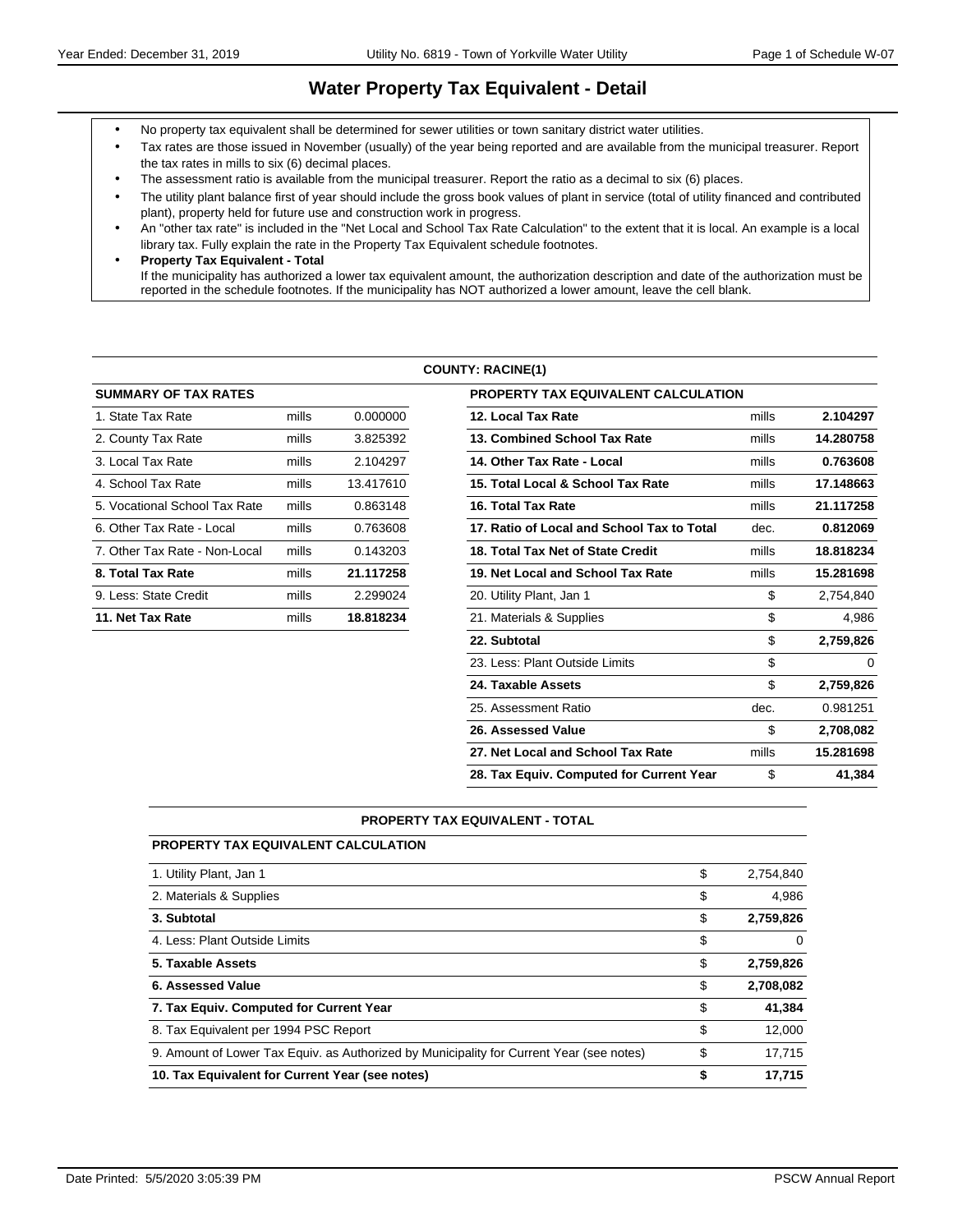### **Water Property Tax Equivalent - Detail**

- No property tax equivalent shall be determined for sewer utilities or town sanitary district water utilities.
- Tax rates are those issued in November (usually) of the year being reported and are available from the municipal treasurer. Report the tax rates in mills to six (6) decimal places.
- The assessment ratio is available from the municipal treasurer. Report the ratio as a decimal to six (6) places.
- The utility plant balance first of year should include the gross book values of plant in service (total of utility financed and contributed plant), property held for future use and construction work in progress.
- An "other tax rate" is included in the "Net Local and School Tax Rate Calculation" to the extent that it is local. An example is a local library tax. Fully explain the rate in the Property Tax Equivalent schedule footnotes.
- **Property Tax Equivalent Total** If the municipality has authorized a lower tax equivalent amount, the authorization description and date of the authorization must be reported in the schedule footnotes. If the municipality has NOT authorized a lower amount, leave the cell blank.

#### **Water Property Tax Equivalent - Detail (Page W-07)**

**If Other Tax Rate - Local and/or Other Tax Rate - Non-Local are greater than zero, please explain.**

The public fire protection mill rate is reported separately.

**Water Property Tax Equivalent - Total (Page W-07)**

#### **Lower Tax Equivalent authorized by municipality is greater than or equal to zero, please explain.**

The Village of Yorkville approved a resolution which authorizes a lower tax equivalent.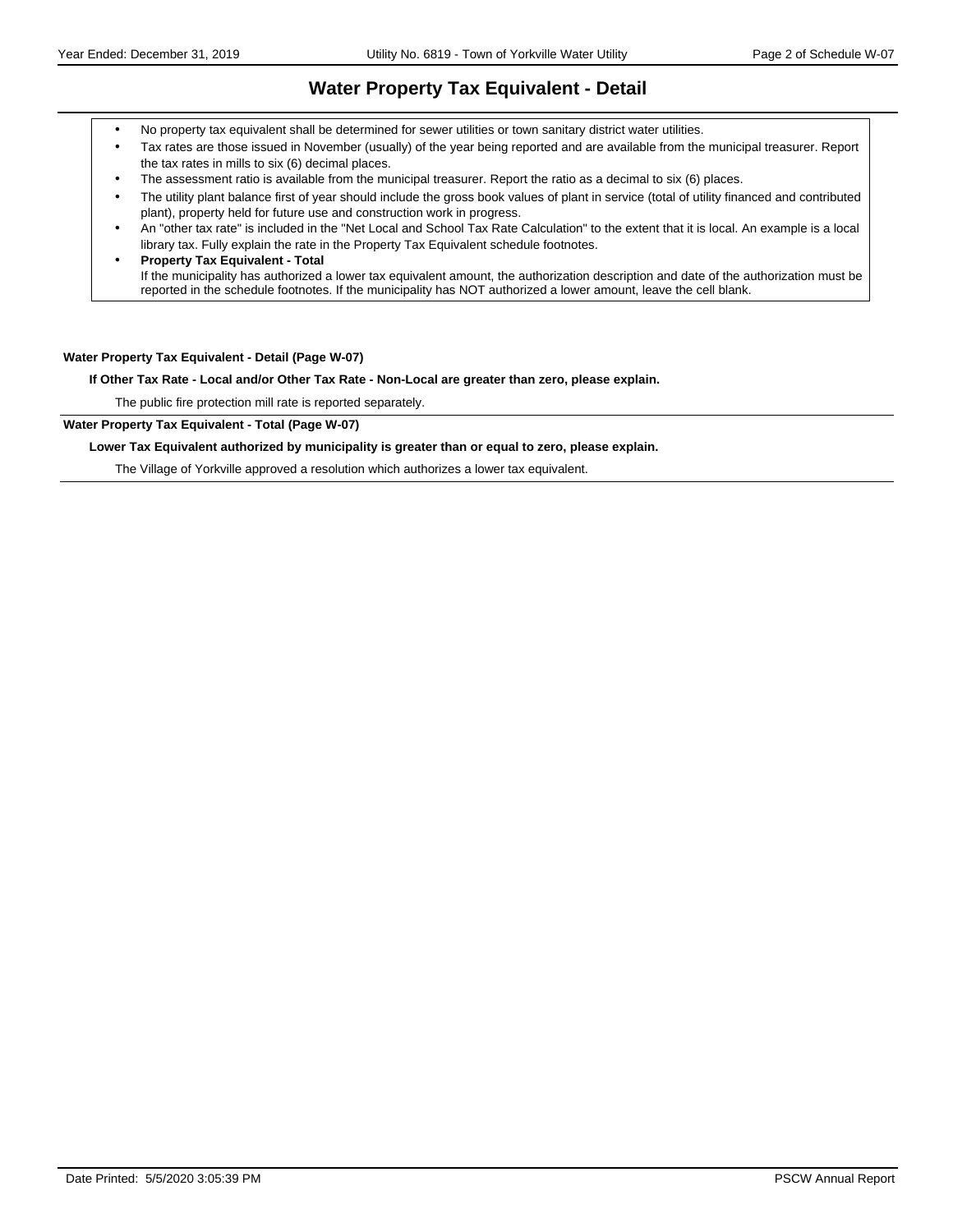### **Water Utility Plant in Service - Plant Financed by Utility or Municipality**

- All adjustments, corrections and reclassifications (including to/from plant financed by contributions) should be reported in Column (e), Adjustments.
- Explain fully as a footnote the nature of all entries reported in Column (e), Adjustments.
- For each account over \$50,000 (class AB) or \$25,000 (class C) or \$10,000 (class D), explain in the footnotes section the dollar additions and retirements. If applicable, the footnotes should cite construction authorization, complete with PSC docket number.
- Use only the account titles listed. If the utility has subaccounts other than accounts 391.1 and 397.1, combine them into one total and detail by subaccount as a schedule footnote.
- The treatment plant accounts have changed since 2008 and that they should confirm the dollar amounts are in the right account.
- **[PSC Uniform System of Accounts](https://psc.wi.gov/Documents/water/USOAWater.pdf)**

| <b>Accounts</b><br>(a)                         | <b>Balance</b><br><b>First of Year</b><br>(b) | <b>Additions</b><br><b>During Year</b><br>(c) | <b>Retirements</b><br><b>During Year</b><br>(d) | <b>Adjustments</b><br>Increase or<br>(Decrease)<br>(e) | <b>Balance</b><br><b>End of Year</b><br>(f) |
|------------------------------------------------|-----------------------------------------------|-----------------------------------------------|-------------------------------------------------|--------------------------------------------------------|---------------------------------------------|
| <b>INTANGIBLE PLANT</b>                        |                                               |                                               |                                                 |                                                        | $\mathbf{1}$                                |
| Organization (301)                             | $\mathbf 0$                                   |                                               |                                                 |                                                        | $\bf{0}$<br>$\overline{2}$                  |
| Franchises and Consents (302)                  | 0                                             |                                               |                                                 |                                                        | 3<br>0                                      |
| Miscellaneous Intangible Plant (303)           | 0                                             |                                               |                                                 |                                                        | 4<br>0                                      |
| <b>Total Intangible Plant</b>                  | 0                                             | 0                                             | 0                                               | $\bf{0}$                                               | 0<br>5                                      |
| <b>SOURCE OF SUPPLY PLANT</b>                  |                                               |                                               |                                                 |                                                        | 6                                           |
| Land and Land Rights (310)                     | 0                                             |                                               |                                                 |                                                        | $\overline{7}$<br>0                         |
| Structures and Improvements (311)              | 0                                             |                                               |                                                 |                                                        | 8<br>0                                      |
| Collecting and Impounding Reservoirs (312)     | 0                                             |                                               |                                                 |                                                        | 9<br>0                                      |
| Lake, River and Other Intakes (313)            | 0                                             |                                               |                                                 |                                                        | 10<br>0                                     |
| Wells and Springs (314)                        | 0                                             |                                               |                                                 |                                                        | 11<br>0                                     |
| Supply Mains (316)                             | 0                                             |                                               |                                                 |                                                        | 12<br>0                                     |
| Other Water Source Plant (317)                 | 0                                             |                                               |                                                 |                                                        | 13<br>0                                     |
| <b>Total Source of Supply Plant</b>            | 0                                             | 0                                             | 0                                               | $\mathbf 0$                                            | 14<br>0                                     |
| <b>PUMPING PLANT</b>                           |                                               |                                               |                                                 |                                                        | 15                                          |
| Land and Land Rights (320)                     | $\mathbf 0$                                   |                                               |                                                 |                                                        | 16<br>0                                     |
| Structures and Improvements (321)              | 62,520                                        |                                               |                                                 |                                                        | 17<br>62,520                                |
| Other Power Production Equipment (323)         | 0                                             |                                               |                                                 |                                                        | 18<br>0                                     |
| Electric Pumping Equipment (325)               | 199,651                                       | 25,787                                        |                                                 |                                                        | 19<br>225,438 *                             |
| Diesel Pumping Equipment (326)                 | $\Omega$                                      |                                               |                                                 |                                                        | 20<br>0                                     |
| Other Pumping Equipment (328)                  | 2,525                                         |                                               |                                                 |                                                        | 2,525<br>21                                 |
| <b>Total Pumping Plant</b>                     | 264,696                                       | 25,787                                        | 0                                               | $\bf{0}$                                               | 22<br>290,483                               |
| <b>WATER TREATMENT PLANT</b>                   |                                               |                                               |                                                 |                                                        | 23                                          |
| Land and Land Rights (330)                     | 0                                             |                                               |                                                 |                                                        | 24<br>0                                     |
| Structures and Improvements (331)              | 0                                             |                                               |                                                 |                                                        | 25<br>0                                     |
| Sand or Other Media Filtration Equipment (332) | 0                                             |                                               |                                                 |                                                        | 26<br>0                                     |
| Membrane Filtration Equipment (333)            | 0                                             |                                               |                                                 |                                                        | 27<br>0                                     |
| Other Water Treatment Equipment (334)          | 0                                             |                                               |                                                 |                                                        | 0<br>28                                     |
| <b>Total Water Treatment Plant</b>             | 0                                             | 0                                             | 0                                               | $\mathbf 0$                                            | 29<br>0                                     |
| TRANSMISSION AND DISTRIBUTION PLANT            |                                               |                                               |                                                 |                                                        | 30                                          |
| Land and Land Rights (340)                     | 10,000                                        |                                               |                                                 |                                                        | 10,000<br>31                                |
| Structures and Improvements (341)              | 0                                             |                                               |                                                 |                                                        | 32<br>0                                     |
| Distribution Reservoirs and Standpipes (342)   | 290,873                                       |                                               |                                                 |                                                        | 33<br>290,873                               |
| Transmission and Distribution Mains (343)      | 315,654                                       |                                               |                                                 |                                                        | 34<br>315,654                               |
| Services (345)                                 | 3,639                                         |                                               |                                                 |                                                        | 3,639<br>35                                 |
| Meters (346)                                   | 38,625                                        |                                               |                                                 |                                                        | 36<br>38,625                                |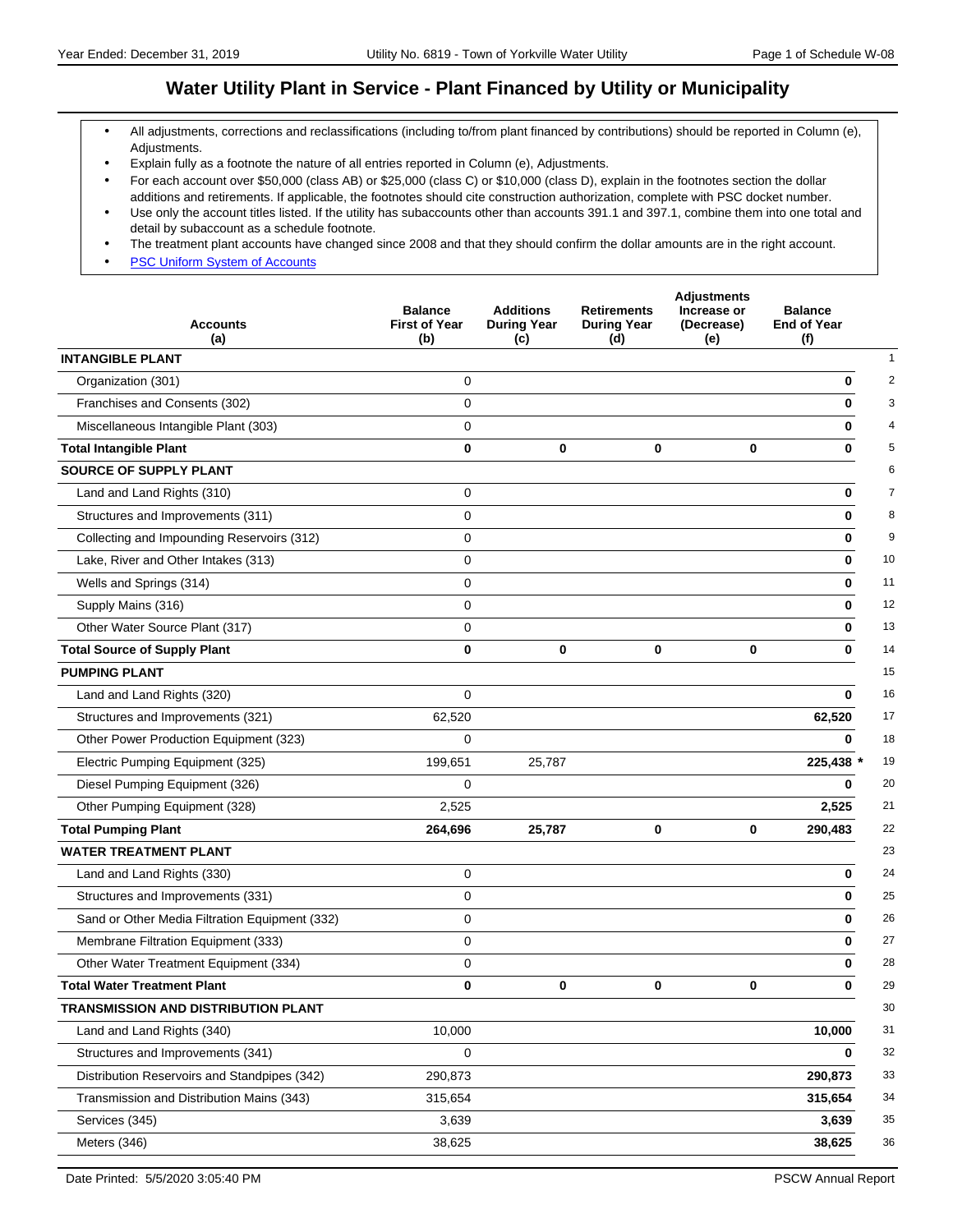### **Water Utility Plant in Service - Plant Financed by Utility or Municipality**

- All adjustments, corrections and reclassifications (including to/from plant financed by contributions) should be reported in Column (e), Adjustments.
- Explain fully as a footnote the nature of all entries reported in Column (e), Adjustments.
- For each account over \$50,000 (class AB) or \$25,000 (class C) or \$10,000 (class D), explain in the footnotes section the dollar additions and retirements. If applicable, the footnotes should cite construction authorization, complete with PSC docket number.
- Use only the account titles listed. If the utility has subaccounts other than accounts 391.1 and 397.1, combine them into one total and detail by subaccount as a schedule footnote.
- The treatment plant accounts have changed since 2008 and that they should confirm the dollar amounts are in the right account.
- **[PSC Uniform System of Accounts](https://psc.wi.gov/Documents/water/USOAWater.pdf)**

| <b>Accounts</b><br>(a)                             | <b>Balance</b><br><b>First of Year</b><br>(b) | <b>Additions</b><br><b>During Year</b><br>(c) | <b>Retirements</b><br><b>During Year</b><br>(d) | <b>Adjustments</b><br>Increase or<br>(Decrease)<br>(e) | <b>Balance</b><br><b>End of Year</b><br>(f) |    |
|----------------------------------------------------|-----------------------------------------------|-----------------------------------------------|-------------------------------------------------|--------------------------------------------------------|---------------------------------------------|----|
| Hydrants (348)                                     | 55,461                                        |                                               |                                                 |                                                        | 55,461                                      | 37 |
| Other Transmission and Distribution Plant (349)    | $\Omega$                                      |                                               |                                                 |                                                        | 0                                           | 38 |
| <b>Total Transmission and Distribution Plant</b>   | 714,252                                       | 0                                             | $\bf{0}$                                        | 0                                                      | 714,252                                     | 39 |
| <b>GENERAL PLANT</b>                               |                                               |                                               |                                                 |                                                        |                                             | 40 |
| Land and Land Rights (389)                         | $\mathbf 0$                                   |                                               |                                                 |                                                        | $\bf{0}$                                    | 41 |
| Structures and Improvements (390)                  | $\mathbf 0$                                   |                                               |                                                 |                                                        | 0                                           | 42 |
| Office Furniture and Equipment (391)               | 1,413                                         |                                               |                                                 |                                                        | 1,413                                       | 43 |
| Computer Equipment (391.1)                         | 9,900                                         |                                               |                                                 |                                                        | 9,900                                       | 44 |
| Transportation Equipment (392)                     | $\mathbf 0$                                   |                                               |                                                 |                                                        | 0                                           | 45 |
| Stores Equipment (393)                             | 0                                             |                                               |                                                 |                                                        | $\bf{0}$                                    | 46 |
| Tools, Shop and Garage Equipment (394)             | $\mathbf 0$                                   |                                               |                                                 |                                                        | $\bf{0}$                                    | 47 |
| Laboratory Equipment (395)                         | $\mathbf 0$                                   |                                               |                                                 |                                                        | 0                                           | 48 |
| Power Operated Equipment (396)                     | $\mathbf 0$                                   |                                               |                                                 |                                                        | $\bf{0}$                                    | 49 |
| Communication Equipment (397)                      | $\mathbf 0$                                   |                                               |                                                 |                                                        | $\bf{0}$                                    | 50 |
| SCADA Equipment (397.1)                            | 29,291                                        | 37,800                                        |                                                 |                                                        | 67,091 *                                    | 51 |
| Miscellaneous Equipment (398)                      | 27,538                                        | 7,675                                         |                                                 |                                                        | 35,213                                      | 52 |
| <b>Total General Plant</b>                         | 68,142                                        | 45,475                                        | 0                                               | 0                                                      | 113,617                                     | 53 |
| Total utility plant in service directly assignable | 1,047,090                                     | 71,262                                        | 0                                               | 0                                                      | 1,118,352                                   | 54 |
| Common Utility Plant Allocated to Water Department | 0                                             |                                               |                                                 |                                                        | 0                                           | 55 |
| <b>TOTAL UTILITY PLANT IN SERVICE</b>              | 1,047,090                                     | 71,262                                        | 0                                               | 0                                                      | 1,118,352                                   | 56 |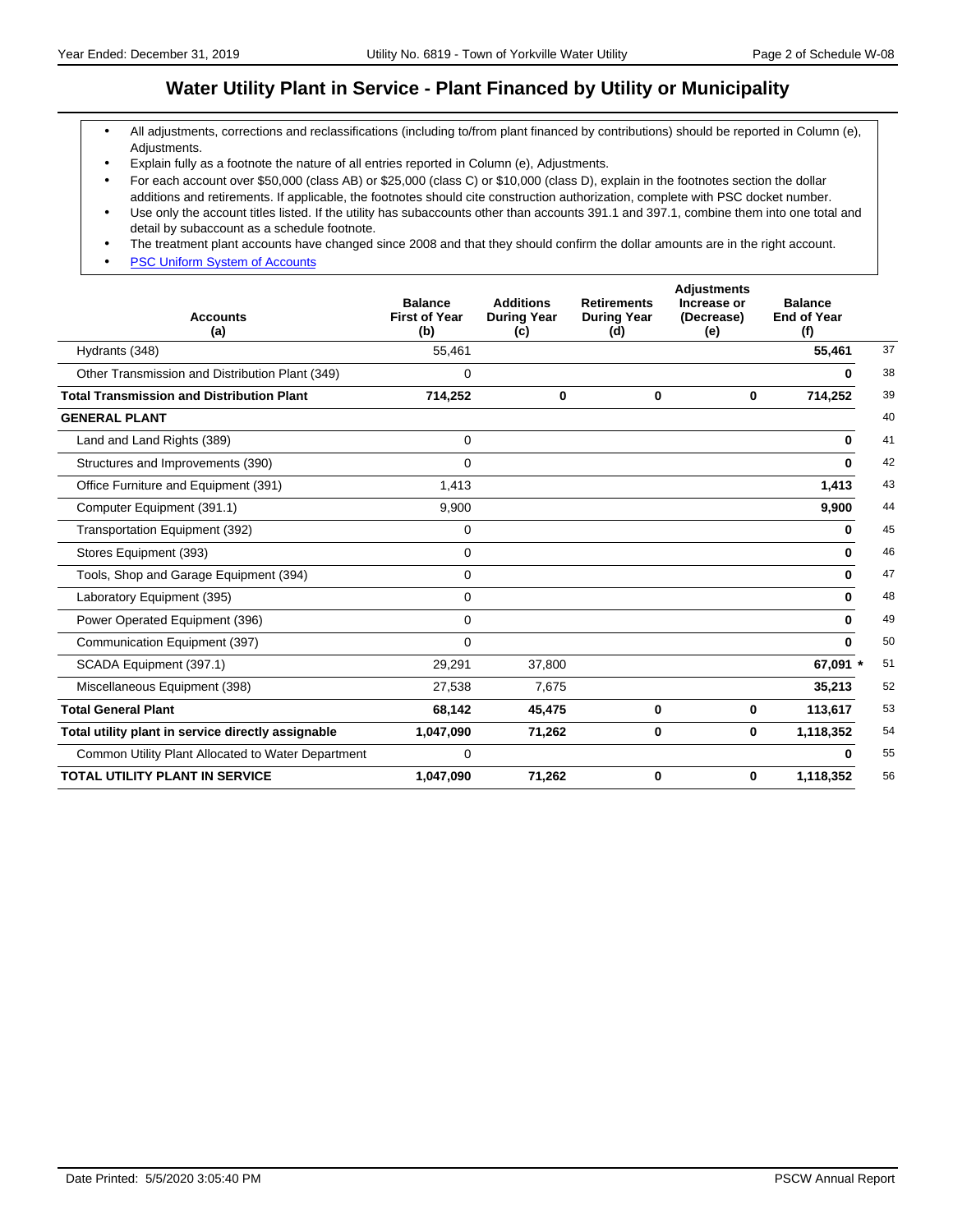### **Water Utility Plant in Service - Plant Financed by Utility or Municipality**

- All adjustments, corrections and reclassifications (including to/from plant financed by contributions) should be reported in Column (e), Adjustments.
- Explain fully as a footnote the nature of all entries reported in Column (e), Adjustments.
- For each account over \$50,000 (class AB) or \$25,000 (class C) or \$10,000 (class D), explain in the footnotes section the dollar additions and retirements. If applicable, the footnotes should cite construction authorization, complete with PSC docket number.
- Use only the account titles listed. If the utility has subaccounts other than accounts 391.1 and 397.1, combine them into one total and detail by subaccount as a schedule footnote.
- The treatment plant accounts have changed since 2008 and that they should confirm the dollar amounts are in the right account.
- **[PSC Uniform System of Accounts](https://psc.wi.gov/Documents/water/USOAWater.pdf)**

#### **Water Utility Plant in Service - Plant Financed by Utility or Municipality (Page W-08)**

**Additions for one or more accounts exceed \$10,000, please explain. If applicable, provide construction authorization and PSC docket number.**

Electric Pumping Equipment (325): This addition was for a new AB 200hp Variable Frequency Drive for pumping purchased by the utility.

SCADA Equipment (397.1) : This addition was for the installation of a new GridBee GS12 tank mixer with SCADA controls.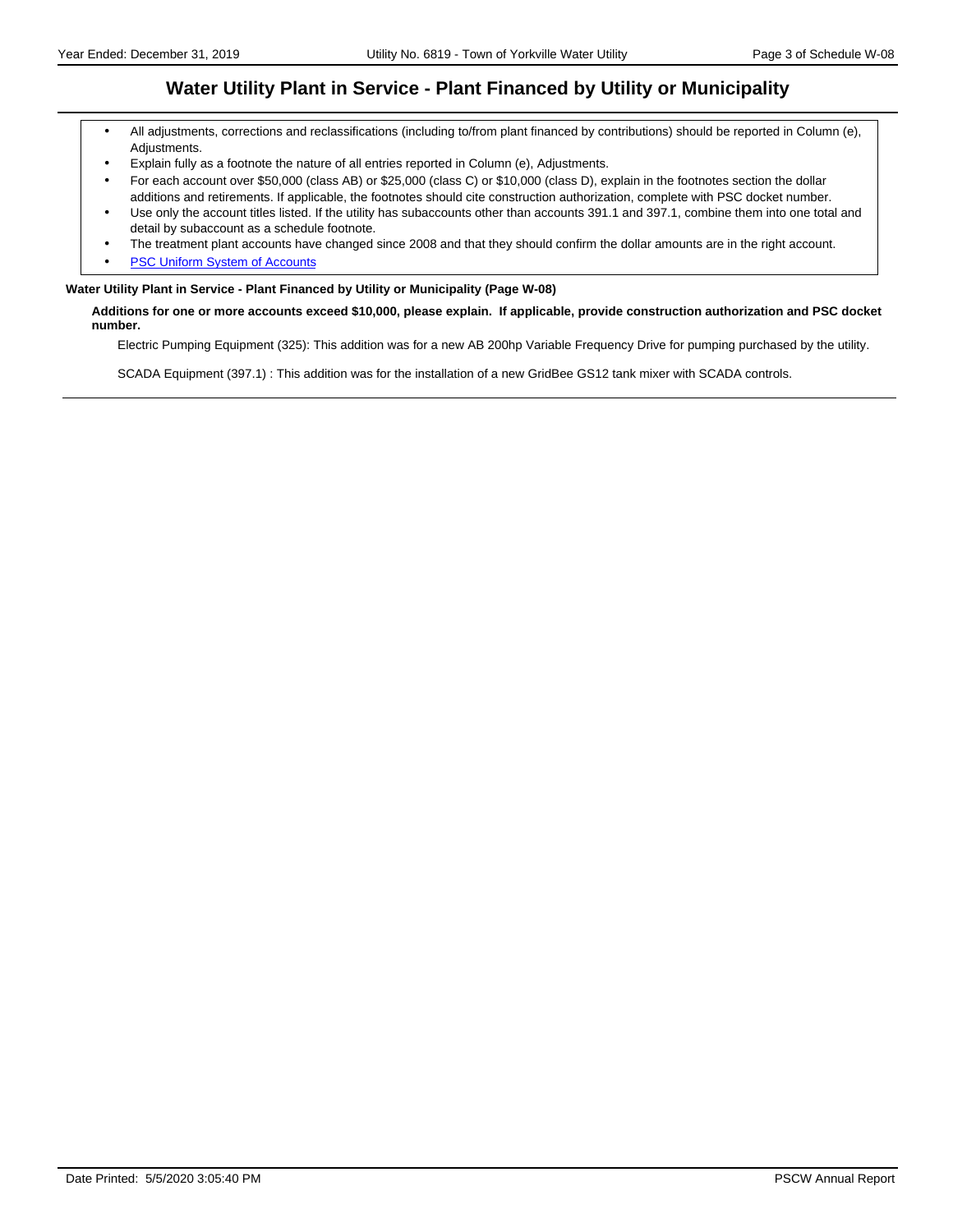### **Water Utility Plant in Service - Plant Financed by Contributions**

- All adjustments, corrections and reclassifications (including to/from plant financed by contributions) should be reported in Column (e), Adjustments.
- Explain fully as a footnote the nature of all entries reported in Column (e), Adjustments.
- For each account over \$50,000 (class AB) or \$25,000 (class C) or \$10,000 (class D), explain in the footnotes section the dollar additions and retirements. If applicable, the footnotes should cite construction authorization, complete with PSC docket number.
- Use only the account titles listed. If the utility has subaccounts other than accounts 391.1 and 397.1, combine them into one total and detail by subaccount as a schedule footnote.
- The treatment plant accounts have changed since 2008 and that they should confirm the dollar amounts are in the right account.
- **[PSC Uniform System of Accounts](https://psc.wi.gov/Documents/water/USOAWater.pdf)**

| <b>Accounts</b><br>(a)                         | <b>Balance</b><br><b>First of Year</b><br>(b) | <b>Additions</b><br><b>During Year</b><br>(c) | <b>Retirements</b><br><b>During Year</b><br>(d) | <b>Adjustments</b><br>Increase or<br>(Decrease)<br>(e) | <b>Balance</b><br><b>End of Year</b><br>(f) |
|------------------------------------------------|-----------------------------------------------|-----------------------------------------------|-------------------------------------------------|--------------------------------------------------------|---------------------------------------------|
| <b>INTANGIBLE PLANT</b>                        |                                               |                                               |                                                 |                                                        | 1                                           |
| Organization (301)                             | 0                                             |                                               |                                                 |                                                        | $\overline{2}$<br>0                         |
| Franchises and Consents (302)                  | 0                                             |                                               |                                                 |                                                        | 3<br>0                                      |
| Miscellaneous Intangible Plant (303)           | 0                                             |                                               |                                                 |                                                        | 0                                           |
| <b>Total Intangible Plant</b>                  | 0                                             | $\mathbf 0$                                   | $\bf{0}$                                        | $\bf{0}$                                               | 0                                           |
| <b>SOURCE OF SUPPLY PLANT</b>                  |                                               |                                               |                                                 |                                                        | 6                                           |
| Land and Land Rights (310)                     | 0                                             |                                               |                                                 |                                                        | $\overline{7}$<br>0                         |
| Structures and Improvements (311)              | 0                                             |                                               |                                                 |                                                        | 8<br>0                                      |
| Collecting and Impounding Reservoirs (312)     | 0                                             |                                               |                                                 |                                                        | 9<br>0                                      |
| Lake, River and Other Intakes (313)            | $\mathbf 0$                                   |                                               |                                                 |                                                        | $\bf{0}$<br>10                              |
| Wells and Springs (314)                        | 0                                             |                                               |                                                 |                                                        | 11<br>0                                     |
| Supply Mains (316)                             | 0                                             |                                               |                                                 |                                                        | 12<br>0                                     |
| Other Water Source Plant (317)                 | 0                                             |                                               |                                                 |                                                        | 13<br>0                                     |
| <b>Total Source of Supply Plant</b>            | 0                                             | $\mathbf 0$                                   | 0                                               | $\mathbf 0$                                            | 14<br>0                                     |
| <b>PUMPING PLANT</b>                           |                                               |                                               |                                                 |                                                        | 15                                          |
| Land and Land Rights (320)                     | 0                                             |                                               |                                                 |                                                        | 16<br>0                                     |
| Structures and Improvements (321)              | 89,192                                        |                                               |                                                 |                                                        | 89,192<br>17                                |
| Other Power Production Equipment (323)         | 0                                             |                                               |                                                 |                                                        | 18<br>0                                     |
| Electric Pumping Equipment (325)               | 0                                             |                                               |                                                 |                                                        | 19<br>0                                     |
| Diesel Pumping Equipment (326)                 | $\mathbf 0$                                   |                                               |                                                 |                                                        | 0<br>20                                     |
| Other Pumping Equipment (328)                  | 0                                             |                                               |                                                 |                                                        | 21<br>0                                     |
| <b>Total Pumping Plant</b>                     | 89,192                                        | 0                                             | 0                                               | $\mathbf 0$                                            | 22<br>89,192                                |
| <b>WATER TREATMENT PLANT</b>                   |                                               |                                               |                                                 |                                                        | 23                                          |
| Land and Land Rights (330)                     | 0                                             |                                               |                                                 |                                                        | 24<br>0                                     |
| Structures and Improvements (331)              | $\mathbf 0$                                   |                                               |                                                 |                                                        | 0<br>25                                     |
| Sand or Other Media Filtration Equipment (332) | 0                                             |                                               |                                                 |                                                        | 26<br>0                                     |
| Membrane Filtration Equipment (333)            | 0                                             |                                               |                                                 |                                                        | 27<br>0                                     |
| Other Water Treatment Equipment (334)          | 0                                             |                                               |                                                 |                                                        | 28<br>0                                     |
| <b>Total Water Treatment Plant</b>             | 0                                             | 0                                             | 0                                               | $\mathbf{0}$                                           | 29<br>0                                     |
| TRANSMISSION AND DISTRIBUTION PLANT            |                                               |                                               |                                                 |                                                        | 30                                          |
| Land and Land Rights (340)                     | 0                                             |                                               |                                                 |                                                        | 31<br>0                                     |
| Structures and Improvements (341)              | 0                                             |                                               |                                                 |                                                        | 32<br>0                                     |
| Distribution Reservoirs and Standpipes (342)   | 468,792                                       |                                               |                                                 |                                                        | 33<br>468,792                               |
| Transmission and Distribution Mains (343)      | 949,567                                       | 159,121                                       |                                                 |                                                        | 1,108,688 *<br>34                           |
| Services (345)                                 | 94,869                                        |                                               |                                                 |                                                        | 94,869<br>35                                |
| Meters (346)                                   | 0                                             |                                               |                                                 |                                                        | 36<br>0                                     |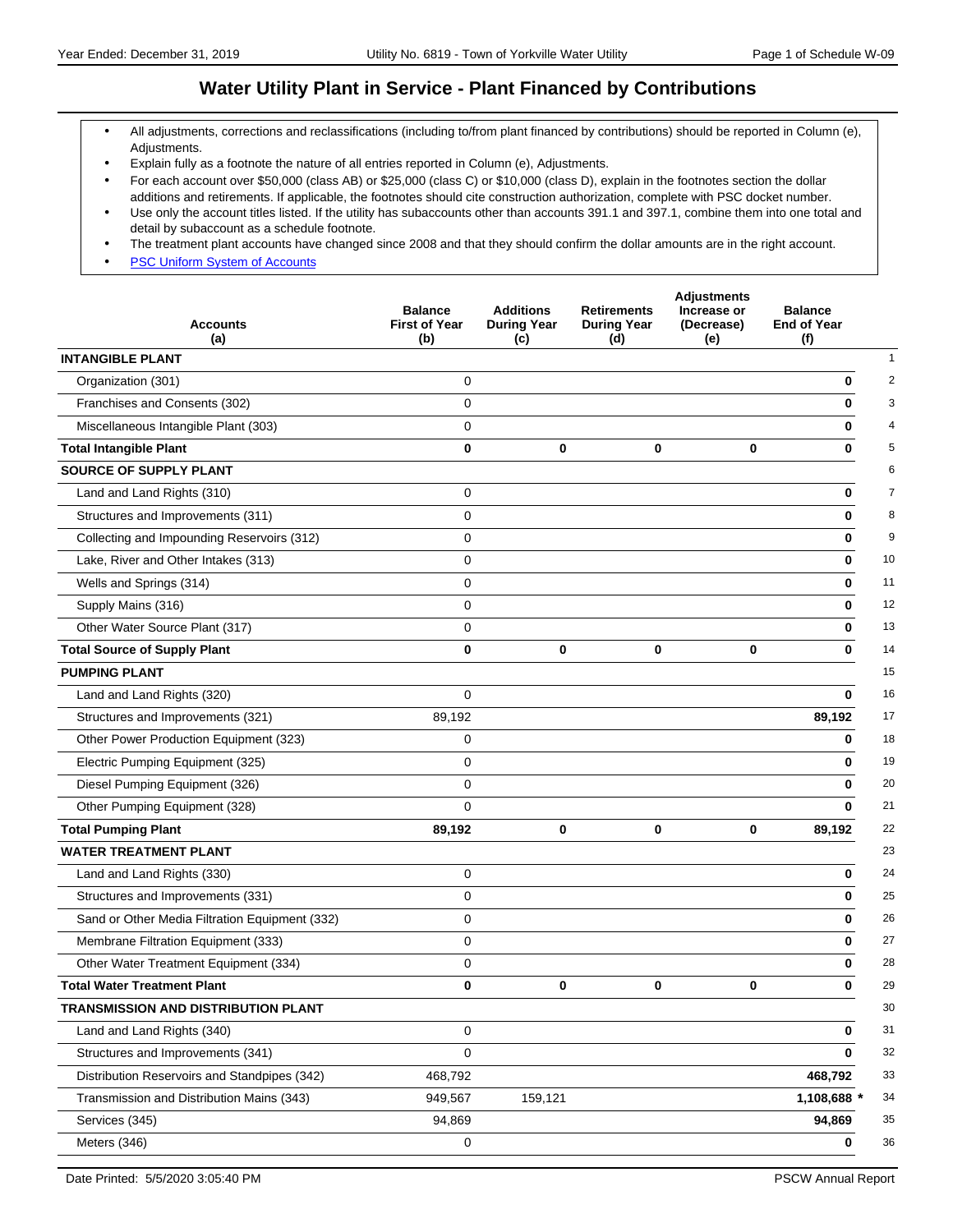### **Water Utility Plant in Service - Plant Financed by Contributions**

- All adjustments, corrections and reclassifications (including to/from plant financed by contributions) should be reported in Column (e), Adjustments.
- Explain fully as a footnote the nature of all entries reported in Column (e), Adjustments.
- For each account over \$50,000 (class AB) or \$25,000 (class C) or \$10,000 (class D), explain in the footnotes section the dollar additions and retirements. If applicable, the footnotes should cite construction authorization, complete with PSC docket number.
- Use only the account titles listed. If the utility has subaccounts other than accounts 391.1 and 397.1, combine them into one total and detail by subaccount as a schedule footnote.
- The treatment plant accounts have changed since 2008 and that they should confirm the dollar amounts are in the right account.
- **[PSC Uniform System of Accounts](https://psc.wi.gov/Documents/water/USOAWater.pdf)**

| <b>Accounts</b><br>(a)                             | <b>Balance</b><br><b>First of Year</b><br>(b) | <b>Additions</b><br><b>During Year</b><br>(c) | <b>Retirements</b><br><b>During Year</b><br>(d) | <b>Adjustments</b><br>Increase or<br>(Decrease)<br>(e) | <b>Balance</b><br><b>End of Year</b><br>(f) |    |
|----------------------------------------------------|-----------------------------------------------|-----------------------------------------------|-------------------------------------------------|--------------------------------------------------------|---------------------------------------------|----|
| Hydrants (348)                                     | 105,330                                       | 6,578                                         |                                                 |                                                        | 111,908 *                                   | 37 |
| Other Transmission and Distribution Plant (349)    | 0                                             |                                               |                                                 |                                                        | 0                                           | 38 |
| <b>Total Transmission and Distribution Plant</b>   | 1,618,558                                     | 165,699                                       | 0                                               | 0                                                      | 1,784,257                                   | 39 |
| <b>GENERAL PLANT</b>                               |                                               |                                               |                                                 |                                                        |                                             | 40 |
| Land and Land Rights (389)                         | $\mathbf 0$                                   |                                               |                                                 |                                                        | $\bf{0}$                                    | 41 |
| Structures and Improvements (390)                  | 0                                             |                                               |                                                 |                                                        | 0                                           | 42 |
| Office Furniture and Equipment (391)               | 0                                             |                                               |                                                 |                                                        | 0                                           | 43 |
| Computer Equipment (391.1)                         | 0                                             |                                               |                                                 |                                                        | $\bf{0}$                                    | 44 |
| Transportation Equipment (392)                     | $\mathbf 0$                                   |                                               |                                                 |                                                        | 0                                           | 45 |
| Stores Equipment (393)                             | $\mathbf 0$                                   |                                               |                                                 |                                                        | $\bf{0}$                                    | 46 |
| Tools, Shop and Garage Equipment (394)             | 0                                             |                                               |                                                 |                                                        | $\bf{0}$                                    | 47 |
| Laboratory Equipment (395)                         | $\mathbf 0$                                   |                                               |                                                 |                                                        | 0                                           | 48 |
| Power Operated Equipment (396)                     | 0                                             |                                               |                                                 |                                                        | 0                                           | 49 |
| Communication Equipment (397)                      | 0                                             |                                               |                                                 |                                                        | $\bf{0}$                                    | 50 |
| SCADA Equipment (397.1)                            | $\Omega$                                      |                                               |                                                 |                                                        | 0                                           | 51 |
| Miscellaneous Equipment (398)                      | $\mathbf 0$                                   |                                               |                                                 |                                                        | 0                                           | 52 |
| <b>Total General Plant</b>                         | $\bf{0}$                                      | 0                                             | 0                                               | 0                                                      | $\mathbf{0}$                                | 53 |
| Total utility plant in service directly assignable | 1,707,750                                     | 165,699                                       | 0                                               | 0                                                      | 1,873,449                                   | 54 |
| Common Utility Plant Allocated to Water Department | 0                                             |                                               |                                                 |                                                        | 0                                           | 55 |
| <b>TOTAL UTILITY PLANT IN SERVICE</b>              | 1,707,750                                     | 165,699                                       | 0                                               | 0                                                      | 1,873,449                                   | 56 |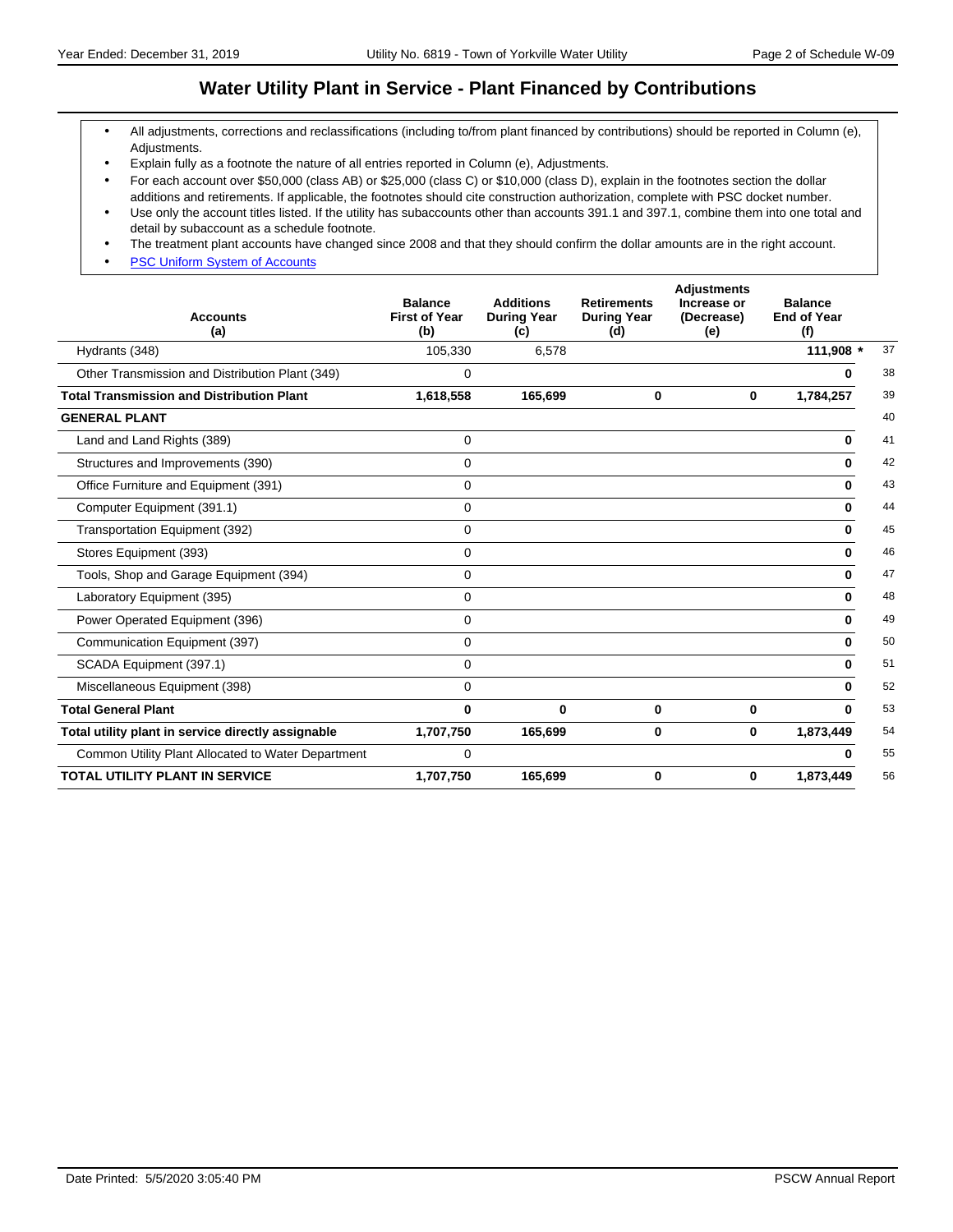### **Water Utility Plant in Service - Plant Financed by Contributions**

- All adjustments, corrections and reclassifications (including to/from plant financed by contributions) should be reported in Column (e), Adjustments.
- Explain fully as a footnote the nature of all entries reported in Column (e), Adjustments.
- For each account over \$50,000 (class AB) or \$25,000 (class C) or \$10,000 (class D), explain in the footnotes section the dollar additions and retirements. If applicable, the footnotes should cite construction authorization, complete with PSC docket number.
- Use only the account titles listed. If the utility has subaccounts other than accounts 391.1 and 397.1, combine them into one total and detail by subaccount as a schedule footnote.
- The treatment plant accounts have changed since 2008 and that they should confirm the dollar amounts are in the right account.
- **[PSC Uniform System of Accounts](https://psc.wi.gov/Documents/water/USOAWater.pdf)**

#### **Water Utility Plant in Service - Plant Financed by Contributions (Page W-09)**

**Additions for one or more accounts exceed \$10,000, please explain. If applicable, provide construction authorization and PSC docket number.**

These additions are from the development of Hillwood Buildings 3 and 4 and are contributions to the Utility paid for by the developer.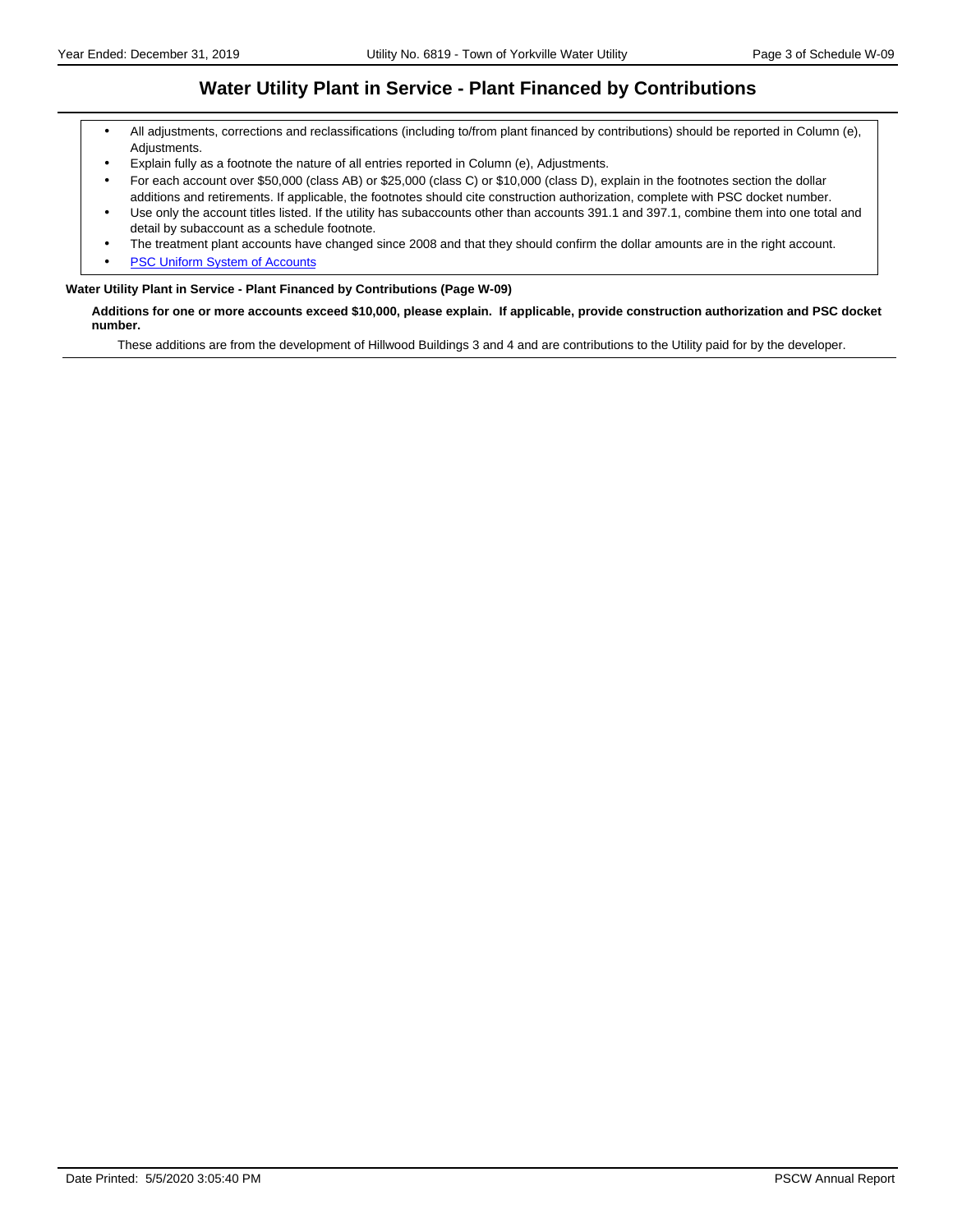### **Age of Water Mains**

- \* If asset management, capital improvement, or other infrastructure-related documents are not available, the utility should consult other potential sources of information: the year the utility was formed, year of initial build-out area, year in which new developments, subdivisions, etc. were added. This information can be used to develop estimated figures.
- If pipe diameter value is between those offered in the column, choose the diameter that is closest to the actual value.
- Report all pipe larger than  $72$ " in diameter in the  $72$ " category.

|              |                         |                 |                  |                  |                  |                  | <b>Feet of Main</b> |                  |                  |                  |                  |              |  |
|--------------|-------------------------|-----------------|------------------|------------------|------------------|------------------|---------------------|------------------|------------------|------------------|------------------|--------------|--|
|              | <b>Pipe Size</b><br>(a) | pre-1900<br>(b) | 1901-1920<br>(c) | 1920-1940<br>(d) | 1941-1960<br>(e) | 1961-1970<br>(f) | 1971-1980<br>(g)    | 1981-1990<br>(h) | 1991-2000<br>(i) | 2001-2010<br>(j) | 2011-2020<br>(k) | Total<br>(1) |  |
| 0.250        |                         |                 |                  |                  |                  |                  |                     |                  |                  |                  | 2,080            | 2,080        |  |
| <b>Total</b> |                         |                 |                  |                  |                  |                  |                     |                  |                  |                  | 2,080            | 2,080        |  |

Describe source of information used to develop data:

**All mains were installed between 1993-2019. The engineer is in the process of reviewing construction documents and maps to group the mains in the correct year of installation.**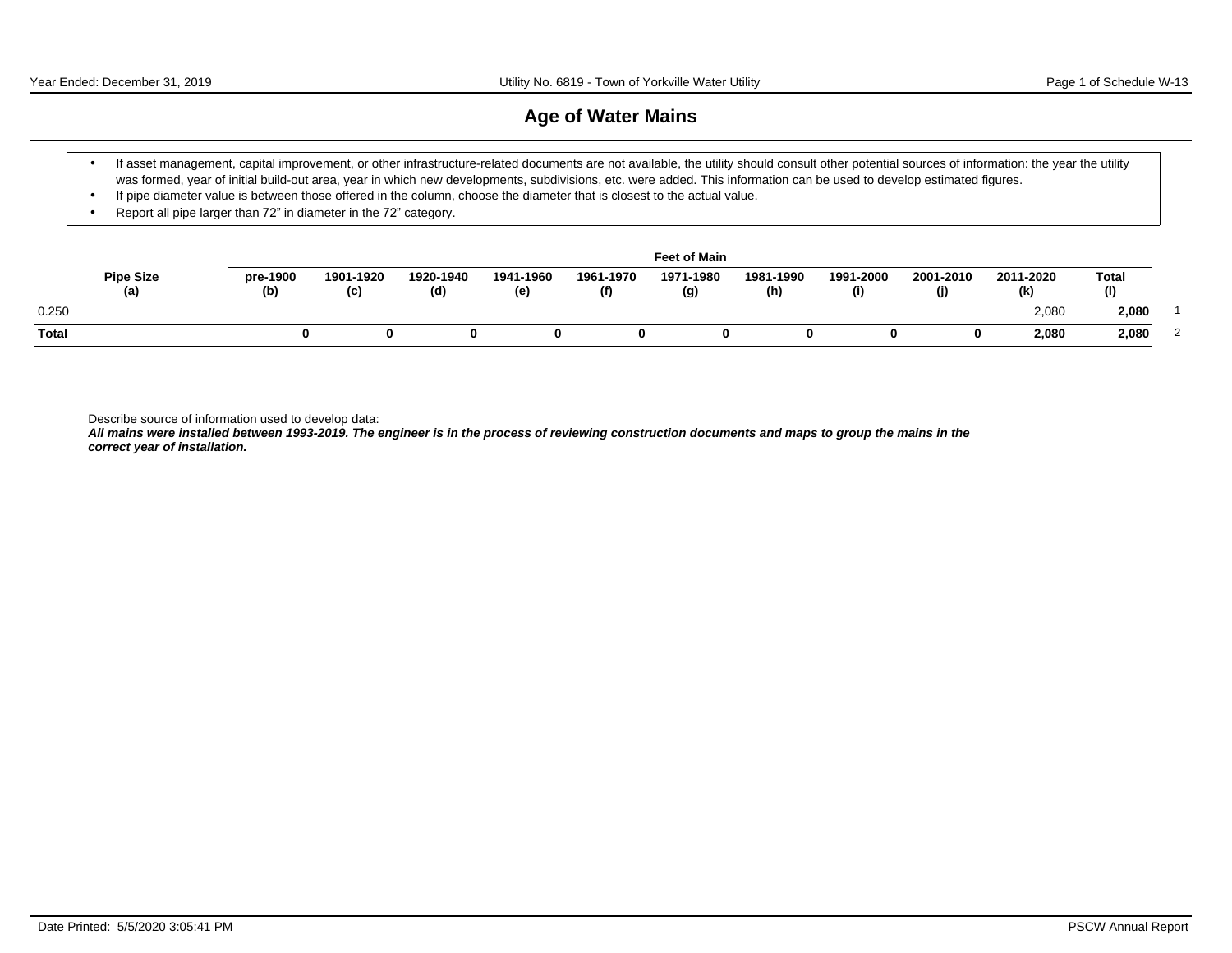# **Sources of Water Supply - Statistics**

- For Raw Water Withdrawn, use metered volume of untreated water withdrawn from the source.
- For Finished Water Pumped, use metered volume of water pumped, adjusted for known meter errors. Describe known meter errors in Notes Section.
- If Finished Water is not metered, use Raw Water Withdrawn and subtract estimated water used in treatment.

|              |                               | Sources of Water Supply (000's gal) |                                        |                             |                                      |                                        |               |  |  |  |  |  |
|--------------|-------------------------------|-------------------------------------|----------------------------------------|-----------------------------|--------------------------------------|----------------------------------------|---------------|--|--|--|--|--|
|              | <b>Raw Water</b><br>Withdrawn |                                     | <b>Finished Water</b><br><b>Pumped</b> |                             | <b>Purchased Water</b><br>(Imported) | <b>Entering</b><br><b>Distribution</b> |               |  |  |  |  |  |
| Month<br>(a) | <b>Ground Water</b><br>(b)    | <b>Surface Water</b><br>(c)         | <b>Ground Water</b><br>(d)             | <b>Surface Water</b><br>(e) | <b>Ground Water</b><br>(f)           | <b>Surface Water</b><br>(g)            | System<br>(h) |  |  |  |  |  |
| January      | 1,991                         |                                     | 1,991                                  |                             |                                      |                                        | 1,991         |  |  |  |  |  |
| February     | 2,108                         |                                     | 2,108                                  |                             |                                      |                                        | 2,108         |  |  |  |  |  |
| March        | 1,792                         |                                     | 1,792                                  |                             |                                      |                                        | 1,792         |  |  |  |  |  |
| April        | 2,040                         |                                     | 2,040                                  |                             |                                      |                                        | 2,040         |  |  |  |  |  |
| May          | 2,269                         |                                     | 2,269                                  |                             |                                      |                                        | 2,269         |  |  |  |  |  |
| June         | 2,391                         |                                     | 2,391                                  |                             |                                      |                                        | 2,391         |  |  |  |  |  |
| July         | 9,458                         |                                     | 9,458                                  |                             |                                      |                                        | 9,458         |  |  |  |  |  |
| August       | 7,406                         |                                     | 7,406                                  |                             |                                      |                                        | 7,406         |  |  |  |  |  |
| September    | 3,189                         |                                     | 3,189                                  |                             |                                      |                                        | 3,189         |  |  |  |  |  |
| October      | 3,371                         |                                     | 3,371                                  |                             |                                      |                                        | 10<br>3,371   |  |  |  |  |  |
| November     | 1,881                         |                                     | 1,881                                  |                             |                                      |                                        | 11<br>1,881   |  |  |  |  |  |
| December     | 1,962                         |                                     | 1,962                                  |                             |                                      |                                        | 12<br>1,962   |  |  |  |  |  |
| <b>TOTAL</b> | 39,858                        | $\bf{0}$                            | 39,858                                 | $\bf{0}$                    | $\mathbf 0$                          | 0                                      | 13<br>39,858  |  |  |  |  |  |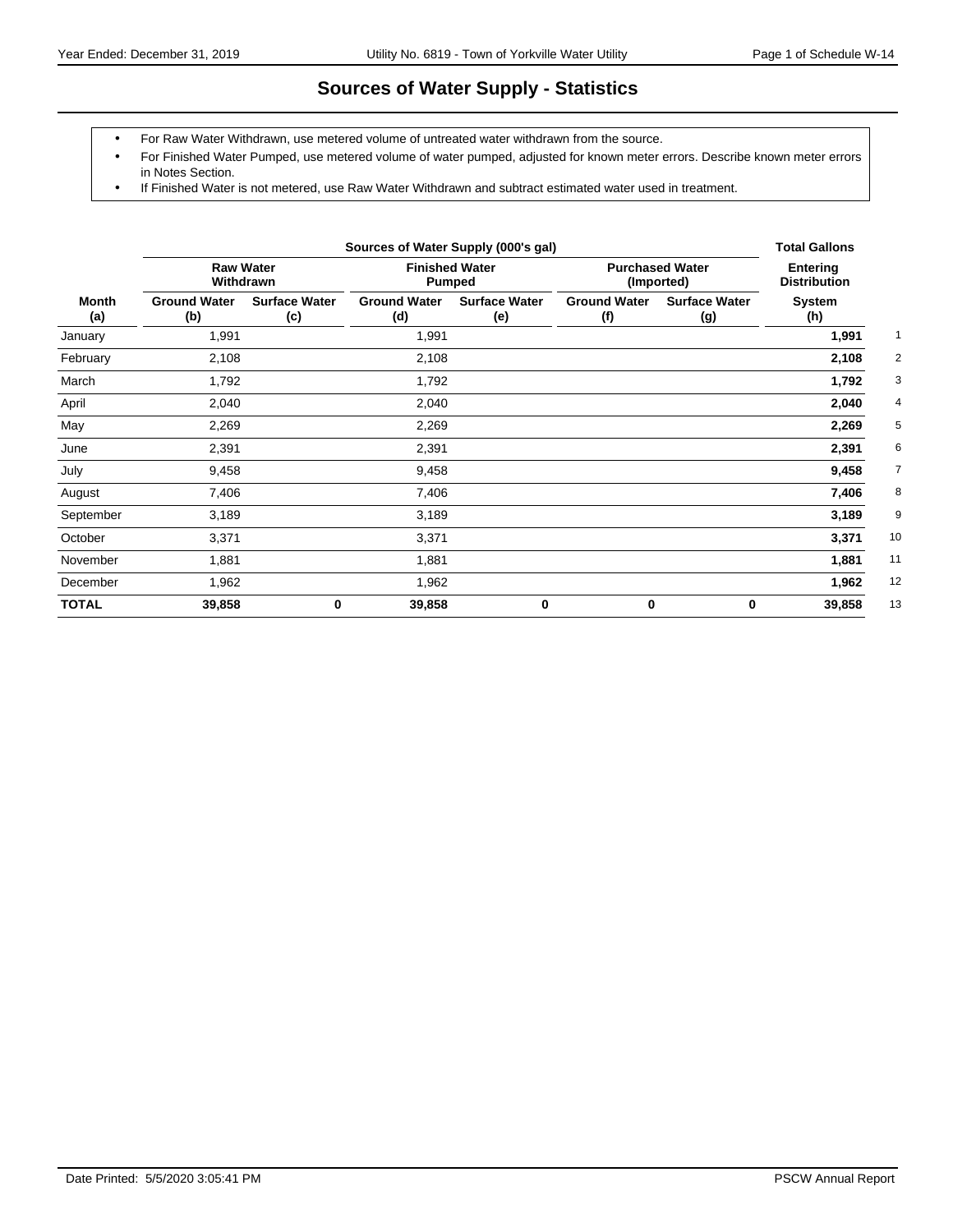### **Water Audit and Other Statistics**

- Where possible, report actual metered values. If water uses are not metered, estimate values for each line based on best available information. For assistance, refer to AWWA M36 Manual - Water Audits and Loss Control Programs.
- For unbilled, unmetered gallons (line 16), include water used for system operation and maintenance and water used for non-regulated sewer utility.
- If gallons estimated due to theft, data, and billing errors is unknown, multiply net gallons entering distribution system (line 3) by .0025.

| <b>Description</b><br>(a)                                                                            | Value<br>(b) |
|------------------------------------------------------------------------------------------------------|--------------|
| <b>WATER AUDIT STATISTICS</b>                                                                        |              |
| Finished Water pumped or purchased (000s)                                                            | 39,858       |
| Less: Gallons (000s) sold to wholesale customers (exported water)                                    | 0            |
| Subtotal: Net gallons (000s) entering distribution system                                            | 39,858       |
| Less: Gallons (000s) sold to retail customers (billed, metered)                                      | 34842        |
| Less: Gallons (000s) sold to retail customers (billed, unmetered)                                    | 0            |
| Gallons (000s) of Non-Revenue Water                                                                  | 5,016        |
| Gallons (000s) of unbilled-metered (including customer use to prevent freezing)                      | 600          |
| Gallons (000s) of unbilled-unmetered (including unmetered flushing, fire protection)                 | 2,000        |
| <b>Subtotal: Unbilled Authorized Consumption</b>                                                     | 2,600        |
| <b>Total Water Loss</b>                                                                              | 2,416        |
| Gallons (000s) estimated due to unauthorized consumption (includes theft) default option             | 500          |
| Gallons (000s) estimated due to data and billing errors                                              | 0            |
| Gallons (000s) estimated due to customer meter under-registration                                    | 100          |
| <b>Subtotal Apparent Losses</b>                                                                      | 600          |
| Gallons (000s) estimated due to reported leakage (mains, services, hydrants, overflows)              | 1,300        |
| Gallons (000s) estimated due to unreported and background leakage                                    | 516          |
| Subtotal Real Losses (leakage)                                                                       | 1,816        |
| Non-Revenue Water as percentage of net water supplied                                                | 13%          |
| Total Water Loss as percentage of net water supplied                                                 | 6%           |
| <b>OTHER STATISTICS</b>                                                                              |              |
| Maximum gallons (000s) pumped by all methods in any one day during reporting year                    | 568          |
| Date of maximum                                                                                      | 07/11/2019   |
| Cause of maximum                                                                                     |              |
| <b>Golf Course Watering</b>                                                                          |              |
| Minimum gallons (000s) pumped by all methods in any one day during reporting year                    | $\Omega$     |
| Date of minimum                                                                                      | 10/23/2019   |
| Total KWH used by the utility (including pumping, treatment facilities and other utility operations) | 155,080      |
| If water is purchased:                                                                               |              |
| Vendor Name                                                                                          |              |
| Point of Delivery                                                                                    |              |
| Source of purchased water                                                                            |              |
| Vendor Name (2)                                                                                      |              |
| Point of Delivery (2)                                                                                |              |
| Source of purchased water (2)                                                                        |              |
| Vendor Name (3)                                                                                      |              |
| Point of Delivery (3)                                                                                |              |
| Source of purchased water (3)                                                                        |              |
| Number of main breaks repaired this year                                                             | 1            |
| Number of service breaks repaired this year                                                          | $\mathbf{1}$ |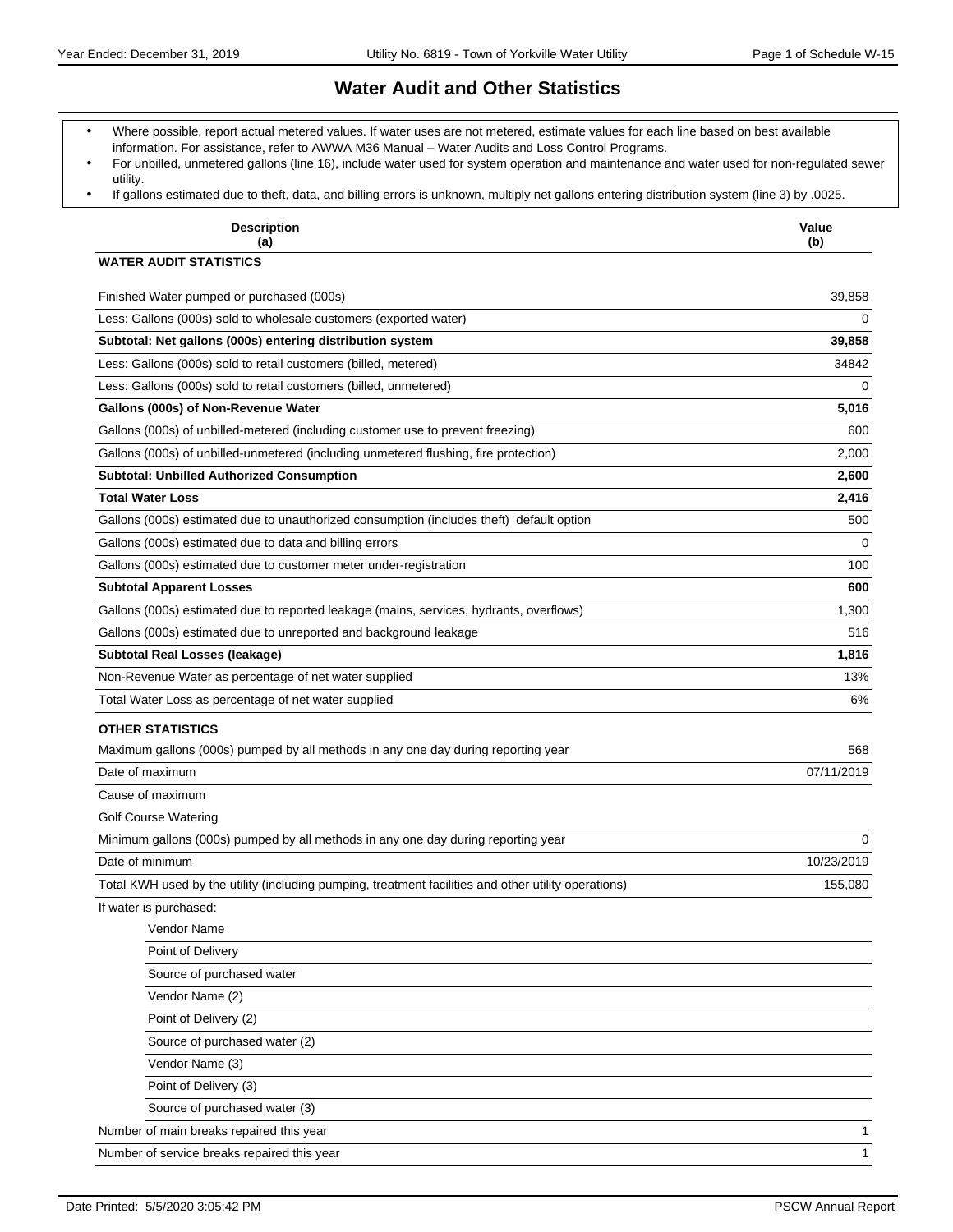### **Sources of Water Supply - Well Information**

- Enter characteristics for each of the utility's functional wells (regardless of whether it is "in service" or not).
- Do not include abandoned wells on this schedule.
- All abandoned wells should be retired from the plant accounts and no longer listed in the utility's annual report.
- Abandoned wells should be permanently filled and sealed per Wisconsin Administrative codes Chapters NR811 and NR812.

| <b>Utility</b><br>Name/ID<br>for Well<br>(a) | <b>DNR</b><br><b>Well ID</b><br>(b) | Depth<br>(feet)<br>(c) | Casing<br><b>Diameter</b><br>(inches)<br>(d) | Yield<br>Per Day<br>(gallons)<br>(e) | In Service?<br>(f) |  |
|----------------------------------------------|-------------------------------------|------------------------|----------------------------------------------|--------------------------------------|--------------------|--|
| Well $#1$                                    | IZ551                               | 1,700                  | 12                                           | 950,000                              | Yes                |  |
|                                              |                                     |                        |                                              | 950,000                              |                    |  |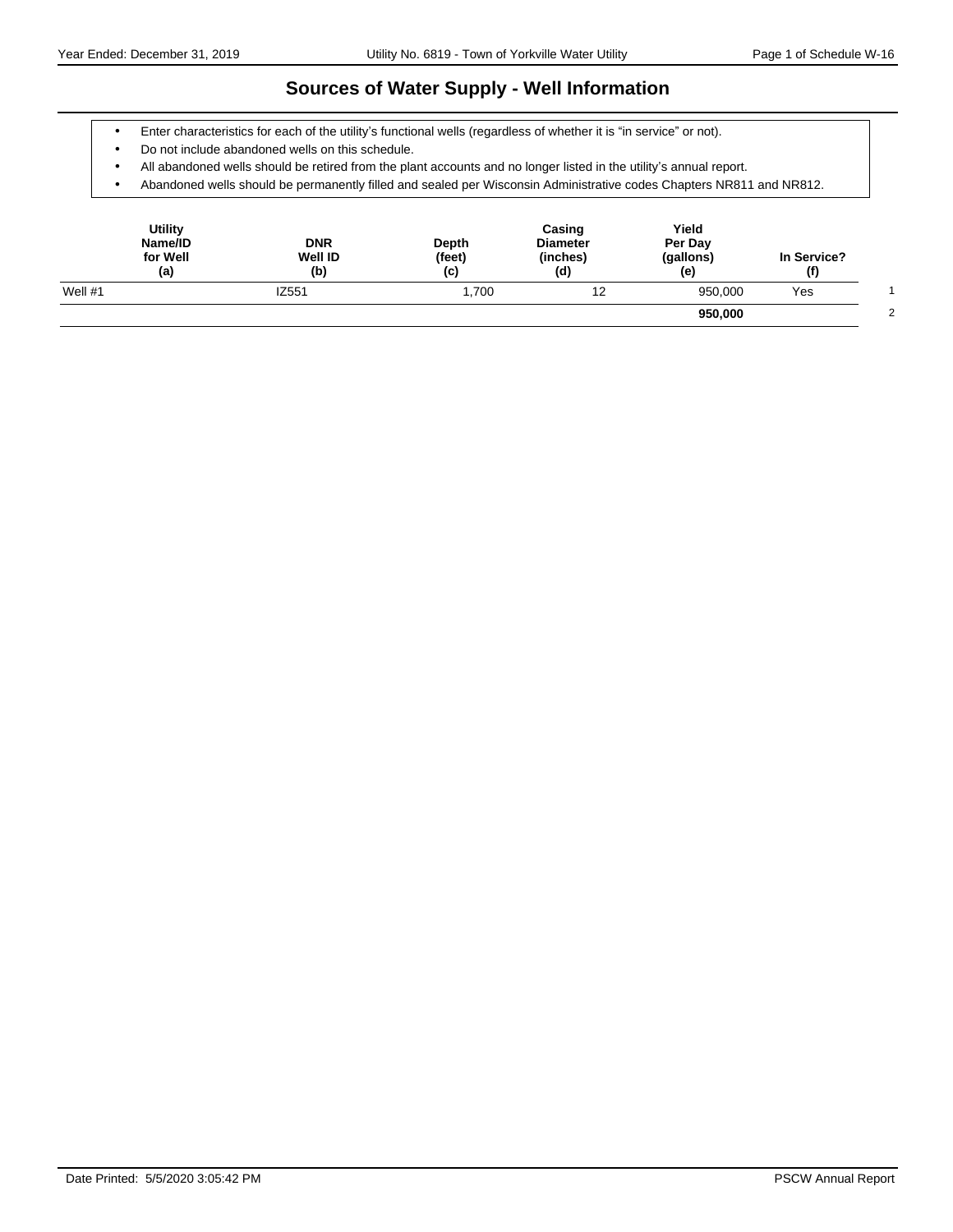# **Sources of Water Supply - Intake Information**

- - - THIS SCHEDULE NOT APPLICABLE TO THIS UTILITY- - -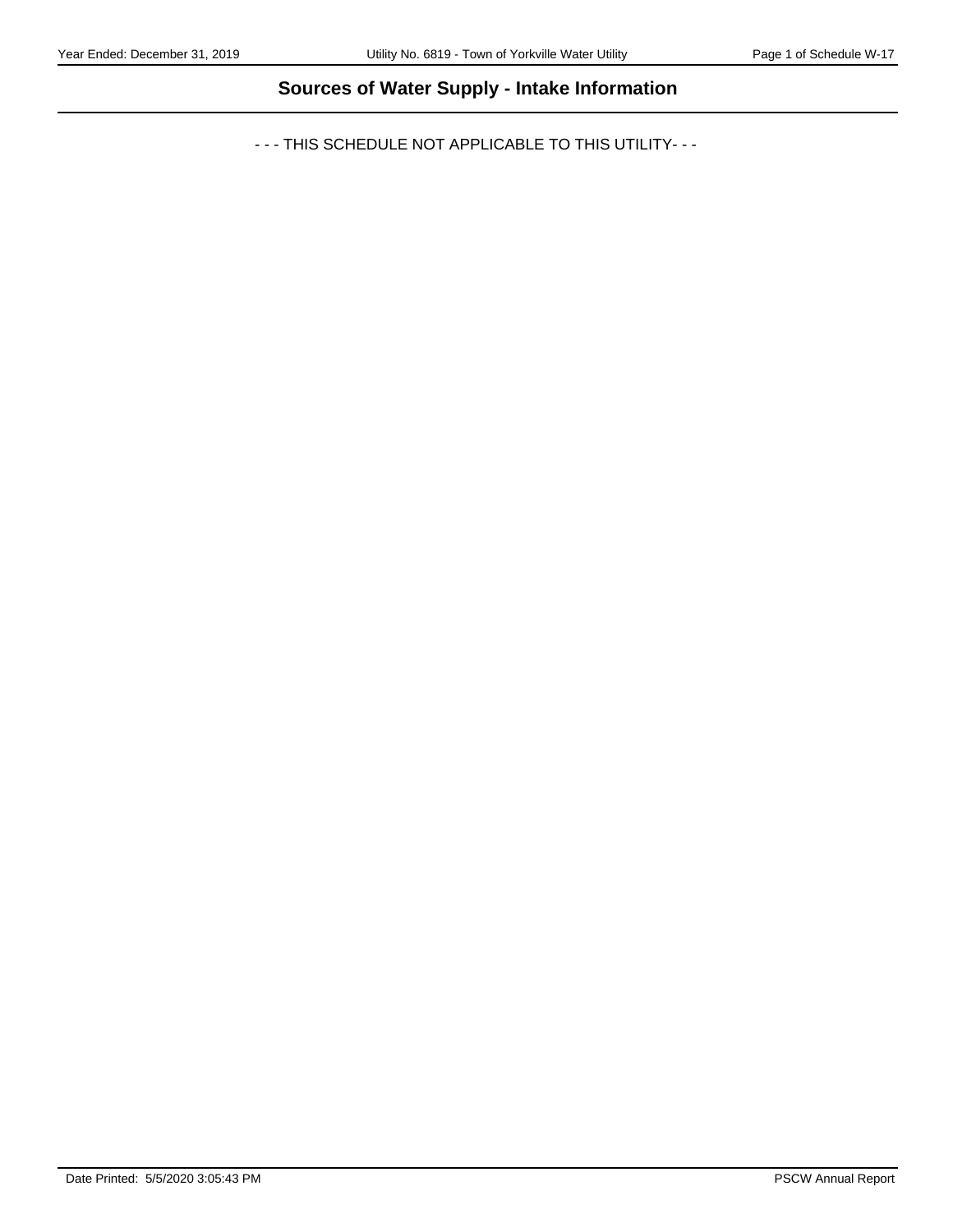# **Pumping & Power Equipment**

|                              |                 |                                  | Pump                                |                                |                         |                                    |                               | <b>Pump Motor or Standby Engine</b> |                                 |  |
|------------------------------|-----------------|----------------------------------|-------------------------------------|--------------------------------|-------------------------|------------------------------------|-------------------------------|-------------------------------------|---------------------------------|--|
| <b>Identification</b><br>(a) | Location<br>(b) | Primary<br><b>Purpose</b><br>(C) | Primary<br><b>Destination</b><br>(ď | Year<br><b>Installed</b><br>(e | Type<br>(f)             | Actual<br>Capacity<br>(gpm)<br>(g) | Year<br><b>Installed</b><br>O | Type<br>(k)                         | Horse-<br>power<br>$\mathbf{I}$ |  |
| PUMP <sub>#1</sub>           | WELL #1         | Primary                          | Reservoir                           | 2014                           | <b>Vertical Turbine</b> | 900                                | 2014                          | Electric                            | 220                             |  |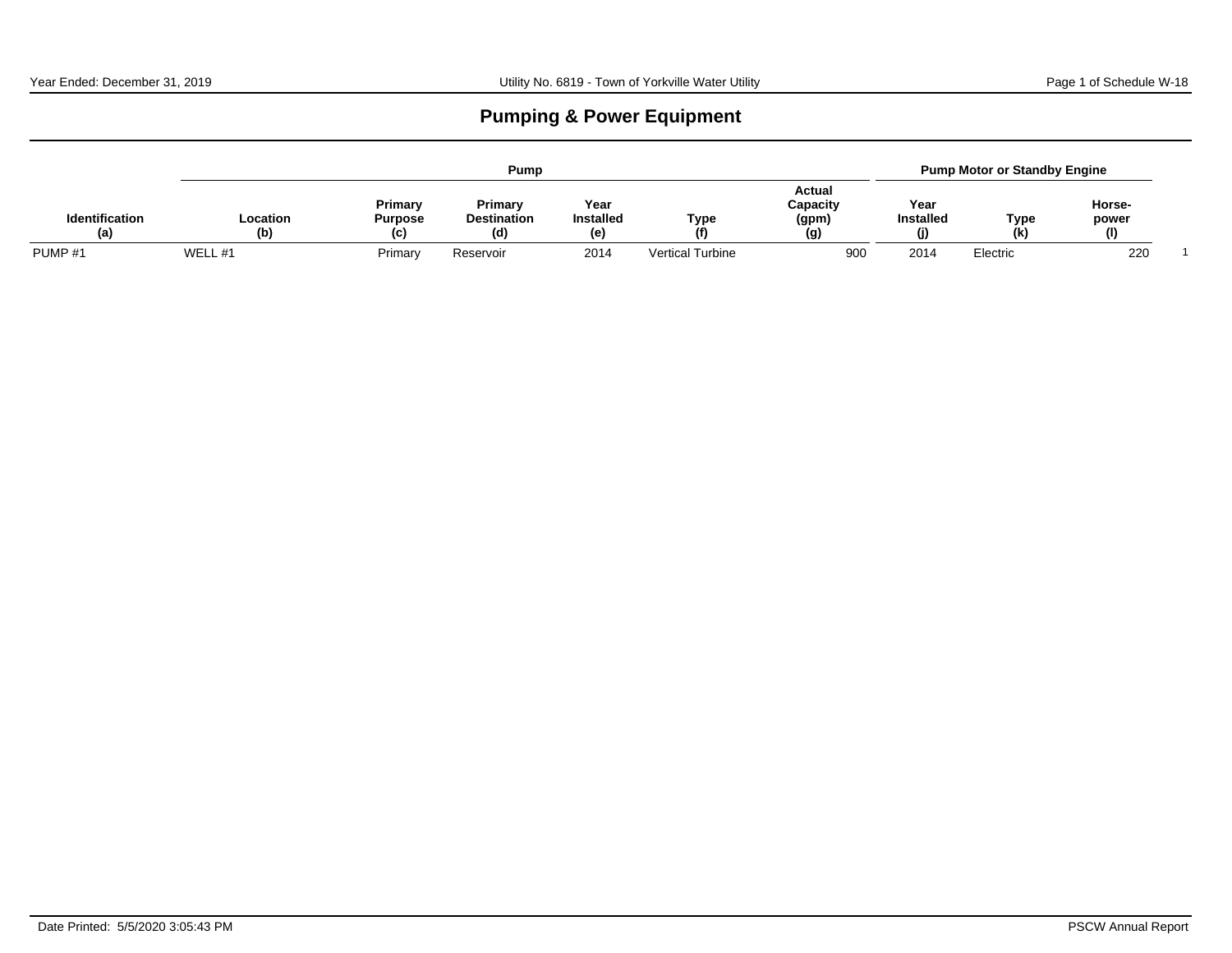### **Reservoirs, Standpipes and Elevated Tanks**

 Enter elevation difference between highest water level in Standpipe or Elevated Tank, (or Reservoir only on an elevated site) and the water main where the connection to the storage begins branching into the distribution system.

| <b>Facility Name</b><br>(a)   | <b>Facility ID</b><br><b>Site Code</b><br>(b) | Year<br><b>Constructed</b><br>(C) | туре<br>(d)          | Primary<br><b>Material</b><br>(e) | <b>Elevation</b><br><b>Difference</b><br>in Feet<br>$\mathbf{f}$ | Total<br>Capacity<br>In Gallons<br>(g) |  |
|-------------------------------|-----------------------------------------------|-----------------------------------|----------------------|-----------------------------------|------------------------------------------------------------------|----------------------------------------|--|
| YORKVILLE WATER UTILITY TOWER | #1                                            | 1994                              | <b>Elevated Tank</b> | Steel                             | 138                                                              | 750,000                                |  |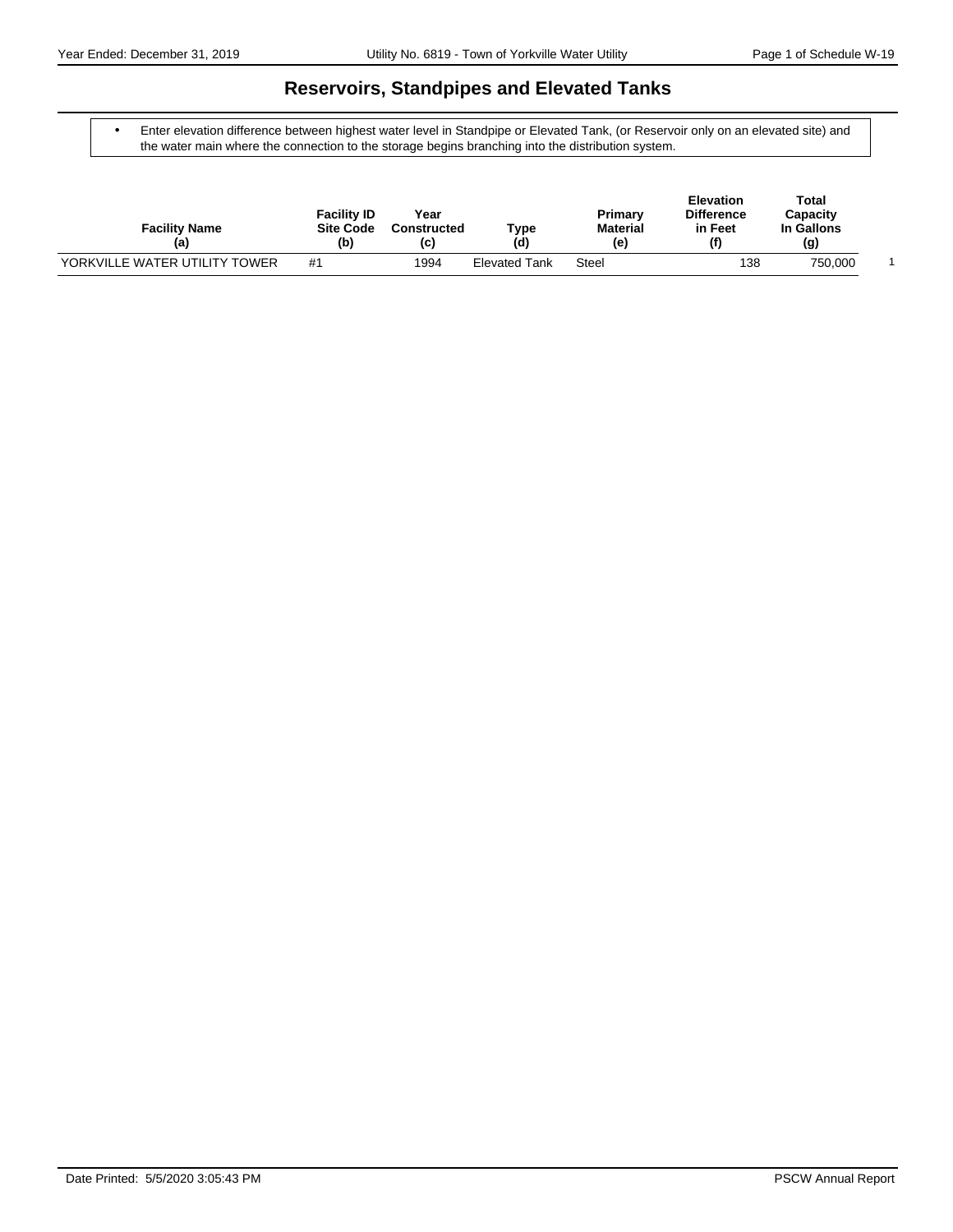### **Water Treatment Plant**

- Provide a generic description for (a). Do not give specific address of location.
- Please select all that apply for (d) and (e). If Other is selected please explain in Notes (h).
- Please identity the point of application for each treatment plant for (g). For example, please list each well or central treatment facility served by this unit.

- - - THIS SCHEDULE NOT APPLICABLE TO THIS UTILITY- - -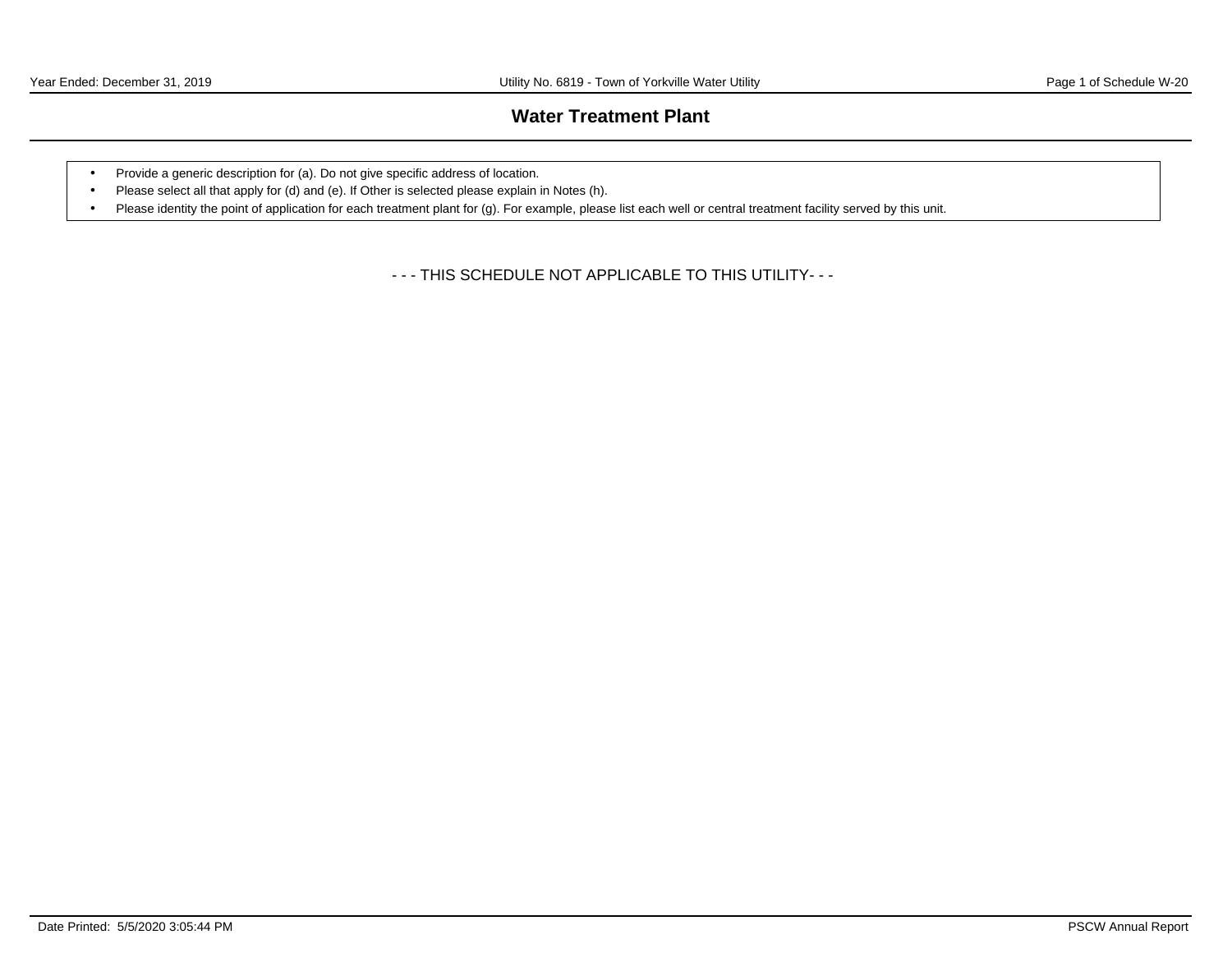### **Water Mains**

- Report mains separately by pipe material, function, diameter and either within or outside the municipal boundaries.
- Explain all reported adjustments as a schedule footnote.
- For main additions reported in column (e), as a schedule footnote:
	- ƕ Explain how the additions were funded.
	- Also report the amount assessed and the feet of main recorded under this method.
	- o If installed by a developer, explain the basis of recording the cost of the additions, the total amount, and the feet of main recorded under this method.
- Report all pipe larger than 72" in diameter in the 72" category.

|                                  |                                       |                                    |                             |                                    | <b>Number of Feet</b>                            |                                                        |                           |                |
|----------------------------------|---------------------------------------|------------------------------------|-----------------------------|------------------------------------|--------------------------------------------------|--------------------------------------------------------|---------------------------|----------------|
| <b>Pipe Material</b><br>(a)      | <b>Main</b><br><b>Function</b><br>(b) | <b>Diameter</b><br>(inches)<br>(c) | <b>First of Year</b><br>(d) | Added<br><b>During Year</b><br>(e) | <b>Retired</b><br><b>During Year</b><br>$^{(f)}$ | <b>Adjustments</b><br>Increase or<br>(Decrease)<br>(g) | <b>End of Year</b><br>(h) |                |
| <b>Other Metal</b>               | <b>Distribution</b>                   | 6                                  | 104                         |                                    |                                                  |                                                        | 104                       | $\overline{1}$ |
| <b>Other Metal</b>               | Supply                                | 8                                  | 4,731                       |                                    |                                                  |                                                        | 4,731                     | 2              |
| <b>Other Metal</b>               | <b>Distribution</b>                   | 12                                 | 17,384                      |                                    |                                                  |                                                        | 17,384                    | 3              |
| <b>PVC</b>                       | Supply                                | 12                                 |                             | 2,080                              |                                                  |                                                        | 2,080                     | 4              |
| <b>Other Metal</b>               | <b>Distribution</b>                   | 16                                 | 550                         |                                    |                                                  |                                                        | 550                       | 5              |
| <b>Total Within Municipality</b> |                                       |                                    | 22,769                      | 2,080                              |                                                  |                                                        | 24,849                    | 6              |
| <b>Total Utility</b>             |                                       |                                    | 22,769                      | 2,080                              |                                                  |                                                        | 24,849                    | $\overline{7}$ |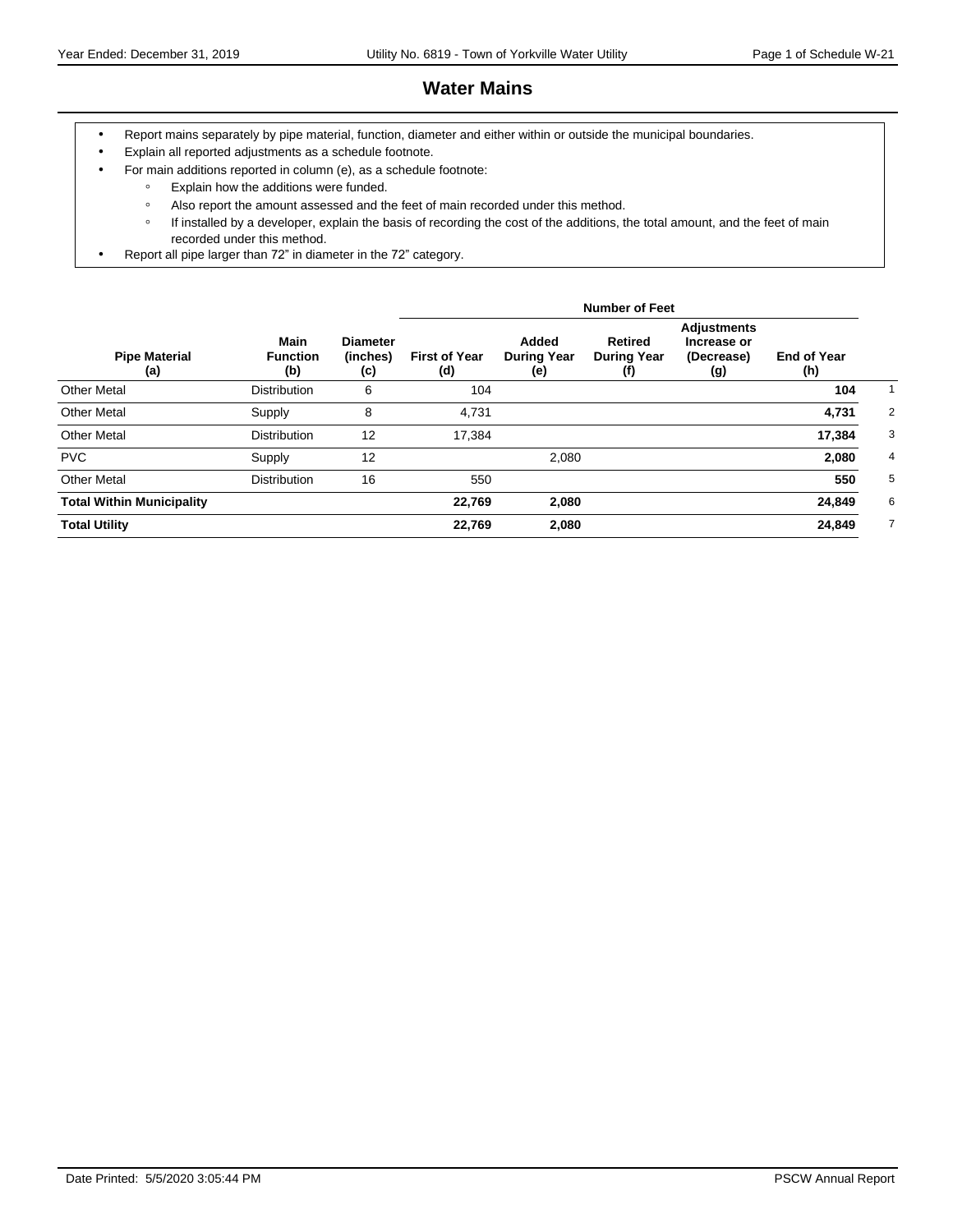### **Water Mains**

- Report mains separately by pipe material, function, diameter and either within or outside the municipal boundaries.
- Explain all reported adjustments as a schedule footnote.
	- For main additions reported in column (e), as a schedule footnote:
		- ƕ Explain how the additions were funded.
		- ƕ Also report the amount assessed and the feet of main recorded under this method.
		- o If installed by a developer, explain the basis of recording the cost of the additions, the total amount, and the feet of main recorded under this method.
- Report all pipe larger than 72" in diameter in the 72" category.

#### **Water Mains (Page W-21)**

#### **Added During Year total is greater than zero, please explain financing following the criteria listed in the schedule headnotes.**

The water mains that were added in 2019 were financed through developer contributions and are related to the development of Hillwood buildings 3 and 4.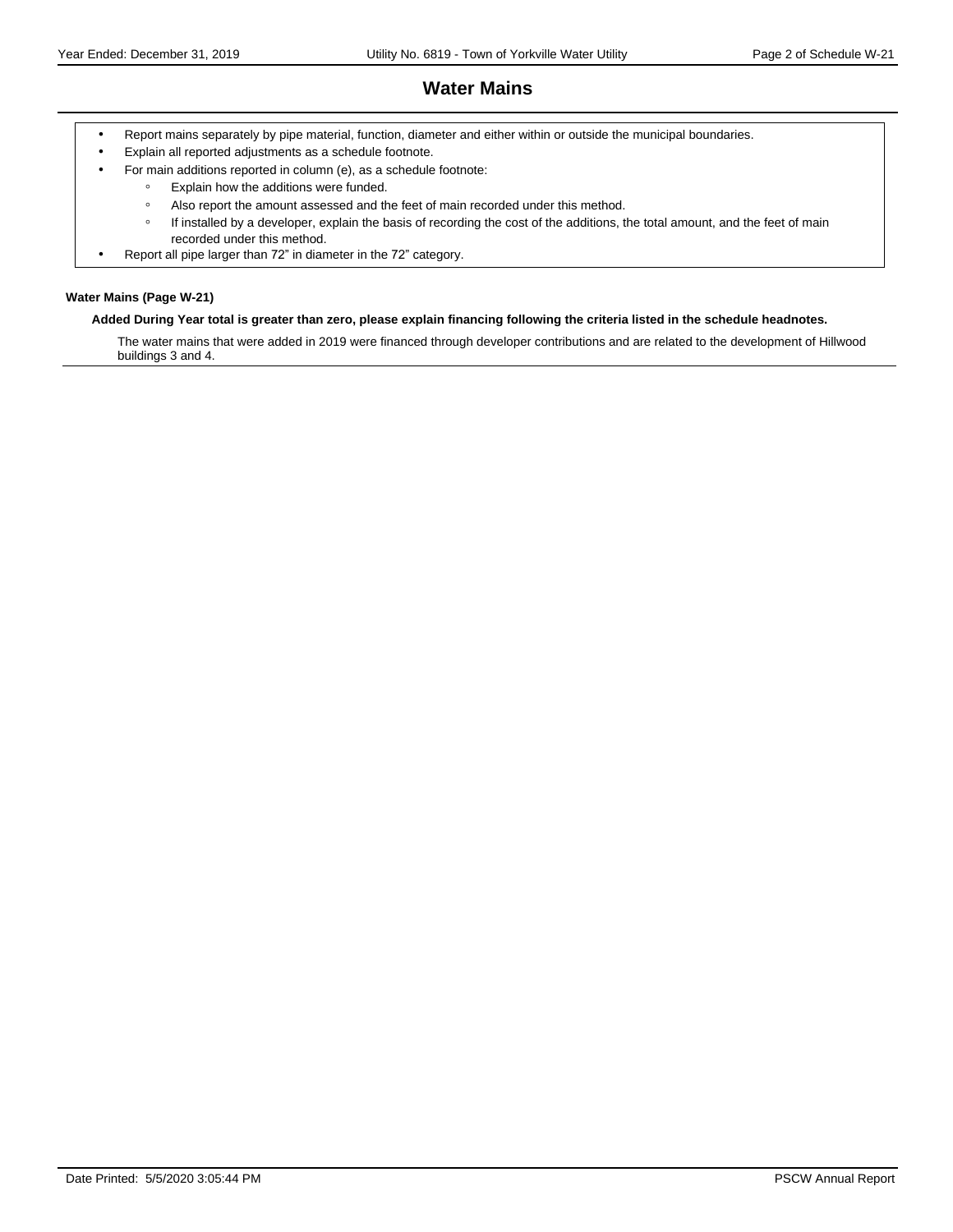# **Utility-Owned Water Service Lines**

- The utility's service line is the pipe from the main to and through the curb stop.
- Explain all reported adjustments as a schedule footnote.
- Report in column (h) the number of utility-owned service lines included in columns (g) which are temporarily shut off at the curb box or otherwise not in use at end of year.
- For service lines added during the year in column (d), as a schedule footnote:
	- ƕ Explain how the additions were financed.
	- o If assessed against property owners, explain the basis of the assessments.
	- o If installed by a property owner or developer, explain the basis of recording the cost of the additions, the total amount and the number of service lines recorded under this method.
	- ƕ If any were financed by application of Cz-1, provide the total amount recorded and the number of service lines recorded under this method.
- Report service lines separately by diameter and pipe materials.

| <b>Pipe Material</b><br>(a) | <b>Diameter</b><br>(inches)<br>(b) | <b>First of Year</b><br>(c) | Added<br><b>During Year</b><br>(d) | <b>Removed or</b><br>Permanently<br><b>Disconnected</b><br><b>During Year</b><br>(e) | Adjustments<br>Increase or<br>(Decrease)<br>(f) | <b>End of Year</b><br>(g) | <b>NOT</b><br>in Use at<br><b>End of Year</b><br>(h) |   |
|-----------------------------|------------------------------------|-----------------------------|------------------------------------|--------------------------------------------------------------------------------------|-------------------------------------------------|---------------------------|------------------------------------------------------|---|
| <b>Other Plastic</b>        | 1.000                              | 5                           |                                    |                                                                                      |                                                 | 5                         |                                                      |   |
| <b>Other Plastic</b>        | 1.500                              |                             |                                    |                                                                                      |                                                 |                           |                                                      | 2 |
| <b>Other Plastic</b>        | 2.000                              | 9                           |                                    |                                                                                      |                                                 | 9                         |                                                      | 3 |
| <b>Other Plastic</b>        | 3.000                              |                             |                                    |                                                                                      |                                                 |                           |                                                      | 4 |
| <b>Other Plastic</b>        | 4.000                              |                             |                                    |                                                                                      |                                                 |                           |                                                      | 5 |
| <b>Other Plastic</b>        | 6.000                              | 4                           |                                    |                                                                                      |                                                 | 4                         |                                                      | 6 |
| Other Plastic               | 8.000                              | 9                           |                                    |                                                                                      |                                                 | 9                         | 6                                                    | 7 |
| <b>Other Plastic</b>        | 10.000                             | 8                           |                                    |                                                                                      |                                                 | 8                         |                                                      | 8 |
| <b>Utility Total</b>        |                                    | 38                          |                                    |                                                                                      |                                                 | 38                        | 6                                                    | 9 |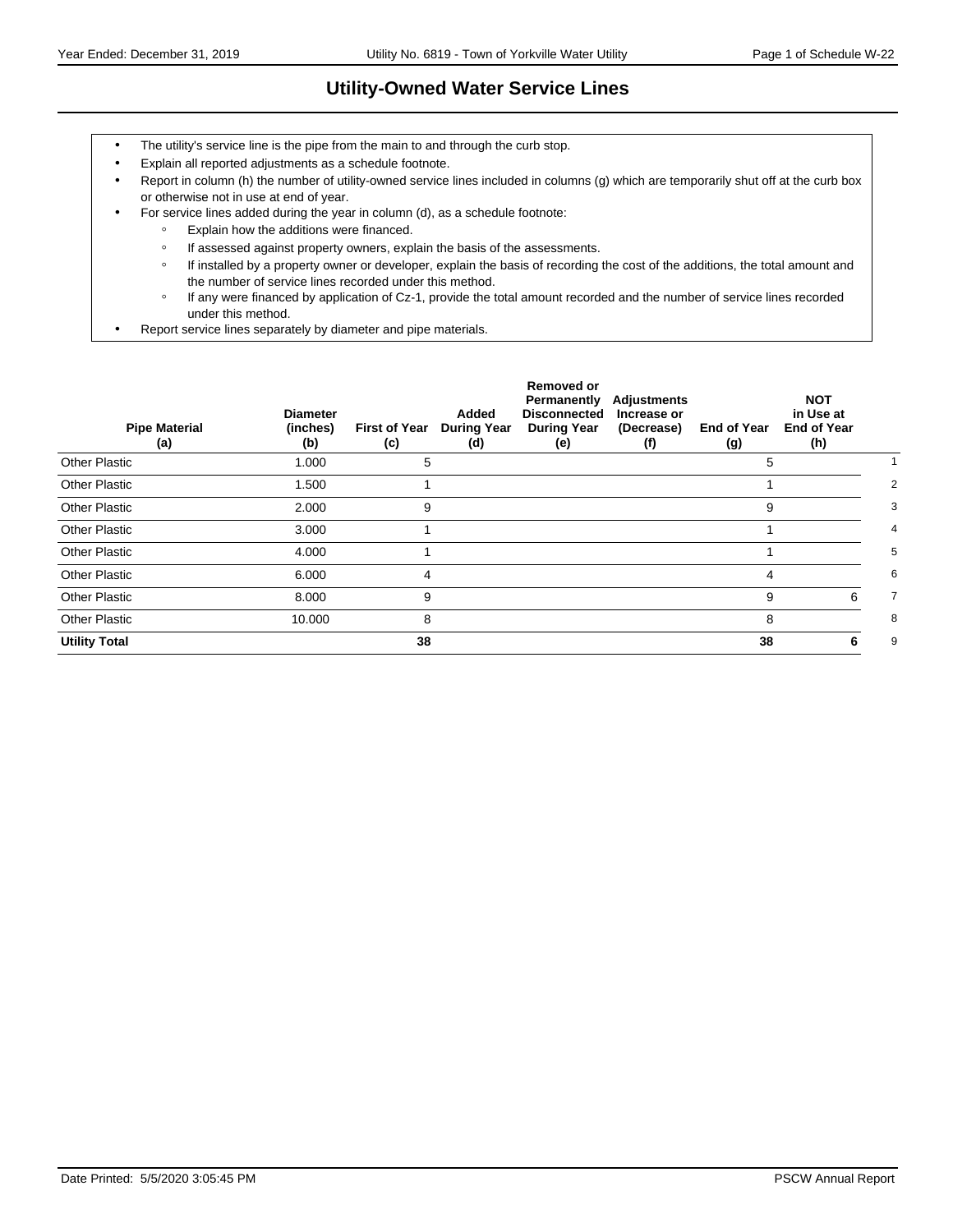### **Meters**

- Include in Columns (b-f) meters in stock as well as those in service.
- Report in Column (c) all meters purchased during the year and in Column (d) all meters junked, sold or otherwise permanently retired during the year.
- Use Column (e) to show correction to previously reported meter count because of inventory or property record corrections
- Totals by size in Column (f) should equal same size totals in Column (s).
- Explain all reported adjustments as schedule footnote.
- Do not include station meters in the meter inventory used to complete these tables.

#### **Number of Utility-Owned Meters Classification of All Meters at End of Year by Customers**

| of Meter<br>Size        | First of Year  | Year<br>During<br><b>Added</b> | ear<br>≻<br>uring<br>$\mathbf{\Omega}$<br>Retired | ≏<br>$\circ$<br><b>Increase</b><br>Adjust. | ear<br>≻<br>đ<br>End | Геа<br>≻<br>δu<br>Ē<br>$\circ$<br><b>Tested</b> | Residential | Commercial      | Industrial | ority<br>들<br>⋖<br>Public | tial<br>Multifamily Reside | Irrigation | Wholesale | Ξ.<br>epa<br>Inter-D | Jse<br>Utility | eters<br>Additional M | <b>Stock</b><br>$\mathbf{a}$ | Total          |                |
|-------------------------|----------------|--------------------------------|---------------------------------------------------|--------------------------------------------|----------------------|-------------------------------------------------|-------------|-----------------|------------|---------------------------|----------------------------|------------|-----------|----------------------|----------------|-----------------------|------------------------------|----------------|----------------|
| (a)                     | (b)            | (c)                            | (d)                                               | (e)                                        | (f)                  | (g)                                             | (h)         | (i)             | (j)        | (k)                       | (1)                        | (m)        | (n)       | (0)                  | (p)            | (q)                   | (r)                          | (s)            |                |
| 5/8                     | $\overline{2}$ |                                |                                                   |                                            | $\overline{2}$       | $\mathbf 0$                                     |             | $\overline{2}$  |            |                           |                            |            |           |                      |                |                       |                              | $\overline{2}$ | $\mathbf{1}$   |
| 3/4                     |                |                                |                                                   |                                            |                      | $\mathbf 0$                                     |             | $\overline{1}$  |            |                           |                            |            |           |                      |                |                       |                              |                | $\overline{2}$ |
| $\overline{1}$          | $\overline{7}$ |                                |                                                   |                                            | $\overline{7}$       |                                                 |             | $\overline{7}$  |            |                           |                            |            |           |                      |                |                       |                              |                | 3              |
| 11/2                    | 5 <sup>5</sup> |                                |                                                   |                                            | 6                    |                                                 |             | $5\phantom{.0}$ |            |                           |                            |            |           |                      |                |                       |                              | 6              | 4              |
| $\overline{\mathbf{2}}$ | 18             |                                |                                                   | 3                                          | 21                   | 4                                               |             | 18              |            |                           |                            |            |           |                      | 2              |                       |                              | 21             | 5              |
| $21/2$                  |                |                                |                                                   |                                            |                      | $\mathbf 0$                                     |             |                 |            |                           |                            |            |           |                      |                |                       |                              |                | 6              |
| $\overline{\mathbf{3}}$ | $\overline{2}$ |                                |                                                   |                                            | $\overline{2}$       | $\mathbf 0$                                     |             | $\overline{2}$  |            |                           |                            |            |           |                      |                |                       |                              | $\mathbf{2}$   | $\overline{7}$ |
| $6\phantom{.}6$         | 0              |                                |                                                   |                                            |                      | -4                                              |             |                 |            |                           |                            |            |           |                      |                |                       |                              |                | 8              |
| <b>Total</b>            | ${\bf 36}$     |                                |                                                   | 5                                          | 41                   | $\overline{7}$                                  |             | 36              |            |                           |                            |            |           |                      | 3              |                       |                              | 41             | 9              |

**1. Indicate your residential meter replacement schedule:**

Meters tested once every 10 years and replaced as needed

All meters replaced within 20 years of installation

**X** Other schedule as approved by PSC

#### **2. Indicate the method(s) used to read customer meters**

Manually - inside the premises or remote register

**X** Automatic meter reading (AMR), drive or walk by technology, wand or touchpad (# of meter: 36)

Advanced Metering Infrastructure (AMI) - fixed network

**Other**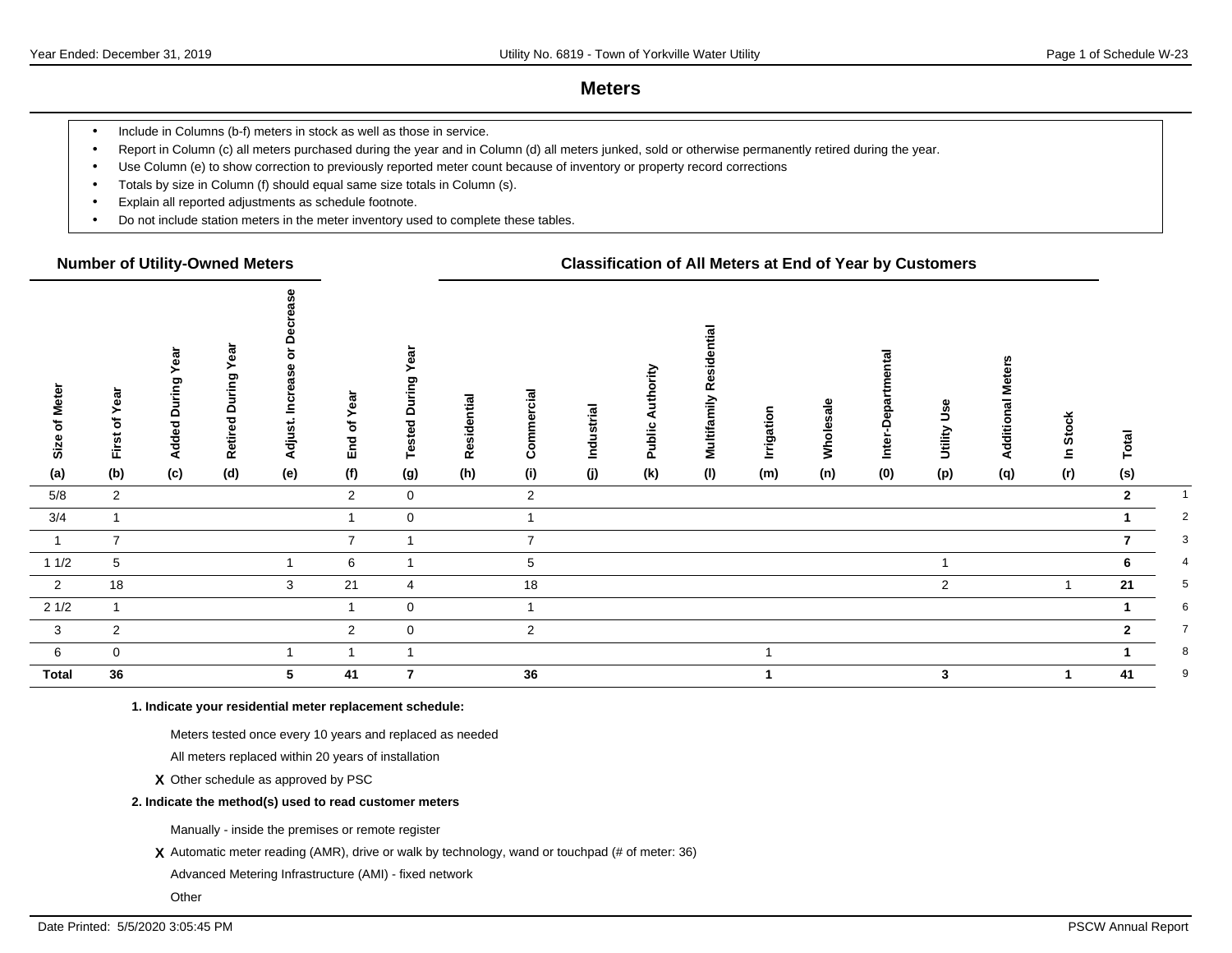### **Meters**

- Include in Columns (b-f) meters in stock as well as those in service.
- Report in Column (c) all meters purchased during the year and in Column (d) all meters junked, sold or otherwise permanently retired during the year.
- Use Column (e) to show correction to previously reported meter count because of inventory or property record corrections
- Totals by size in Column (f) should equal same size totals in Column (s).
- Explain all reported adjustments as schedule footnote.
- Do not include station meters in the meter inventory used to complete these tables.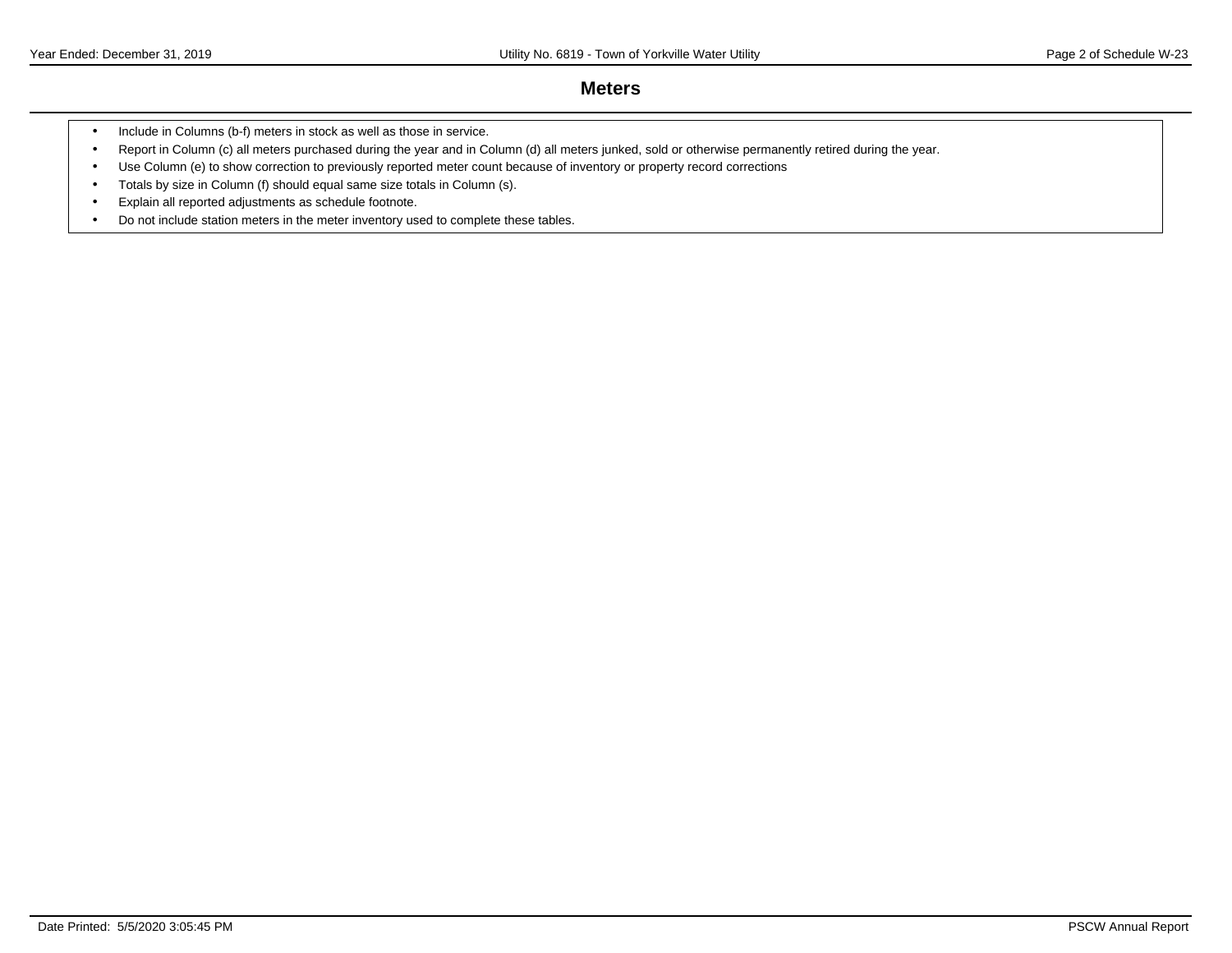### **Meters**

- Include in Columns (b-f) meters in stock as well as those in service.
- Report in Column (c) all meters purchased during the year and in Column (d) all meters junked, sold or otherwise permanently retired during the year.
- Use Column (e) to show correction to previously reported meter count because of inventory or property record corrections
- Totals by size in Column (f) should equal same size totals in Column (s).
- Explain all reported adjustments as schedule footnote.
- Do not include station meters in the meter inventory used to complete these tables.

#### **Meters (Page W-23)**

**Adjustments are nonzero for one or more meter sizes, please explain.**

The Utility thoroughly reviewed their meters and had additional meters that weren't previously reported.

Wisconsin Administrative Code requires that meters 1 1/2 and 2 inches be tested or replaced every 4 years. You did not meet these requirements. Please explain your program for testing **and replacing meters.**

The Utility is working on testing all meters and replaces meters on an as needed basis per PSC guidelines.

Wisconsin Administrative Code requires that meters 3 and 4 inches be tested or replaced every 2 years. You did not meet these requirements. Please explain your program for testing and **replacing meters.**

The Utility is working on testing all meters and replaces meters on an as needed basis per PSC guidelines.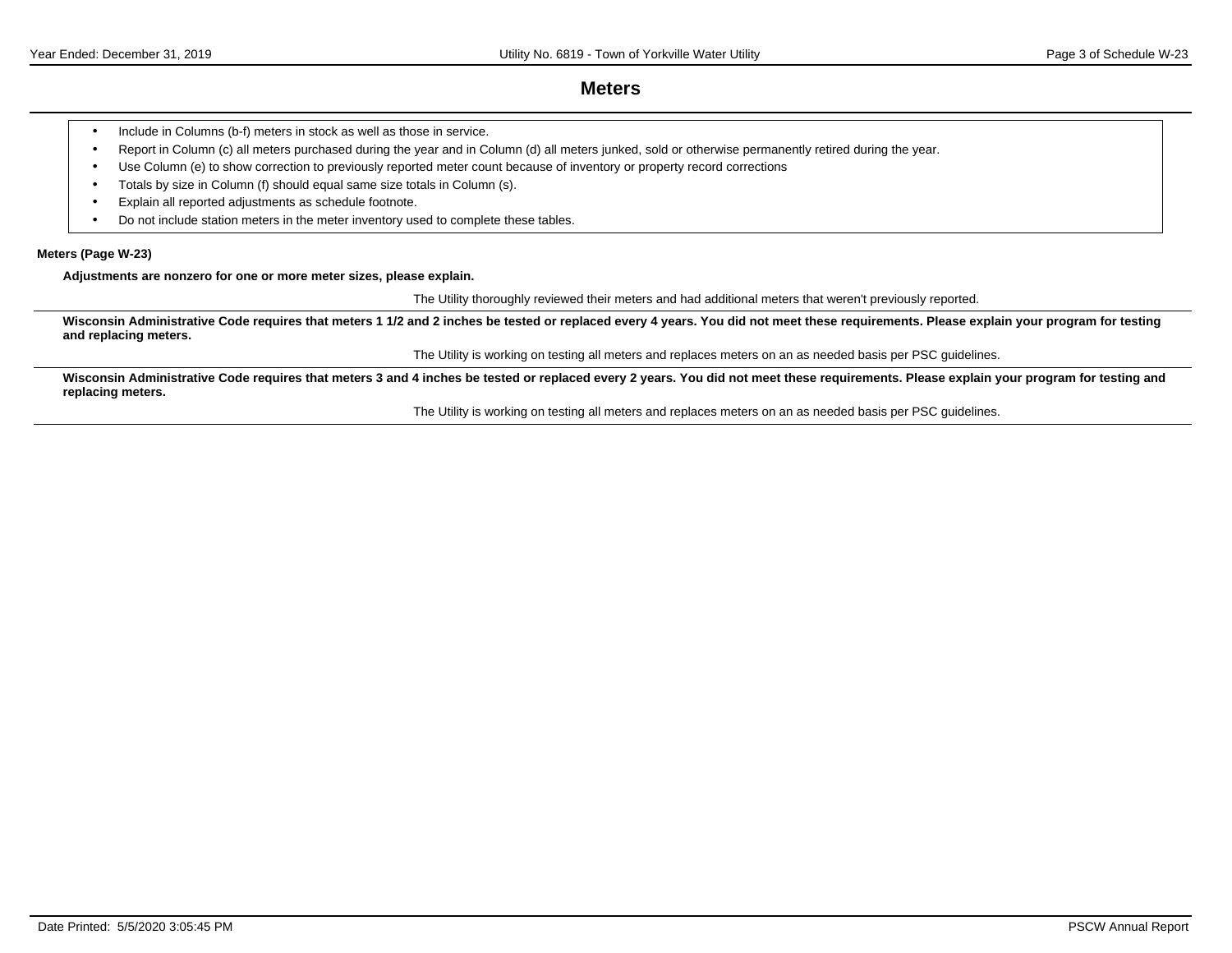### **Hydrants and Distribution System Valves**

- Distinguish between fire and flushing hydrants by lead size.
	- ƕ Fire hydrants normally have a lead size of 6 inches or greater.
	- ƕ Record as a flushing hydrant where the lead size is less than 6 inches or if pressure is inadequate to provide fire flow.
- Explain all reported adjustments in the schedule footnotes.
- Report fire hydrants as within or outside the municipal boundaries.
- Number of hydrants operated during year means: opened and water withdrawn.
- Number of distribution valves operated during year means: fully opened and closed (exercised).

| <b>Hydrant Type</b><br>(a)  | <b>Number</b><br>In Service<br><b>First of Year</b><br>(b) | Added<br><b>During Year</b><br>(c) | Removed<br><b>During Year</b><br>(d) | <b>Adjustments</b><br>Increase or<br>(Decrease)<br>(e) | <b>Number</b><br>In Service<br><b>End of Year</b><br>(f) |   |
|-----------------------------|------------------------------------------------------------|------------------------------------|--------------------------------------|--------------------------------------------------------|----------------------------------------------------------|---|
| Fire - Outside Municipality |                                                            |                                    |                                      |                                                        |                                                          |   |
| Fire - Within Municipality  | 55                                                         |                                    |                                      |                                                        | 57                                                       | 2 |
| <b>Total Fire Hydrants</b>  | 55                                                         |                                    |                                      |                                                        | 57                                                       | 3 |
| <b>Flushing Hydrants</b>    |                                                            |                                    |                                      |                                                        |                                                          | 4 |

NR810.13(2)(a) recommends that a schedule shall be adopted and followed for operating each system valve and hydrant at least once each two years. Please provide the number operated during the year.

| Number of Hydrants operated during year            | 57 |
|----------------------------------------------------|----|
| Number of Distribution System Valves end of year   |    |
| Number of Distribution Valves operated during Year |    |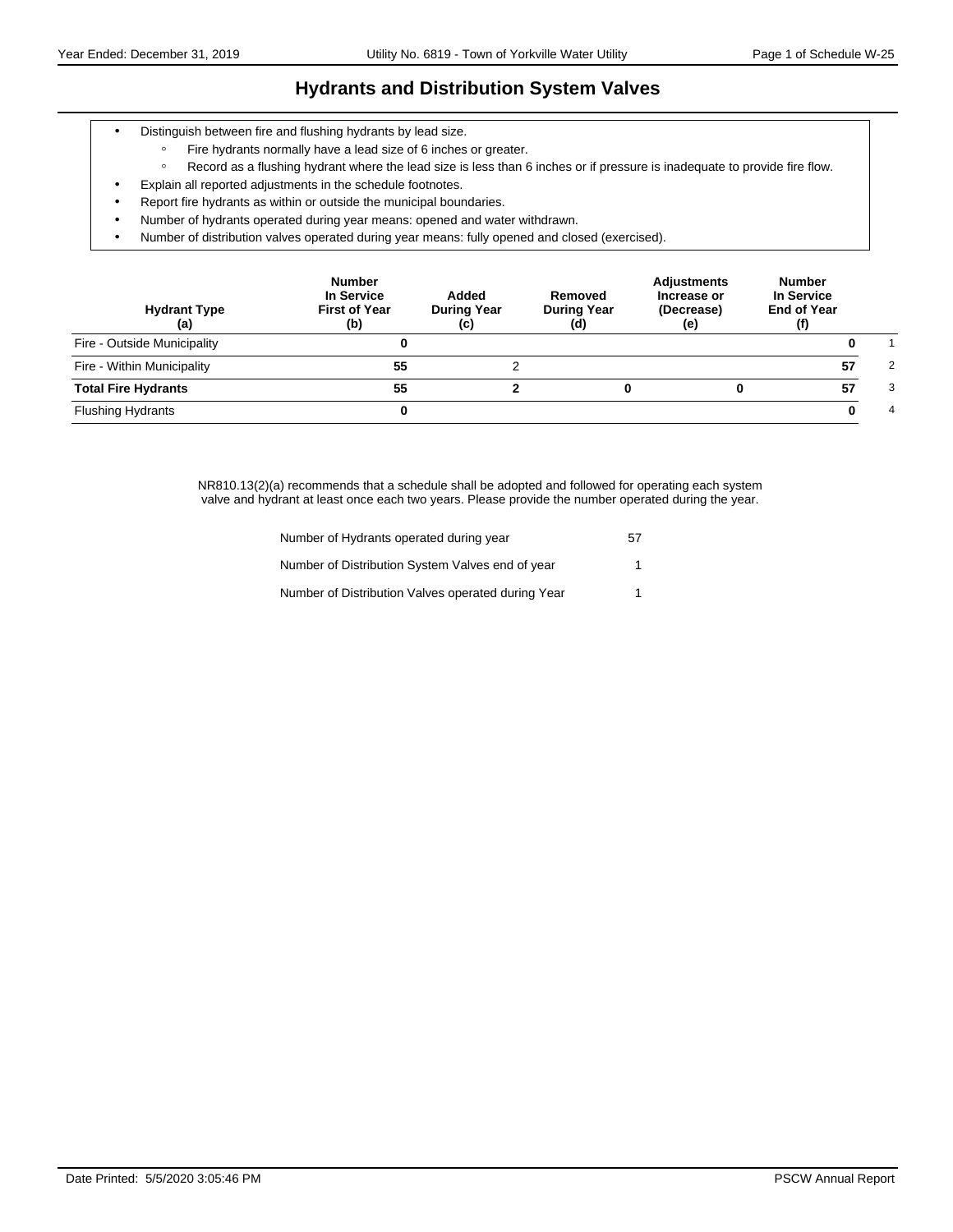### **List of All Station and Wholesale Meters**

- Definition of Station Meter is any meter in service not used to measure customer consumption.
- Definition of Wholesale Meter is any meter used to measure sales to other utilities.
- Retail customer meters should not be included in this inventory.

| Purpose<br>(a)       | <b>Meter Size</b><br>(inches)<br>(b) | <b>Location or Description</b><br>(c) | Type<br>(d) | Date of Last<br><b>Meter Test</b><br>(e) |  |
|----------------------|--------------------------------------|---------------------------------------|-------------|------------------------------------------|--|
| <b>Station Meter</b> |                                      | Well $#1$                             | Turbine     | 08/31/2012                               |  |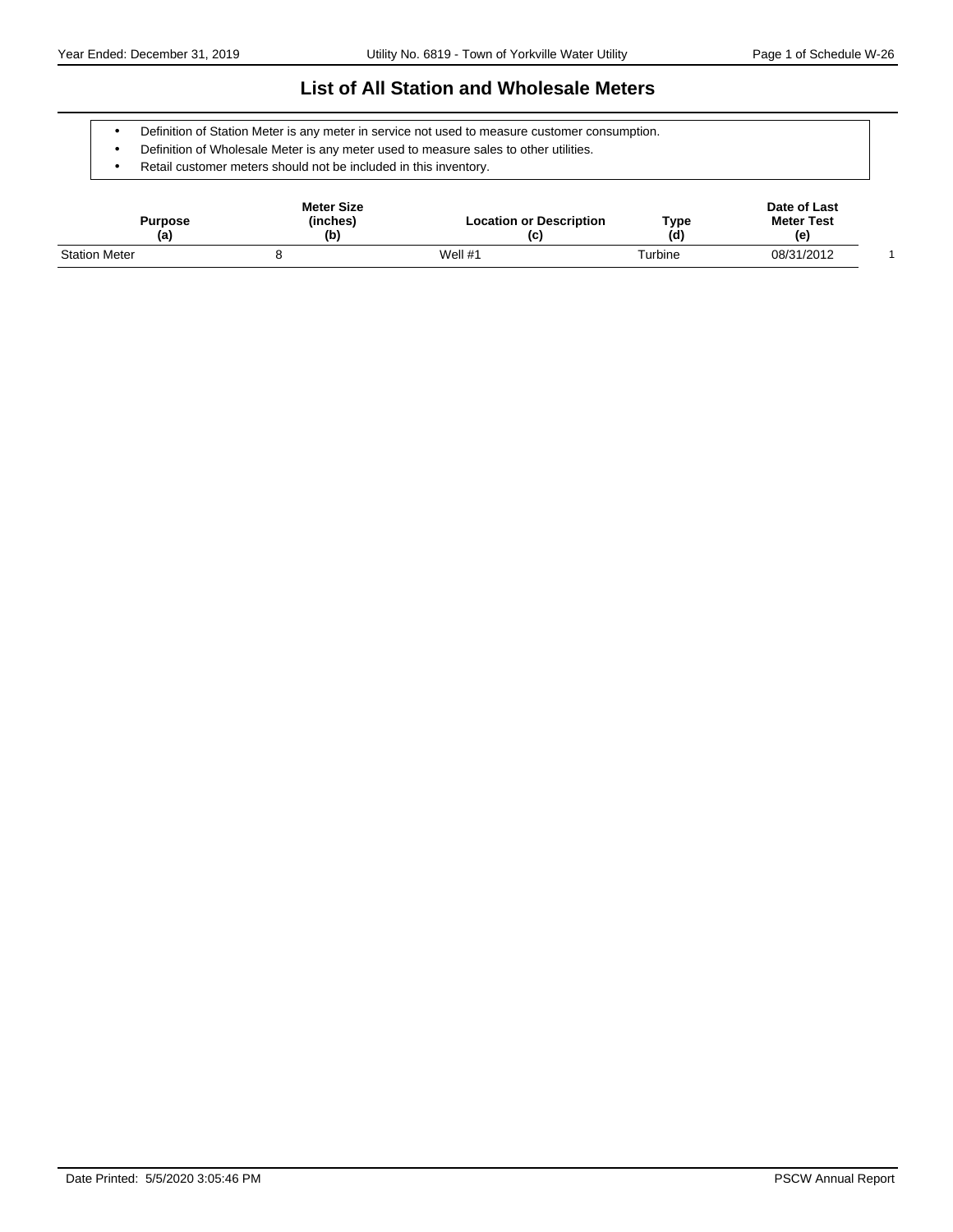### **List of All Station and Wholesale Meters**

- Definition of Station Meter is any meter in service not used to measure customer consumption.
- Definition of Wholesale Meter is any meter used to measure sales to other utilities.
- Retail customer meters should not be included in this inventory.

#### **List of All Station and Wholesale Meters (Page W-26)**

**Wisconsin Administrative Code requires that station meters be tested for accuracy at least once every 2 years. The Utility did not meet these requirements. Please explain the Utility's program for testing and replacing meters.**

The Utility is working on testing all meters and replaces meters on an as needed basis per PSC guidelines.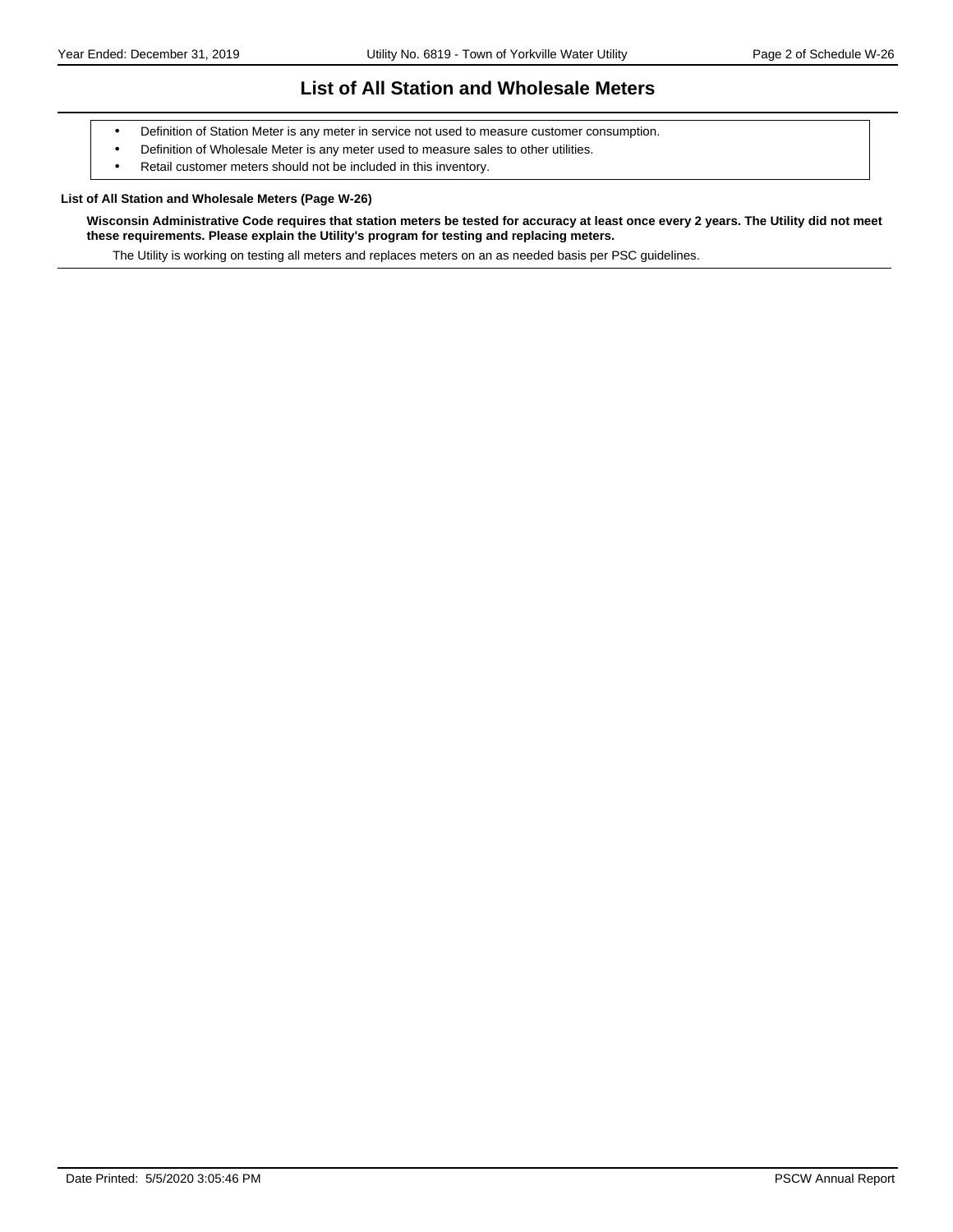# **Water Conservation Programs**

- List all water conservation-related expenditures for the reporting year. Include administrative costs, customer outreach and education, other program costs, and payments for rebates and other customer incentives. Do not include leak detection, other water loss program costs.
- If the Commission has approved conservation program expenses, these should be charged to Account 186. Otherwise, these expenses are reported in Account 906 on Schedule W-05 (Account 691 for class D utilities).

| <b>Item Description</b><br>(a)                   | <b>Expenditures</b><br>(b) | Number of<br><b>Rebates</b><br>(c) | <b>Water Savings</b><br>Gallons<br>(d) |    |  |
|--------------------------------------------------|----------------------------|------------------------------------|----------------------------------------|----|--|
| <b>Administrative and General Expenses</b>       |                            |                                    |                                        |    |  |
| Program Administration                           | 0                          | 0                                  | 0                                      | 2  |  |
| <b>Customer Outreach &amp; Education</b>         | $\Omega$                   | 0                                  | $\Omega$                               | 3  |  |
| Other Program Costs                              | $\Omega$                   | $\Omega$                           | $\Omega$                               | 4  |  |
| <b>Total Administrative and General Expenses</b> | $\bf{0}$                   | $\bf{0}$                           | $\bf{0}$                               | 5  |  |
| <b>Customer Incentives</b>                       |                            |                                    |                                        | 6  |  |
| <b>Residential Toilets</b>                       | $\Omega$                   | $\Omega$                           | $\Omega$                               | 7  |  |
| Multifamily/Commercial Toilets                   | $\Omega$                   | $\mathbf 0$                        | 0                                      | 8  |  |
| Faucets                                          | $\Omega$                   | 0                                  | $\Omega$                               | 9  |  |
| Showerheads                                      | $\Omega$                   | $\Omega$                           | 0                                      | 10 |  |
| <b>Clothes Washers</b>                           | $\Omega$                   | $\Omega$                           | $\Omega$                               | 11 |  |
| <b>Dishwashers</b>                               | $\Omega$                   | $\Omega$                           | $\Omega$                               | 12 |  |
| <b>Smart Irrigation Controller</b>               | 0                          | 0                                  | $\Omega$                               | 13 |  |
| <b>Commercial Pre-Rinse Spray Valves</b>         | $\Omega$                   | $\Omega$                           | $\Omega$                               | 14 |  |
| Cost Sharing Projects (Nonresidential Customers) | $\Omega$                   | 0                                  | $\Omega$                               | 15 |  |
| <b>Customer Water Audits</b>                     | $\Omega$                   | 0                                  | $\Omega$                               | 16 |  |
| Other Incentives                                 | $\Omega$                   | $\Omega$                           | $\Omega$                               | 17 |  |
| <b>Total Customer Incentives</b>                 | $\bf{0}$                   | $\bf{0}$                           | 0                                      | 18 |  |
| <b>TOTAL CONSERVATION</b>                        | $\bf{0}$                   | $\Omega$                           | $\bf{0}$                               | 19 |  |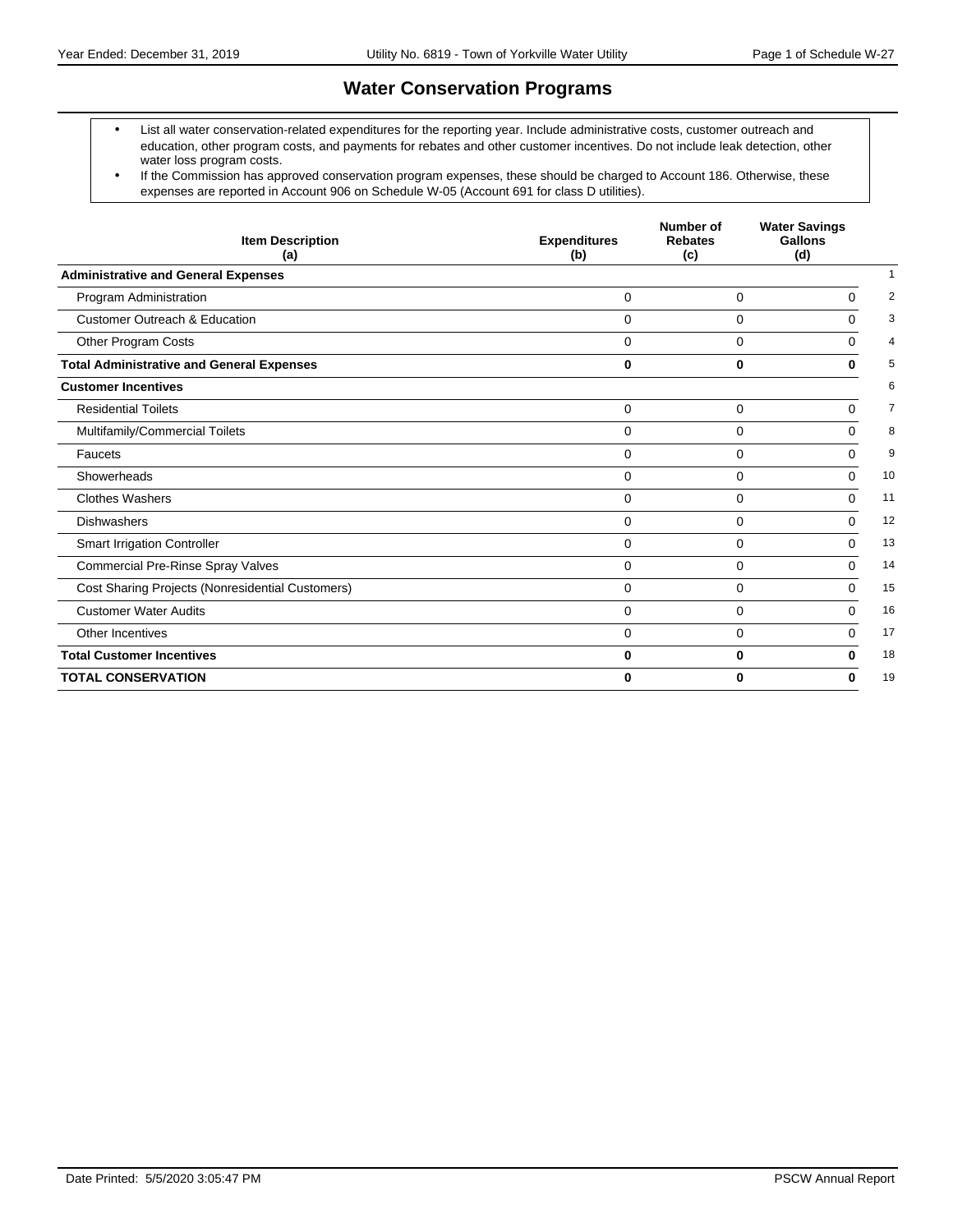### **Water Customers Served**

- List the number of customer accounts in each municipality for which your utility provides retail general service. Do not include wholesale customers or fire protection accounts.
- Per Wisconsin state statute, a city, village, town or sanitary district owning water plant or equipment may serve customers outside its corporate limits, including adjoining municipalities. For purposes of this schedule, customers located "Within Muni Boundary" refers to those located inside the jurisdiction that owns the water utility.

| <b>Municipality</b><br>(a)             | <b>Customers</b><br><b>End of Year</b><br>(b) |                |  |  |
|----------------------------------------|-----------------------------------------------|----------------|--|--|
| Yorkville (Town) **                    | 35                                            | 1              |  |  |
| <b>Total - Racine County</b>           | 35                                            | $\overline{2}$ |  |  |
| <b>Total - Customers Served</b>        | 35                                            | 3              |  |  |
| <b>Total - Within Muni Boundary **</b> | 35                                            | $\overline{4}$ |  |  |
|                                        |                                               |                |  |  |

\*\* = Within municipal boundary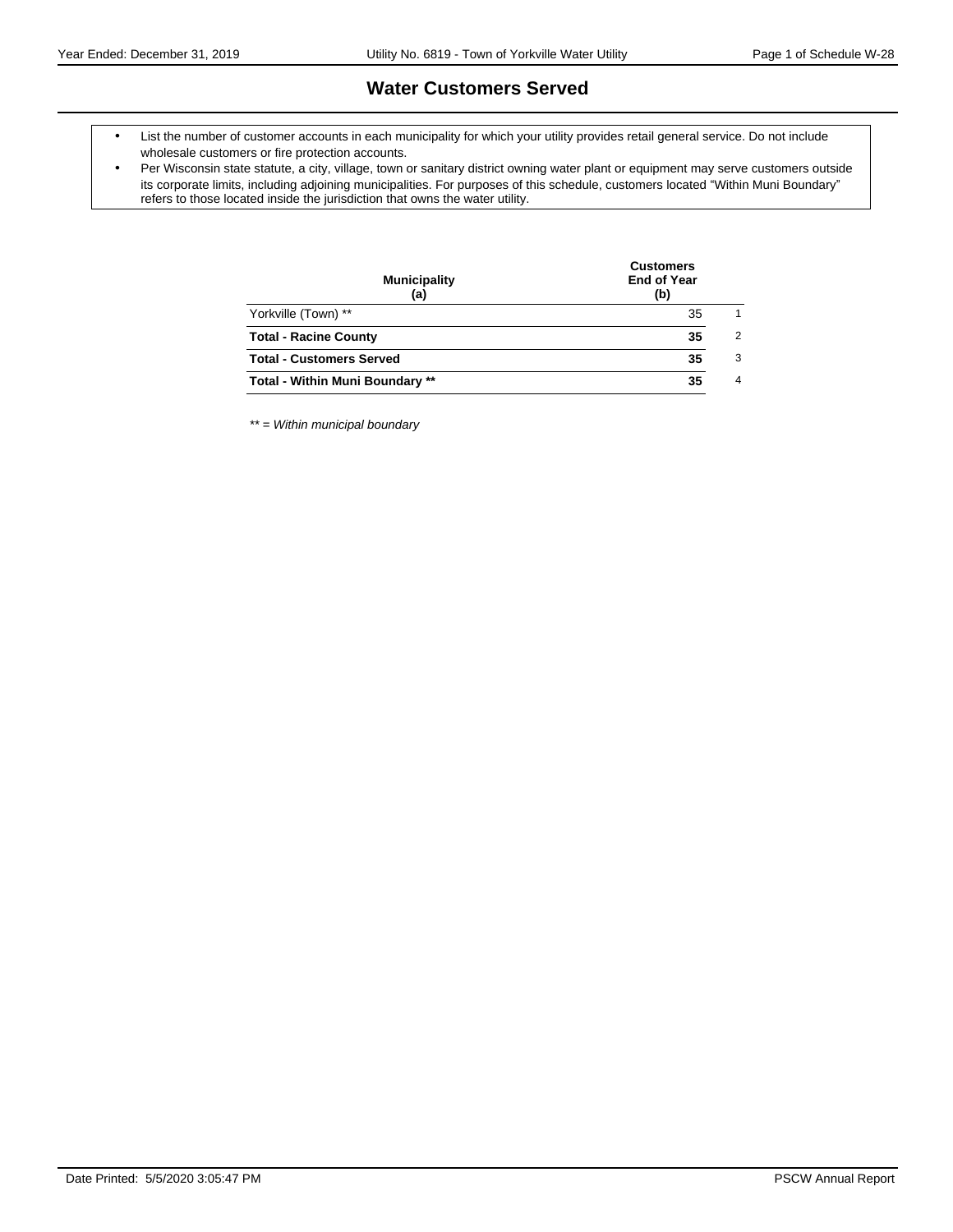### **Privately-Owned Water Service Lines**

- The privately owned service line is the pipe from the curb stop to the meter.
- Explain all reported adjustments in columns(f) as a schedule footnote.
- Report in column (h) the number of privately-owned service lines included in columns (g) which are temporarily shut off at the curb box or otherwise not in use at end of year.
- Separate reporting of service lines by diameter and pipe material.

| <b>Pipe Material</b><br>(a) | <b>Diameter</b><br>(inches)<br>(b) | (c) | Added<br>(d) | <b>Removed or</b><br>Disconnected Increase or<br>First of Year During Year During Year<br>(e) | <b>Permanently Adjustments</b><br>(Decrease)<br>(f) | (g) | <b>Utility Owned During Year</b><br>Service<br><b>Laterals Not</b><br>in Use at<br>End of Year End of Year<br>(i) | Replaced<br>Using<br>Financial<br>Assistance<br>from Utility<br>(h) |   |
|-----------------------------|------------------------------------|-----|--------------|-----------------------------------------------------------------------------------------------|-----------------------------------------------------|-----|-------------------------------------------------------------------------------------------------------------------|---------------------------------------------------------------------|---|
| Concrete                    | 0.250                              |     |              |                                                                                               |                                                     |     |                                                                                                                   |                                                                     |   |
| <b>Utility Total</b>        |                                    |     |              |                                                                                               |                                                     |     |                                                                                                                   |                                                                     | 2 |